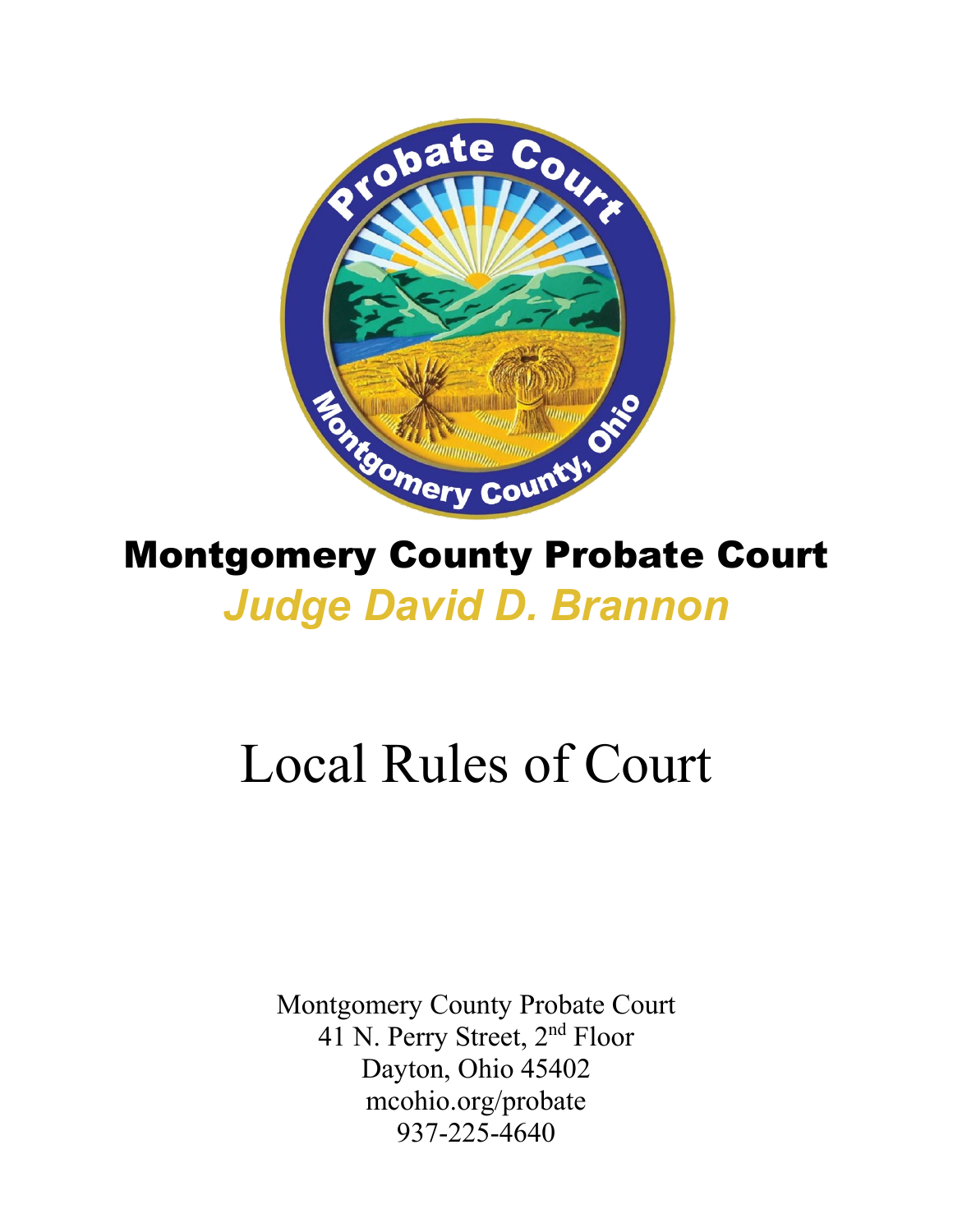|      | <b>Rule Title</b>                                                                           | Page |
|------|---------------------------------------------------------------------------------------------|------|
| 2.1  |                                                                                             |      |
| 5.1  |                                                                                             |      |
| 6.1  |                                                                                             |      |
| 8.1  |                                                                                             |      |
| 9.1  |                                                                                             |      |
| 11.1 |                                                                                             |      |
| 12.1 |                                                                                             |      |
| 16.1 |                                                                                             |      |
|      |                                                                                             |      |
|      |                                                                                             |      |
|      |                                                                                             |      |
|      |                                                                                             |      |
|      |                                                                                             |      |
|      |                                                                                             |      |
|      |                                                                                             |      |
|      |                                                                                             |      |
|      |                                                                                             |      |
|      |                                                                                             |      |
|      |                                                                                             |      |
|      | 60.1 Application for Letters of Authority to Administer Estate and Notice of Appointment 30 |      |
|      |                                                                                             |      |
|      |                                                                                             |      |
|      |                                                                                             |      |
|      |                                                                                             |      |
|      |                                                                                             |      |
|      |                                                                                             |      |
|      |                                                                                             |      |
|      |                                                                                             |      |
|      | 67.1 Estates of Minors of Not More Than Twenty-Five Thousand Dollars42                      |      |
|      |                                                                                             |      |
|      |                                                                                             |      |
|      |                                                                                             |      |
|      |                                                                                             |      |
|      |                                                                                             |      |
|      |                                                                                             |      |
|      |                                                                                             |      |
|      |                                                                                             |      |
|      |                                                                                             |      |
|      |                                                                                             |      |
|      | 78.4 Name Change, Name Conformity and Birth Certificate Correction Proceedings72            |      |

<span id="page-1-0"></span>**INDEX** 

- Appendix A Attorney Fees
- Appendix B Computation of Attorney Fees
- Appendix C Consent to Payment of Attorney Fees on Partial Account
- Appendix D Computation of Executor and Administrator Fees
- Appendix E Computation of Guardian Fees
- Appendix F Computation of Trustee Fees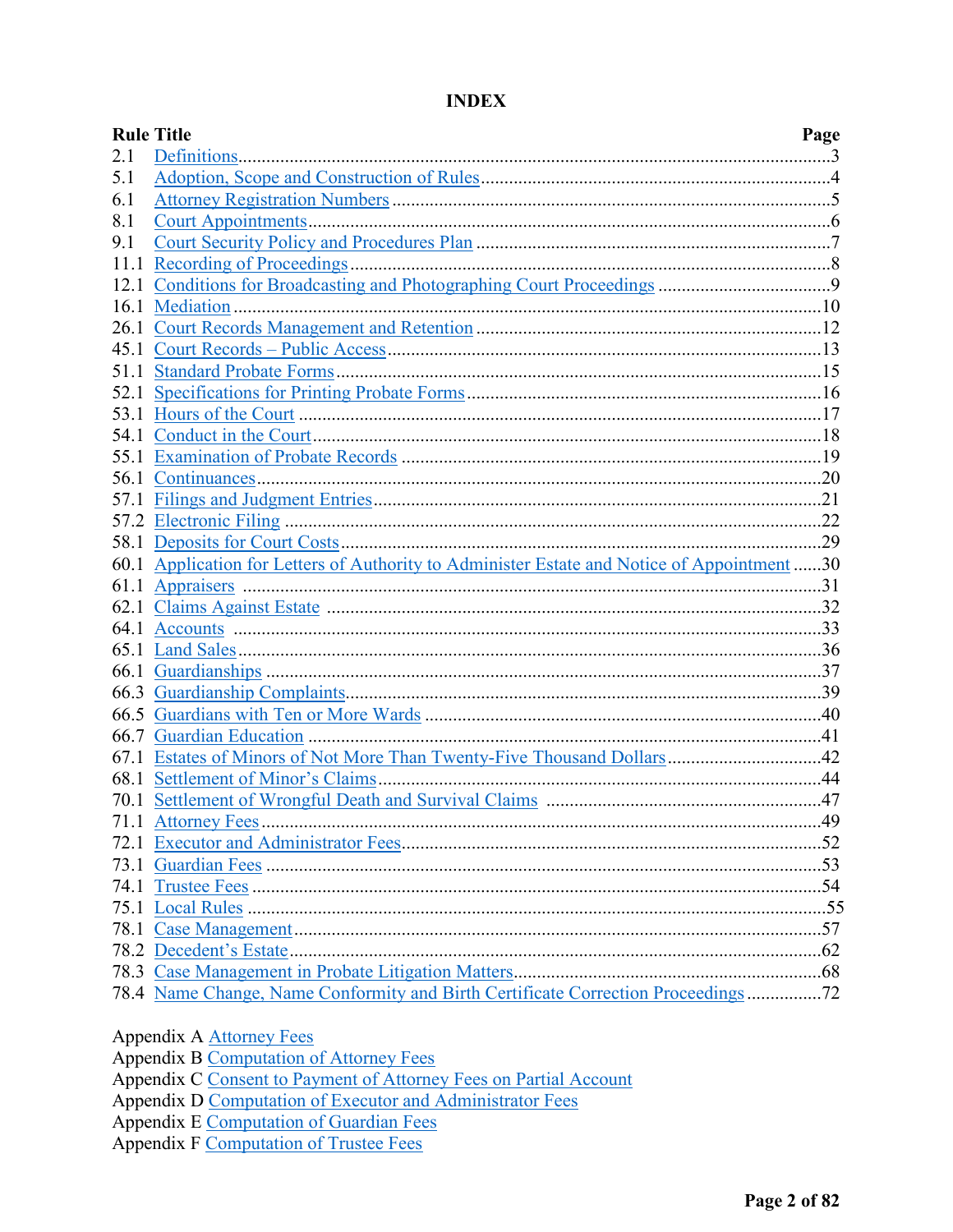#### **LOCAL RULE 2.1 [DEFINITIONS](#page-1-0)**

As used in these Rules:

- **(A) Case Management System (CMS).** A system that manages the receipt, processing, storage, and retrieval of data associated with a case and performs actions on the data.
- **(B) Clerk Review.** A review of documents by the clerk in accordance with Court rules, policies, procedures, and practice. The clerk may review the data and documents electronically submitted to ensure compliance with Court rules, policies, procedures, and practices before creating a docket entry or before docketing the case.
- **(C) Court Initiated Filings.** Official Court documents entered into the docket, such as notices or orders. The term "Court initiated filings" is a simplification to indicate that documents will be submitted as part of the electronic Court record but could be submitted using exactly the same process as hard copy filings.
- **(D) Document.** A filing made with the clerk in either electronic format or paper form, becoming part of the Court's official record.
- **(E) Document Management System (DMS).** A system that manages the receipt, indexing, storage, and retrieval of documents associated with a matter.
- **(F) Electronic Filing (eFile).** The electronic filing of documents with the clerk using the Electronic Filing System.
- **(G) Electronic Service (eService).** The electronic transmission of document(s) to all Registered Users of the Court's eFile System via the eFile System. Upon the completion of any transmission to the eFile System, an electronic receipt shall be issued to the sender, acknowledging receipt by the eFile System.
- **(H) Filer.** Any Registered User who electronically files a document using the electronic filing system or otherwise causes a document to be eFiled on his or her behalf.
- **(I) Paper Hearing.** A hearing date set by the Court whereby attendance is not required at the hearing. Typically, it is treated as a deadline, unless a party or other interested person files an objection before the deadline passes, in which case the Court will direct the parties as to whether attendance is mandatory.
- **(J) Registered User.** Any person, who has agreed to the terms of the Electronic Filing System's User Agreement, has provided his or her credentials through the eFiling System, and has been provided with a username and password for the eFiling System.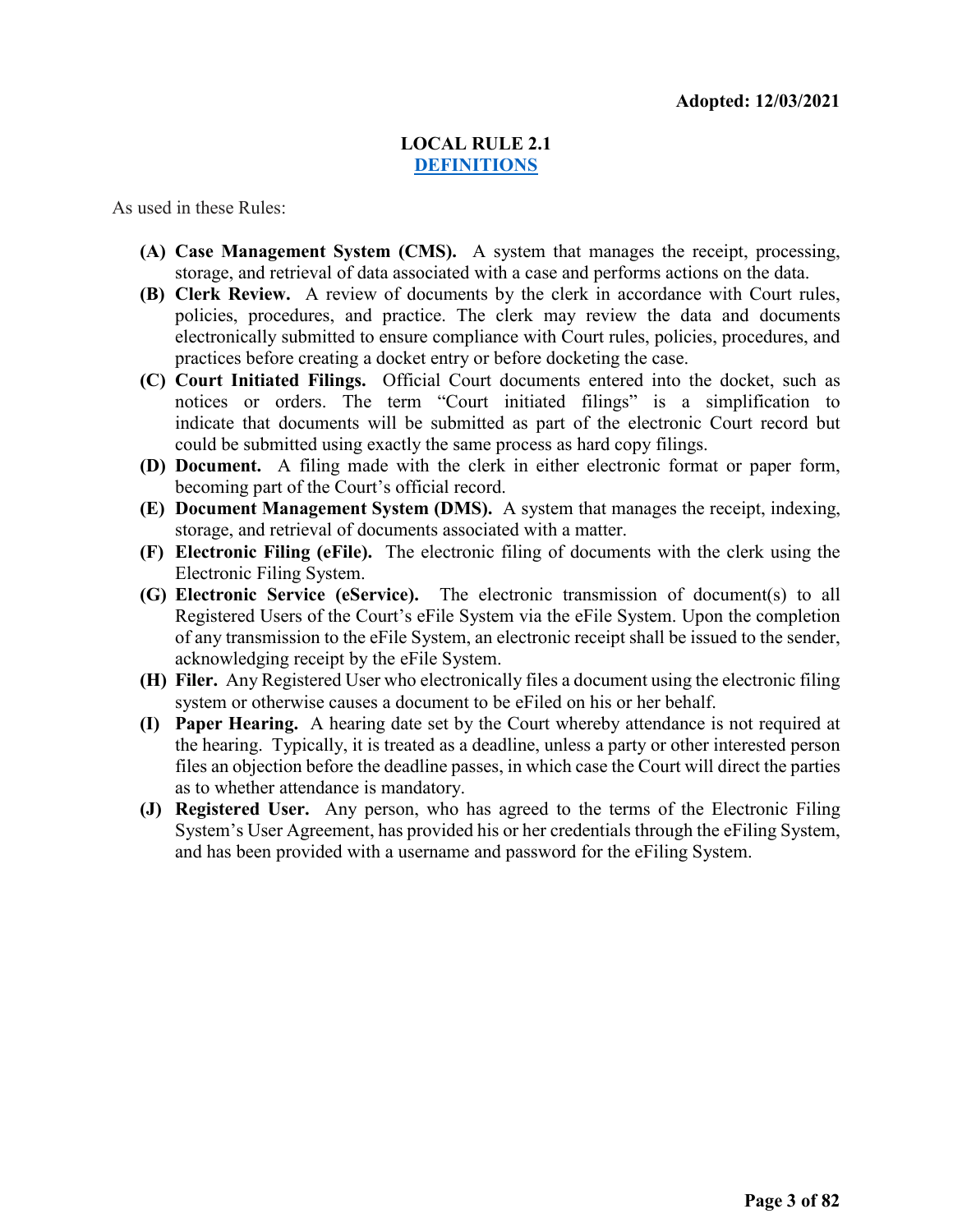#### <span id="page-3-0"></span>**LOCAL RULE 5.1 [ADOPTION, SCOPE AND FORMAT OF RULES](#page-1-0)**

All persons before this Court shall familiarize themselves with all applicable laws and rules.

#### **(A) Adoption of Local Rules.**

- **(1)** The Probate Division of the Common Pleas Court for Montgomery County, Ohio ("Court"), hereby adopts the following rules ("Rules") applicable to all functions and services of the Court.
- **(2)** These Rules shall supplement and complement the Ohio Rules of Civil Procedure ("Civ.R."), the Rules of Superintendence for the Courts of Ohio ("Sup.R."), the Ohio Revised Code ("R.C.") and all other applicable authority.
- **(3)** These Rules are effective as of November 1, 2021 and may be amended as appropriate to facilitate the expeditious disposition of cases.
- **(4)** These Rules and corresponding local probate forms shall be maintained by the Court under case number 2003 MSC 342545.

#### **(B) Format of the Local Rules.**

- **(1)** Pursuant to Sup.R. 75, local rules shall be numbered to correspond with the number of the Superintendence Rule it is intended to supplement. For example, a local rule that supplements Sup.R. 61 shall be designated county local rule 61.1.
- **(2)** The preferred short form citation to these Rules is "Mont. Co. P.C.R.".
- **(3)** The preferred short form citation to the standard Ohio Supreme Court probate forms and local probate forms is "Mont. Co. P.C.F."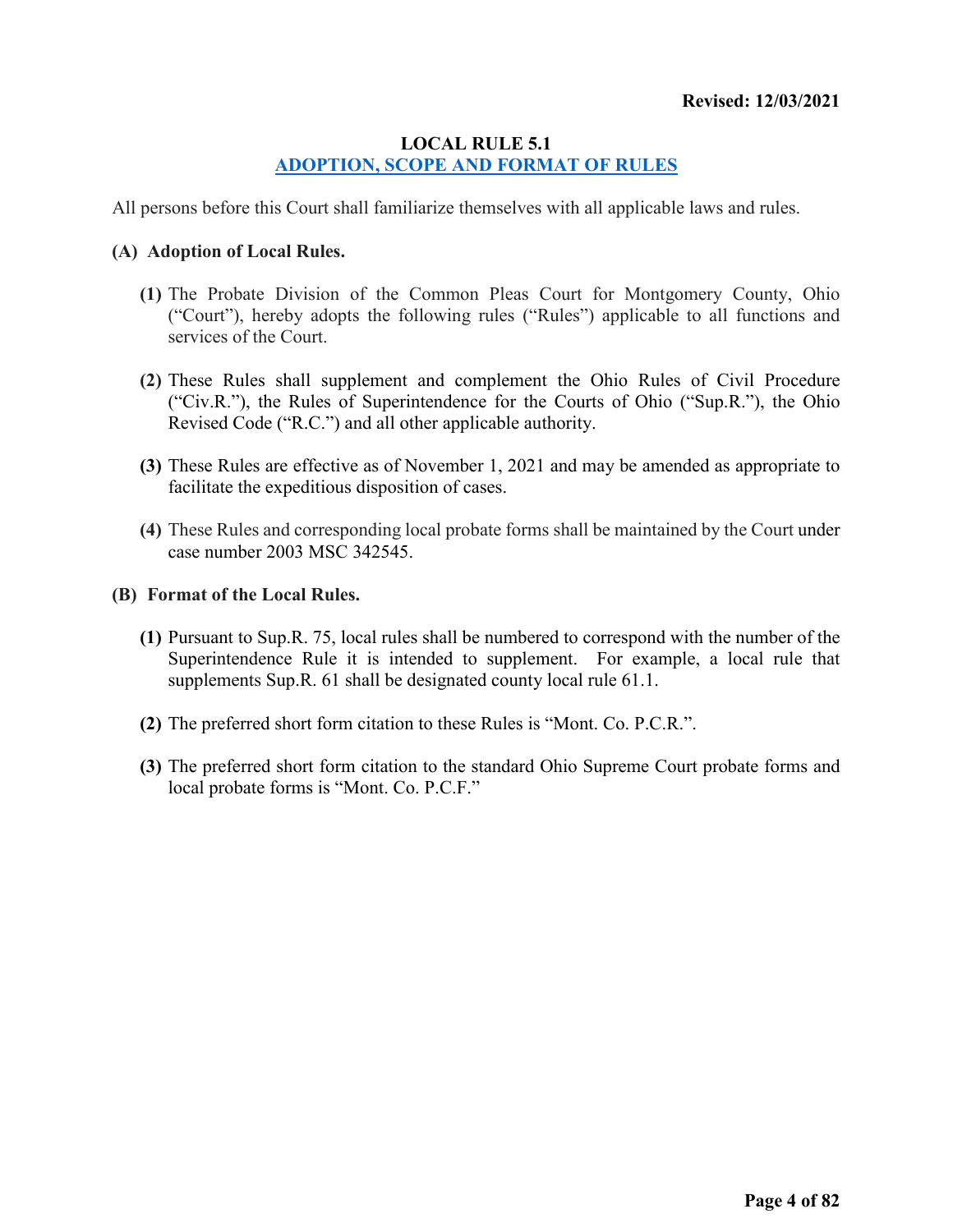#### <span id="page-4-0"></span>**LOCAL RULE 6.1 [ATTORNEY REGISTRATION NUMBERS](#page-1-0)**

All attorneys who make an appearance or submit a signed pleading to the Court shall include their full name, address, telephone number, email address and attorney registration number issued by the Supreme Court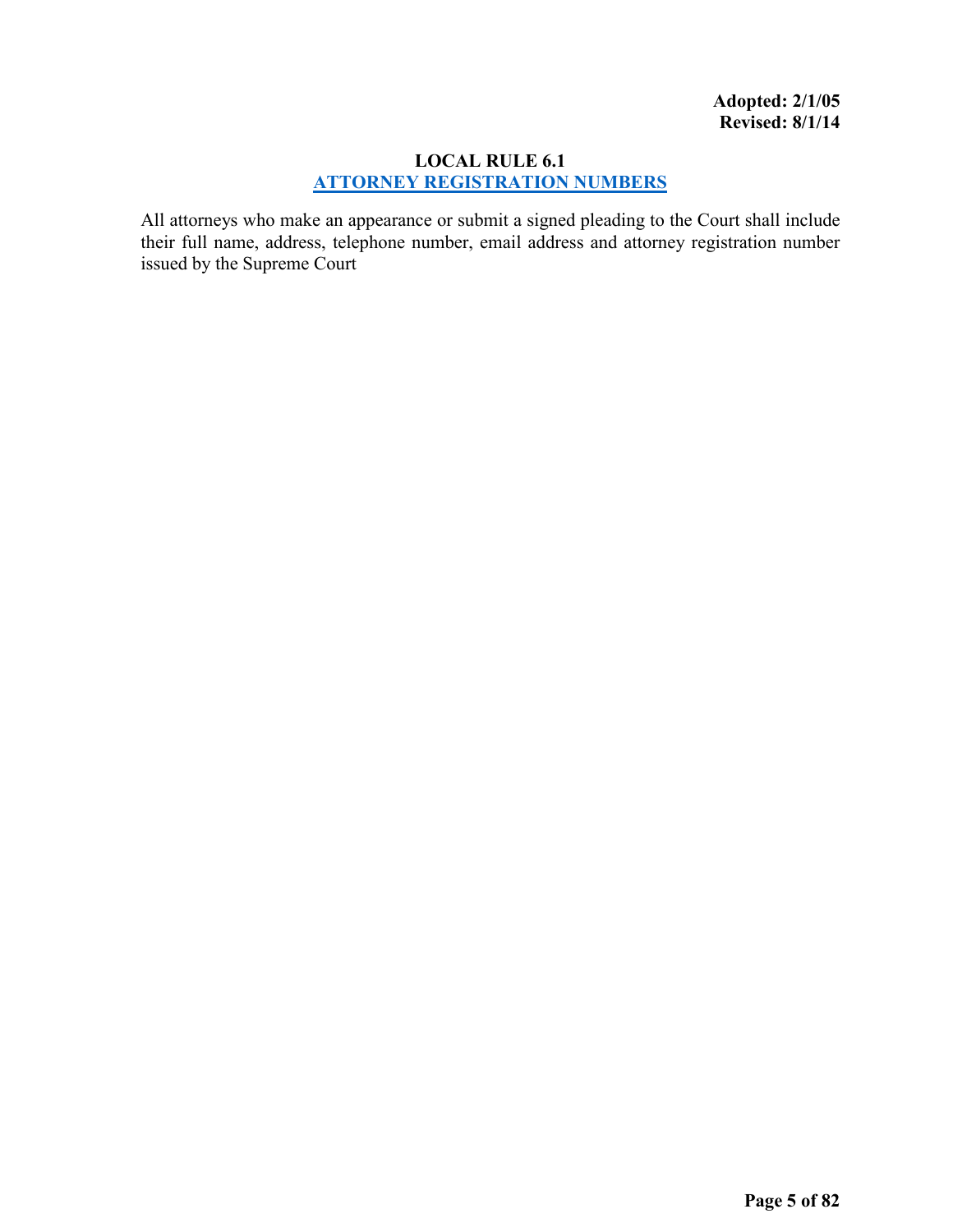#### <span id="page-5-0"></span>**LOCAL RULE 8.1 COURT [APPOINTMENTS](#page-1-0)**

**(A) Appointments**. Pursuant to Sup.R. 8, this Court shall adopt the following Rule regarding Court appointments for the following types of appointees:

- **(1)** Attorney;
- **(2)** Guardian;
- **(3)** Trustee;
- **(4)** Guardian ad litem;
- **(5)** Appraiser;
- **(6)** Estate fiduciary;
- **(7)** Investigator; and
- **(8)** Mediator.
- **(B) List.** The Court shall maintain a list of appointees pre-qualified to serve in the capacity designated by the Court.
- **(C) Procedure for Selecting.** To ensure equitable distribution of appointments, the Court shall utilize a rotary system from a graduated list that pairs the seriousness and complexity of the case with the qualifications and experience of the person to be appointed. The Court may maintain separate lists for different types of appointments.
	- **(1)** Applicants seeking appointment shall submit an application to the court administrator, and candidates shall be selected based on the factors enumerated in Sup.R. 8(D).
	- **(2)** Applicants shall be notified of their acceptance or denial as a potential appointee and the type(s) of matters the appointee may be appointed.
	- **(3)** All appointees shall be consulted prior to any appointment(s) to ensure acceptance and compensation, if any, related to the appointment.
- **(D) Removal.** The Court reserves the right to add or remove appointees from any appointment list.
- **(E) Compensation.** The compensation appointees will receive for services provided and expenses incurred as a result of the appointment shall be determined as follows:
	- **(1)** If a party or other person is required to pay all, or a portion, of the fees payable to an appointee, the appointee promptly shall notify that party or person of the appointment and the applicable fee schedule.
	- **(2)** The Court shall require the appointee to file with the Court or division, and serve upon any party or other person required to pay all or a portion of the fee, an itemized fee and expense statement on a regular basis as determined by the Court. If the party or other person required to pay all or a portion of the fees claims that the fees are excessive or unreasonable, the burden of proving the reasonableness of the fees is on the appointee.
	- **(3)** If the Court is required to pay all or a portion of the fees payable to an appointee, the Court shall follow its appointment compensation schedule, which is based on Sup.R. 8(C).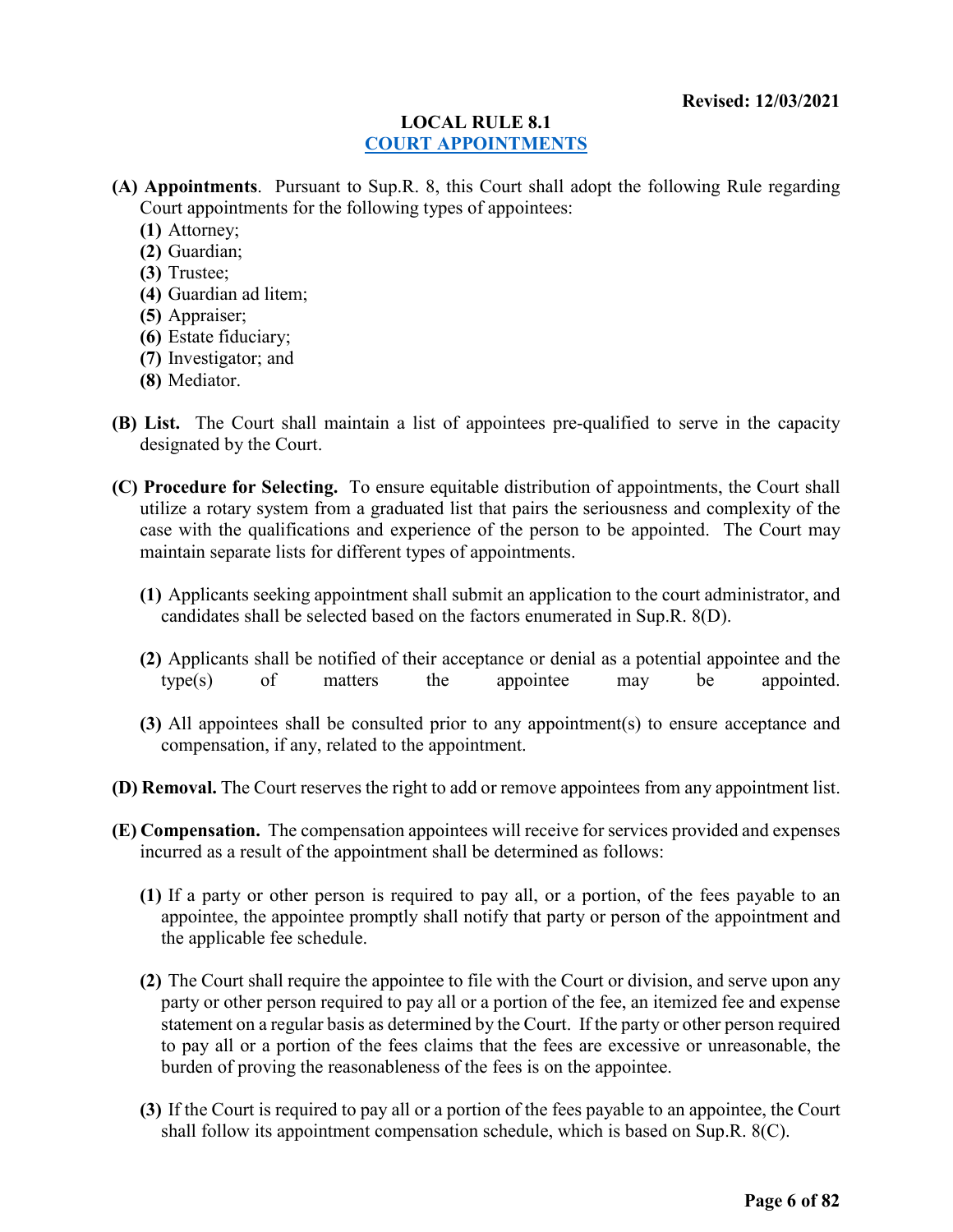#### <span id="page-6-0"></span>**LOCAL RULE 9.1 COURT [SECURITY POLICY AND PROCEDURES PLAN](#page-1-0)**

- **(A)** Pursuant to Sup.R. 9, the Court has adopted and implemented a Security Policy and Procedures Plan.
- **(B)** This plan is confidential and not available for public access.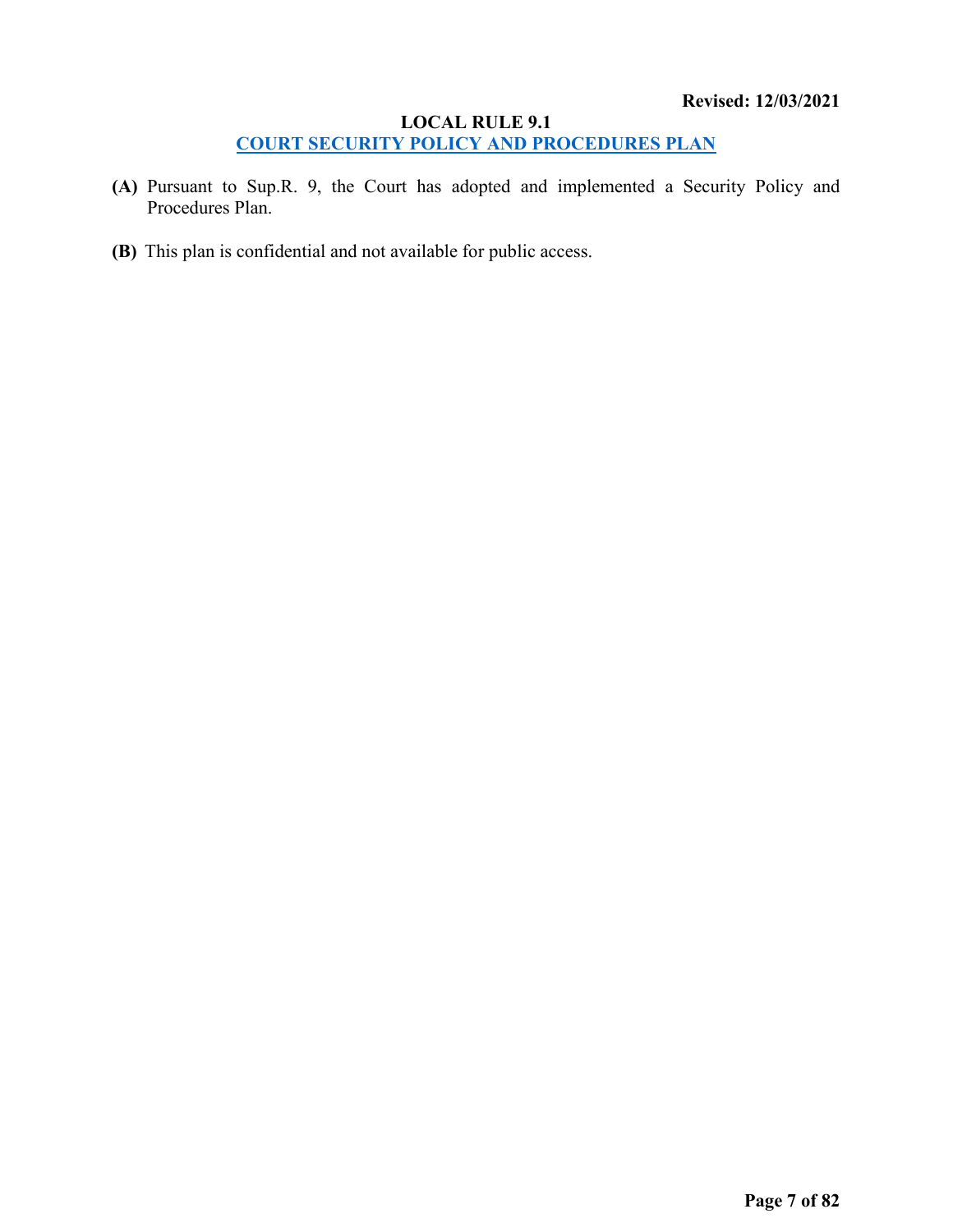#### <span id="page-7-0"></span>**LOCAL RULE 11.1 [RECORDING OF PROCEDINGS](#page-1-0)**

- **(A)**The Court records hearings electronically and stenographically. If a hearing is recorded electronically, the electronic recording shall be the official record.
- **(B)** A Read-Only Memory copy of a Compact Disc (CD-ROM) recording of a hearing shall be requested by submission of a Request for Digital Audio Copy of Hearing on CD (MC Form MSC 6) and payment of costs.
- **(C)**An electronically recorded transcript shall be requested and filed with the Court by submission of an Application to Prepare Transcript on CD-ROM (MC Form 6.1) and payment of costs. A written transcript of the CD-ROM or any portion of the CD-ROM may be prepared by the requesting party at the requesting party's expense
- **(D)**A stenographically recorded transcript shall be requested by submission of an Application to Prepare Transcript (MC Form 6.2). The requesting party shall serve a copy of the request upon the Court Reporter and contact the Court Reporter to obtain the costs for preparation of the transcript. The Court Reporter may require a deposit. Upon the requesting party's payment of costs, the Court Reporter shall release the transcript and the requesting party may file the transcript with the Court.
- **(E)** The Court maintains electronic recordings of hearings for three (3) years from the date of the hearing. Any interested party who desires to preserve the record beyond this period must file a CD-ROM recording of the hearing as part of the record of the case prior to the expiration of the three year period.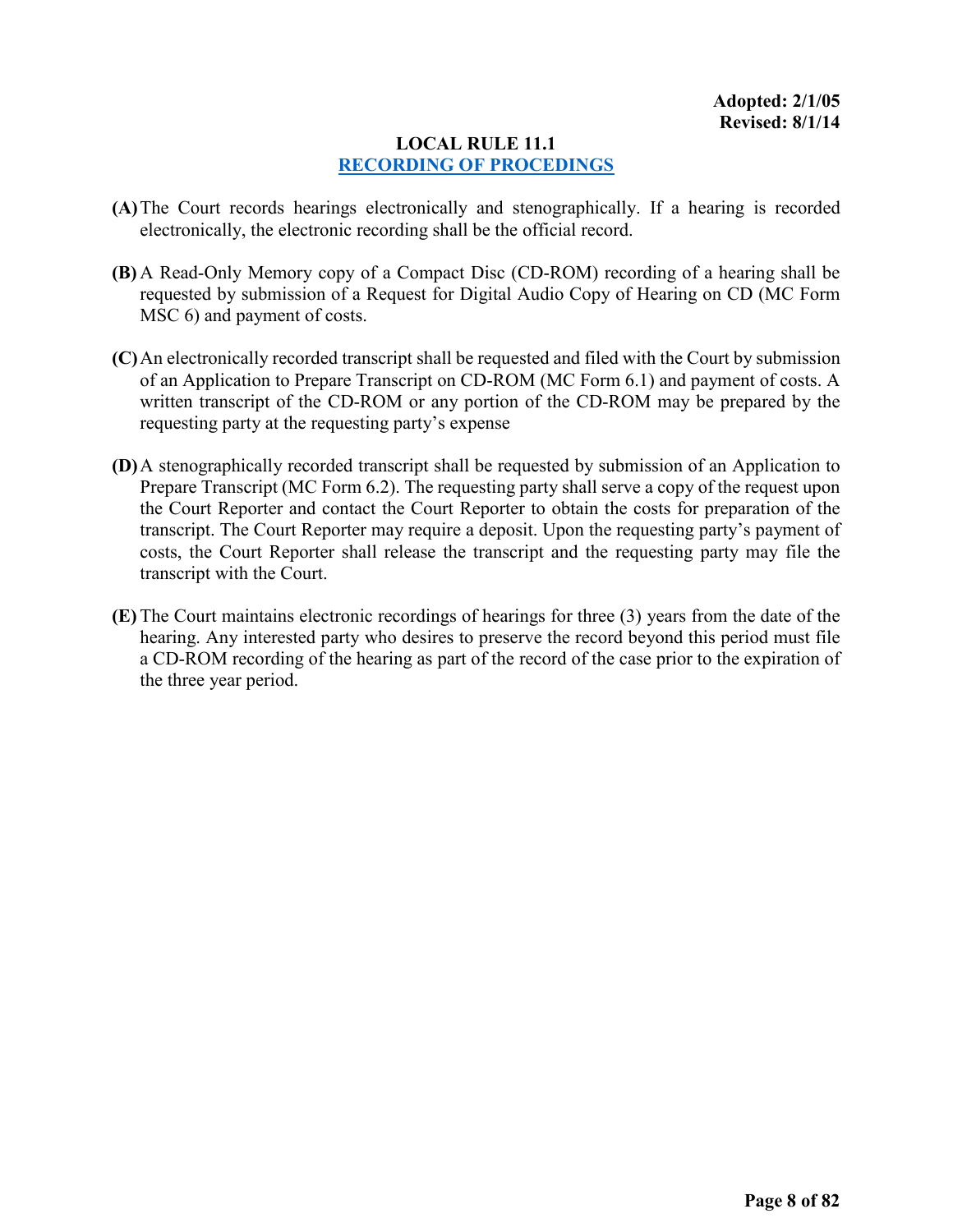#### <span id="page-8-0"></span>**LOCAL RULE 12.1**

#### **[CONDITIONS FOR BROADCASTING AND PHOTOGRAPHING](#page-1-0) [COURT PROCEDINGS](#page-1-0)**

Pursuant to Rule 12 of the Rules of Superintendence, the Court may permit the photographing, recording, broadcasting or televising of Court proceedings. The term "proceedings" shall mean public hearings held by the Court.

- **(A)**The taking of photographs, making of sound or video recordings and live broadcasting by radio or television of proceedings in a courtroom or the adjacent corridors shall not be permitted unless authorized by the Judge in writing.
- **(B)** Request for permission to photograph, record, broadcast or televise shall be made in writing to the Court Administrator as far in advance as reasonably practicable but not later than twentyfour (24) hours prior to the proceeding, unless otherwise authorized by the Judge. Request forms may be obtained from the Court Administrator's office.
- **(C)**The Court Administrator shall immediately notify the Judge, the attorneys for the parties, or the parties, if unrepresented, of the request. If the request is approved, the Judge shall file an entry setting forth the conditions of the photographing, recording, broadcasting or televising.
- **(D)**If the proceeding is continued for a period of more than thirty (30) days, a new request is required.
- **(E)** In adoption hearings, the Court shall allow the families to photograph the proceedings without written authorization by the Judge.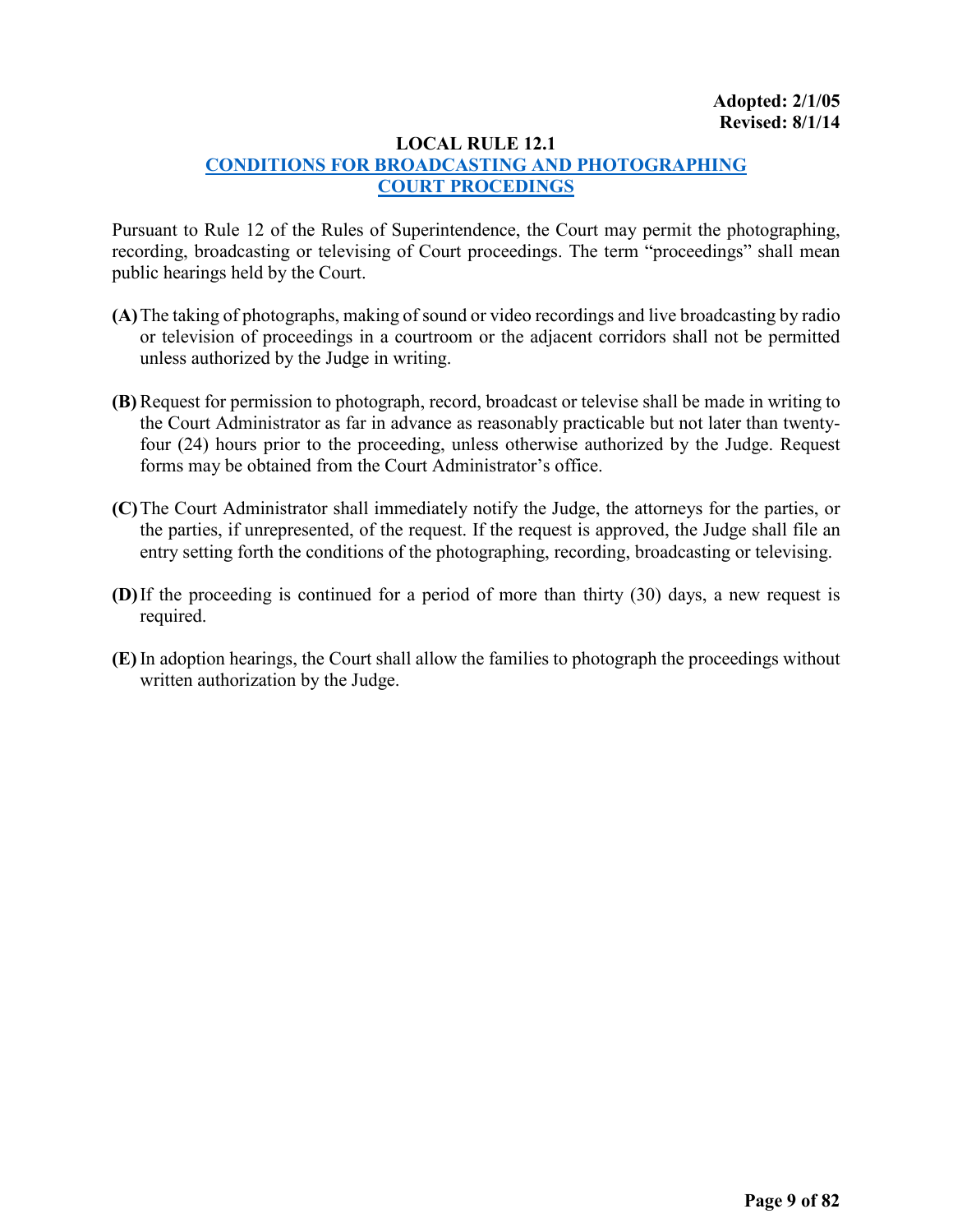#### <span id="page-9-0"></span>**LOCAL RULE 16.1 [MEDIATION](#page-1-0)**

- **(A) General.** Any action under the jurisdiction of the Court may be referred to mediation upon request and consent of all the parties or by order of the Court.
- **(B) Definitions.** R.C. 2710 "Uniform Mediation Act" (UMA), including all definitions found in R.C. 2710.01, are incorporated by reference and adopted by this Court through this Local Rule **pursuant** to Sup.R. 16.21.
- **(C) Case Types.** The following case types shall be eligible for mediation including, but not limited to, disputes involving:
	- **(1)** Adversarial civil actions;
	- **(2)** Guardianships;
	- **(3)** Competing fiduciaries; and/or
	- **(4)** Estates.
- **(D) Referral to the General Division's Mediation Office.** This Court and the General Division of the Montgomery County Court of Common Pleas ("General Division") have partnered whereby this Court may utilize the General Division's Mediation Office as codified under Rule 2.39 of the Local Rules of Practice and Procedure for the General Division of the Montgomery County Common Pleas Court, incorporated herein. Generally, the process works as follows:
	- **(1)** This Court shall identify any matter as a candidate for mediation or upon request of the parties. Upon identification, this Court shall refer the matter to the General Division's Mediation Office.
	- **(2)** The Mediation Office will contact all attorney and/or parties to set a scheduling conference.
	- **(3)** This Court will attempt to accommodate any mediation deadlines with this Court's final pretrial order.
	- **(4)** With input from the parties, the scheduling conference should result in the referral to mediation, identification of mediator, mediation date, and finalization of all other matters for mediation. An entry will be prepared by this Court and docketed in the underlying matter.
	- **(5)** After the mediation conference is complete, the Mediator shall notify this Court as to whether the matter was settled or not settled, and an entry will be prepared and docketed by this Court stating the same. This Court will take appropriate action to continue the matter or close the matter after mediation.
	- **(6)** In all General Division Mediation Office mediations, costs shall be taxed to the parties as court costs, to be split equally among the parties, unless agreed otherwise among the parties.
- **(E) Referral to Private Mediation.** Parties are encouraged to utilize all forms of alternative dispute resolution including, without limitation, mediation. See Sup.R. 79 for guidance and other options through this Court.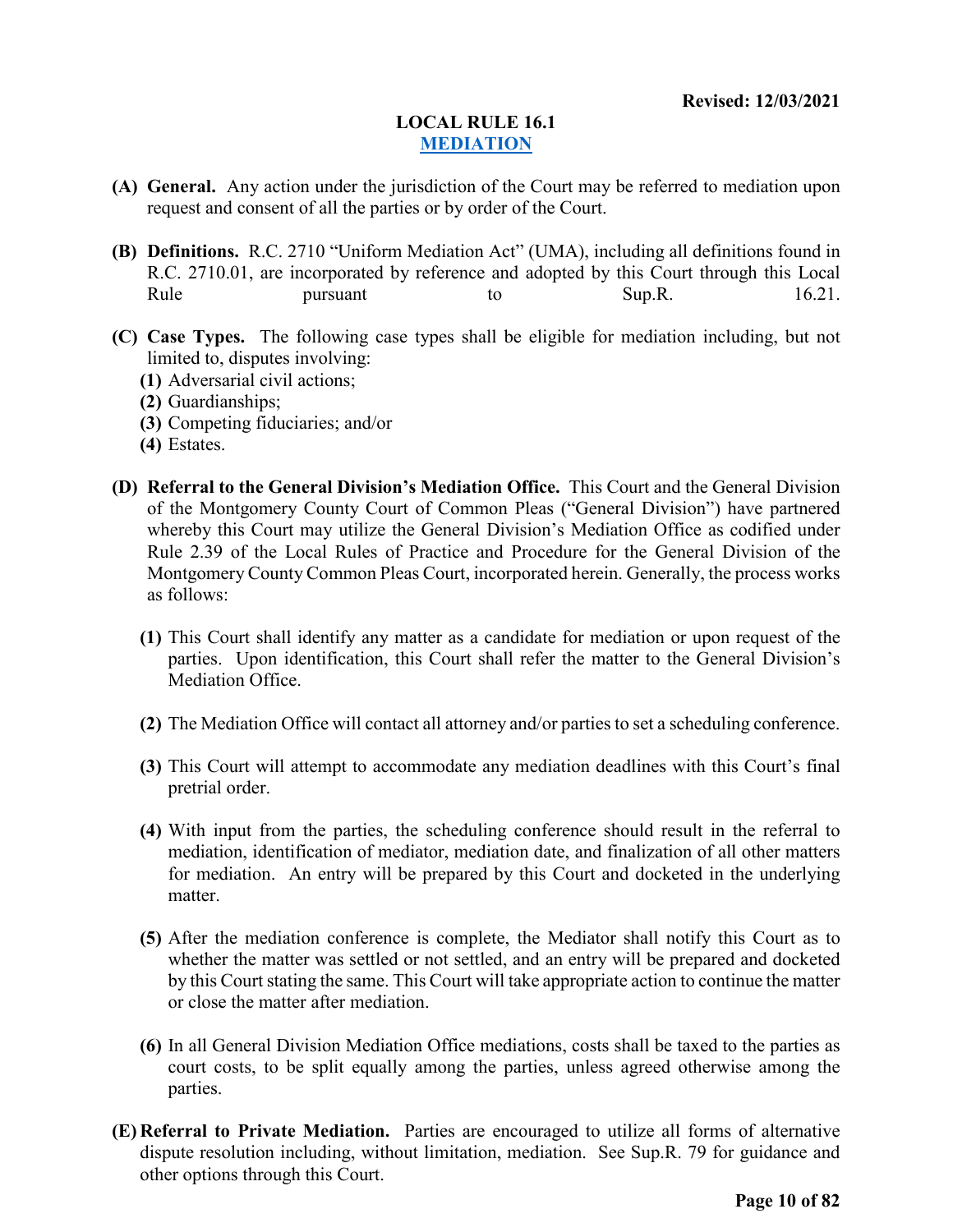**(F) Confidentiality and Privilege against Disclosure.** All communications and similar matters are governed by the UMA. See R.C. 2710.01 et seq.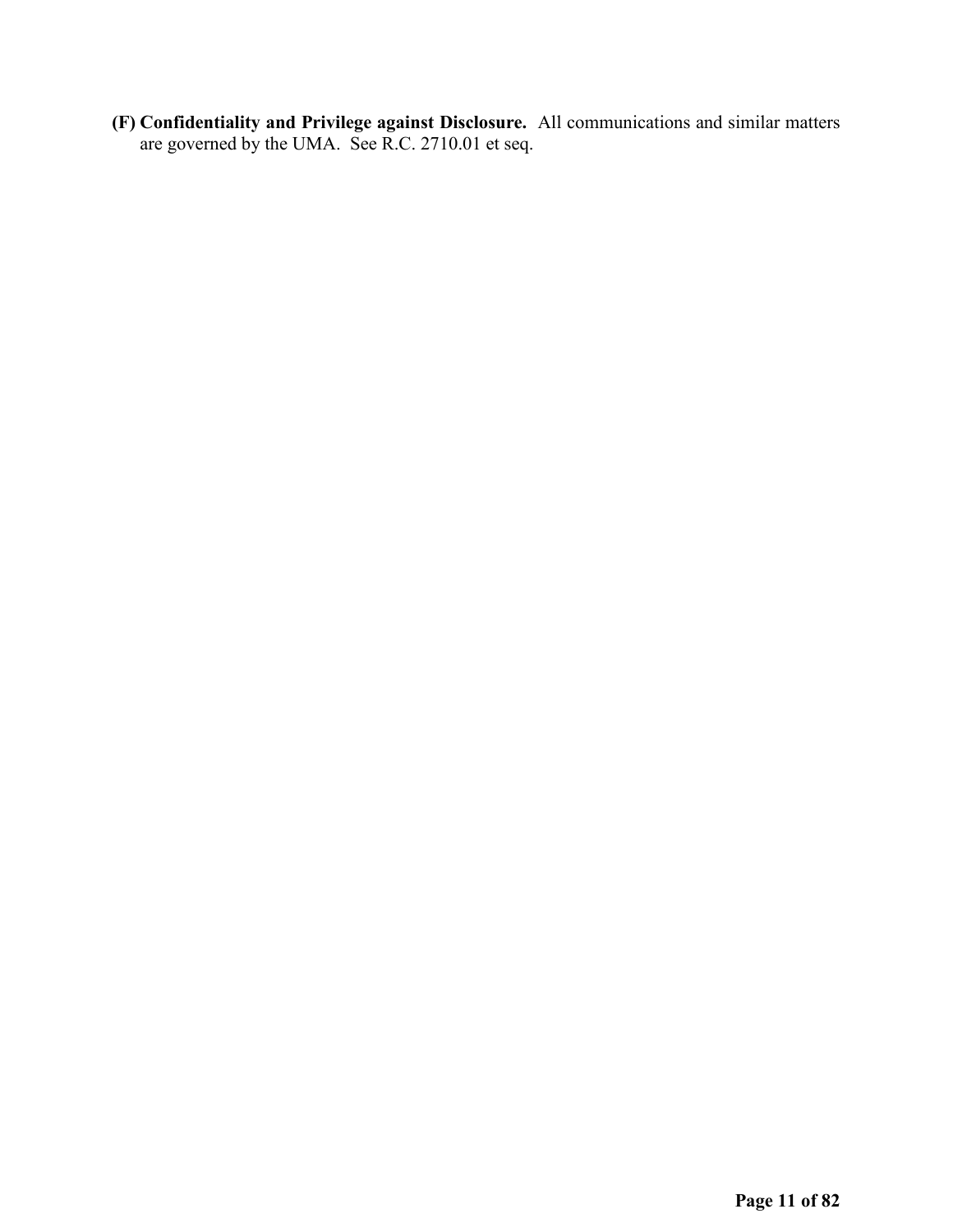#### <span id="page-11-0"></span>**LOCAL RULE 26.1 [COURT RECORDS MANAGEMENT](#page-1-0) AND RETENTION**

Pursuant to the Rules of Superintendence, the Court maintains and follows a Schedule of Records Retention and Disposition, which is filed under case number 2004 MSC 00404.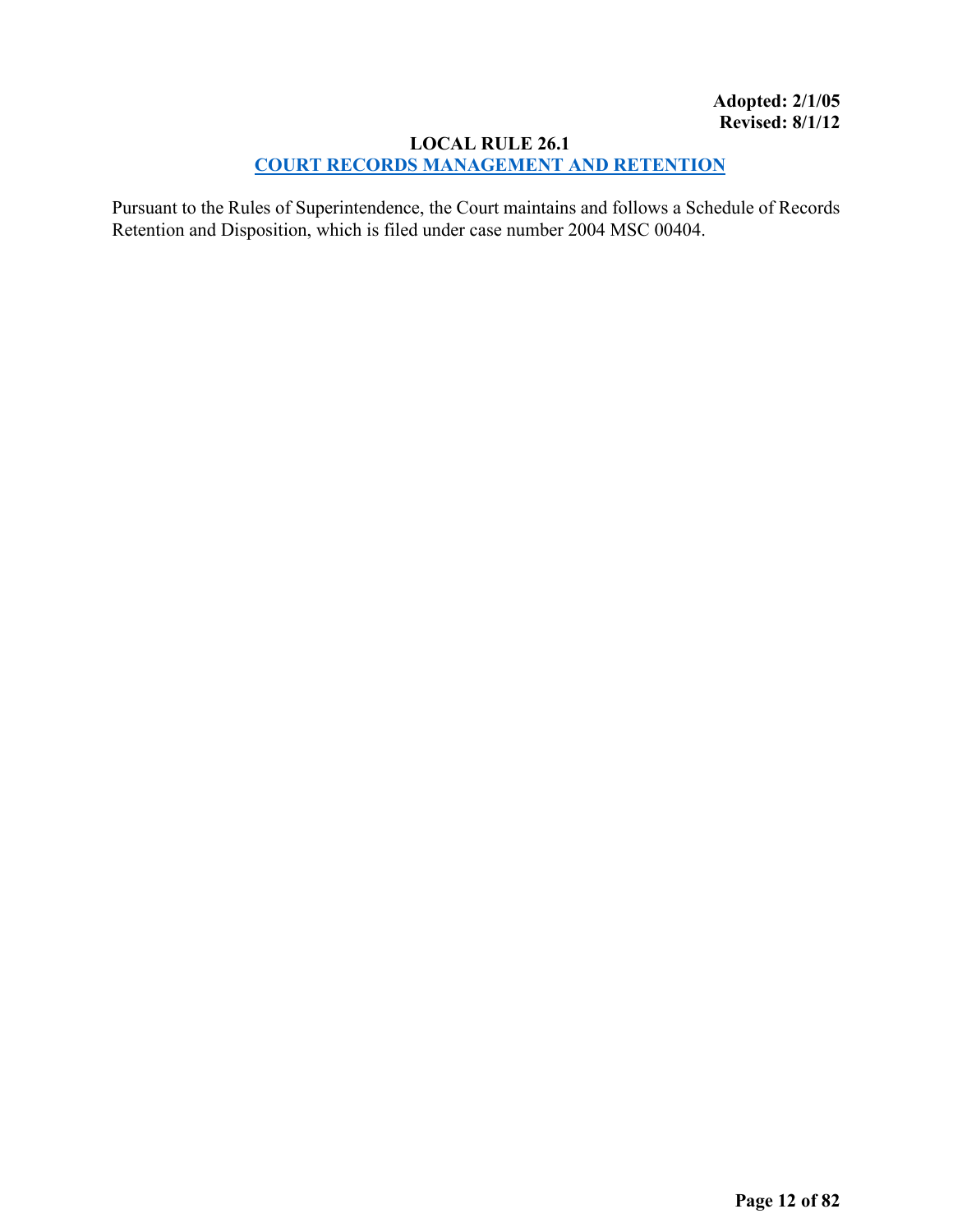#### <span id="page-12-0"></span>**LOCAL RULE 45.1 [COURT RECORDS –](#page-1-0) PUBLIC ACCESS**

#### **(A)Definition of Terms**

- **(1)** "Public Access" means both direct and remote access.
- **(2)** "Direct Access" means the ability of any person to inspect and obtain a copy of a court record at a reasonable time during regular business hours at the place where the record is made available.
- **(3)** "Remote Access" means the ability of any person to electronically search, inspect and copy a court record at a location other than the place where the record is made available.

#### **(B) Sealed Documents**

- **(1)** Motions for a protective order, motions to file under seal, and proposed orders granting such motions shall include language designating a specific level of access
- **(2)** The designated levels of access are the following:
	- **a.** No Remote Access by Public; Direct Access by Public; and Access by Judge, Court Staff, Clerk Staff, and Attorneys of Record: The docket may be accessed either remotely on the Court's website or directly at the Clerk's Office. Documents may not be accessed remotely on the Court's website, but may be accessed directly at the Clerk's Office.
	- **b.** No Remote or Direct Access by Public; Access by Judge, Court Staff, Clerk Staff, and Attorneys of Record:

The docket may be accessed either remotely on the Court's website or directly at the Clerk's Office. Documents may not be accessed remotely on the Court's website or directly at the Clerk's Office. Only the Judge, Court Staff, Clerk Staff, and attorneys of record may access documents.

- **c.** Judge Access Only; No Access by Court Staff, Clerk Staff, Attorneys of Record, or the Public:
- **d.**

The docket may be accessed either remotely on the Court's website or directly at the Clerk's Office. Documents may not be accessed remotely on the Court's website or directly at the Clerk's Office. Only the Judge and assigned Magistrate may access documents.

- **(3)** Documents shall not be accepted for filing under seal unless there is a previously signed protective order or order to file under seal that includes a designated level 14 of access. If the protective order or order to file under seal does not include a designated level of access, the filer shall file a proposed order designating a level of access. Documents shall be accepted for filing under seal once an order is entered that designates a level of access.
- **(4)** Motions for a protective order, motions to file under seal, and proposed orders granting such motions shall be filed using the following document types: Motion: Protective Order; Motion: Seal; Order: Protective (Proposed); or Order: Seal (Proposed). Documents that are requested to be protected or sealed shall not be attached to such motions, as the motions themselves will not be sealed.

**(5)** Documents shall be submitted for filing under seal in a securely sealed envelope. The face of the envelope shall include a conspicuous notation that it contains "Documents Under Seal." It shall also include the case caption; a descriptive title of the document, unless such information has been included among the information ordered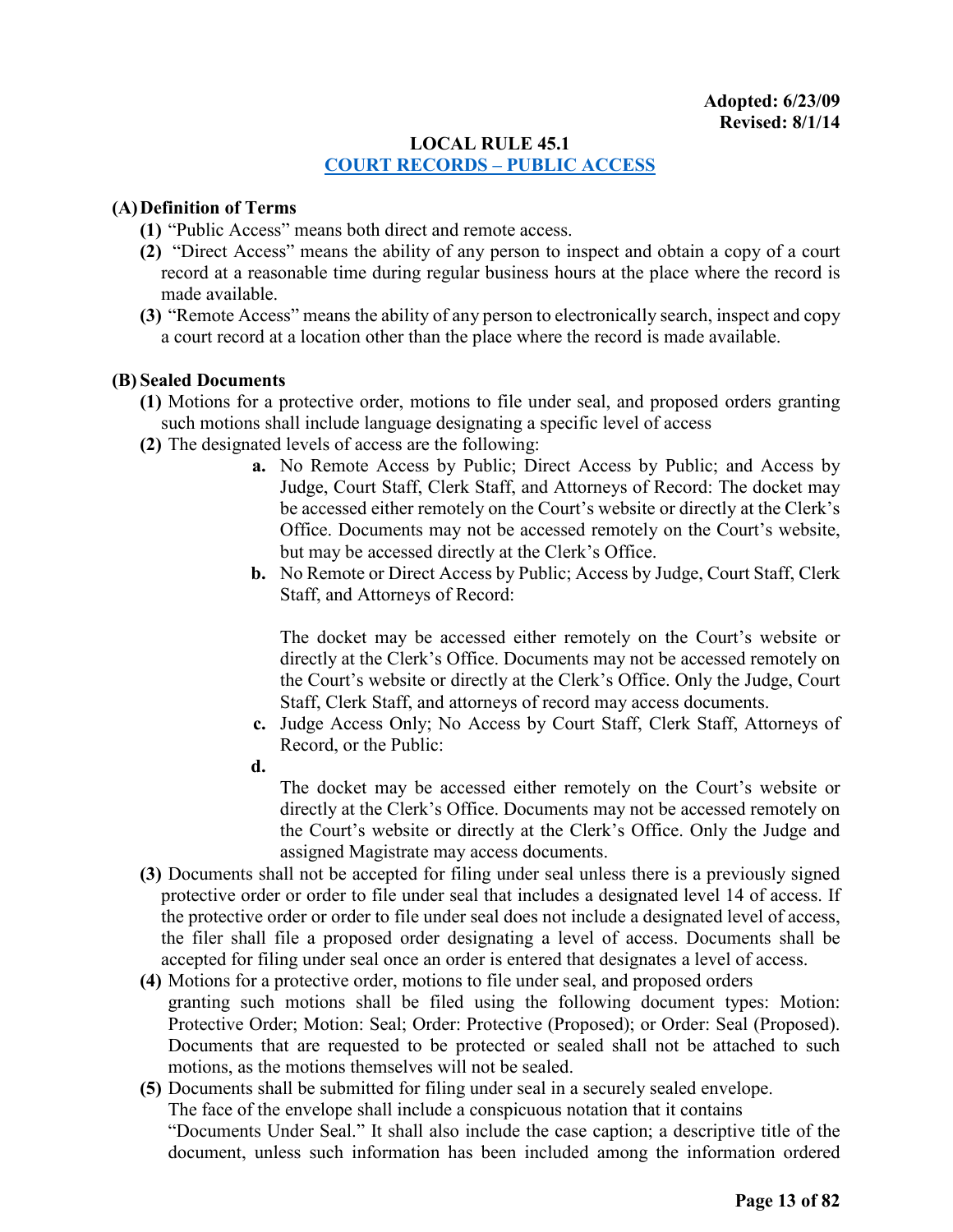protected or sealed; and the date of the order authorizing the document to be protected or sealed.

**(6)** The Clerk's Office shall file stamp the face of the envelope, enter on the docket that the document was filed under seal and retain the envelope in a secured location designated by the Judge.

#### **(C)In Camera Documents**

- **(1)** If the Judge or Magistrate orders that documents shall be filed for in camera review, the filer shall follow the procedure set forth in Division B of this Rule, using the following designated level of access: Judge Access Only.
- **(2)** Otherwise, the filer shall submit, rather than file, documents for in camera review to the Judge or Magistrate.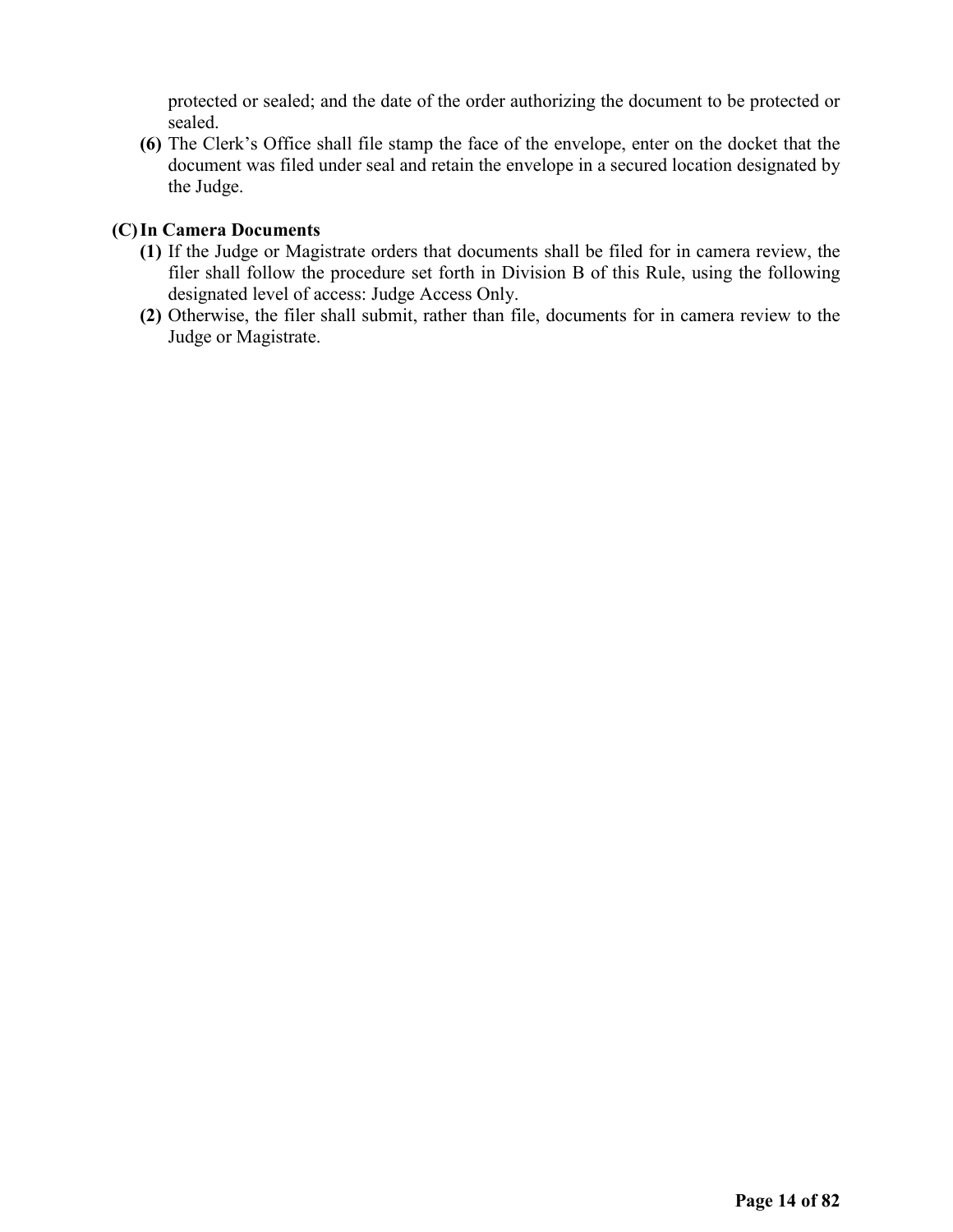#### <span id="page-14-0"></span>**LOCAL RULE 51.1 [STANDARD PROBATE FORMS](#page-1-0)**

- **(A)** Pursuant to Sup.R. 51, standard Ohio Supreme Court and local probate forms shall be used in all matters.
- **(B)** Most forms are available for download and modification on the Court's website: [www.mcohio.org/probate.](http://www.mcohio.org/probate) Mental illness, adoption and several other forms are not available online. Please contact the Clerk's Office to request any specific forms you may be seeking.
- **(C)** All filings shall comply with the specifications set forth in Sup.R. 52.
- **(D)** Forms are subject to change at any time.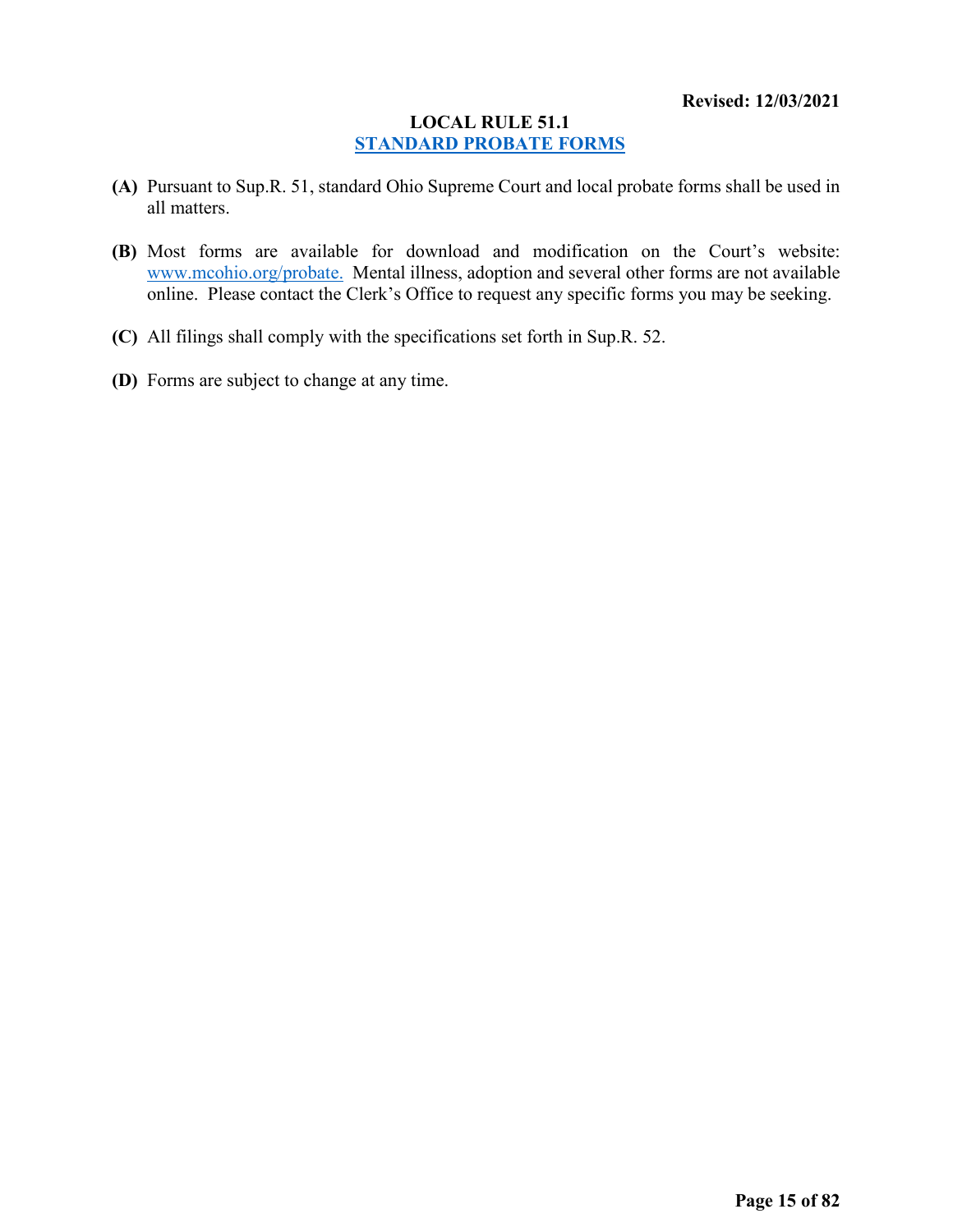### <span id="page-15-0"></span>**LOCAL RULE 52.1**

#### **[SPECIFICATIONS FOR PRINTING PROBATE FORMS](#page-1-0)**

- **(A)**Computer generated forms must comply with the specifications prescribed by Rule 52 of the Rules of Superintendence. The signature of the filer or the filer's counsel constitutes a certificate that a form complies with the rule.
- **(B)** Computer generated forms must use the same format that is used by the standard probate forms.
- **(C)**The body of computer generated forms must use a type size that is no less than ten (10) point and no greater than twelve (12) point.
- **(D)**The Court may reject or strike any forms that fail to comply with this rule.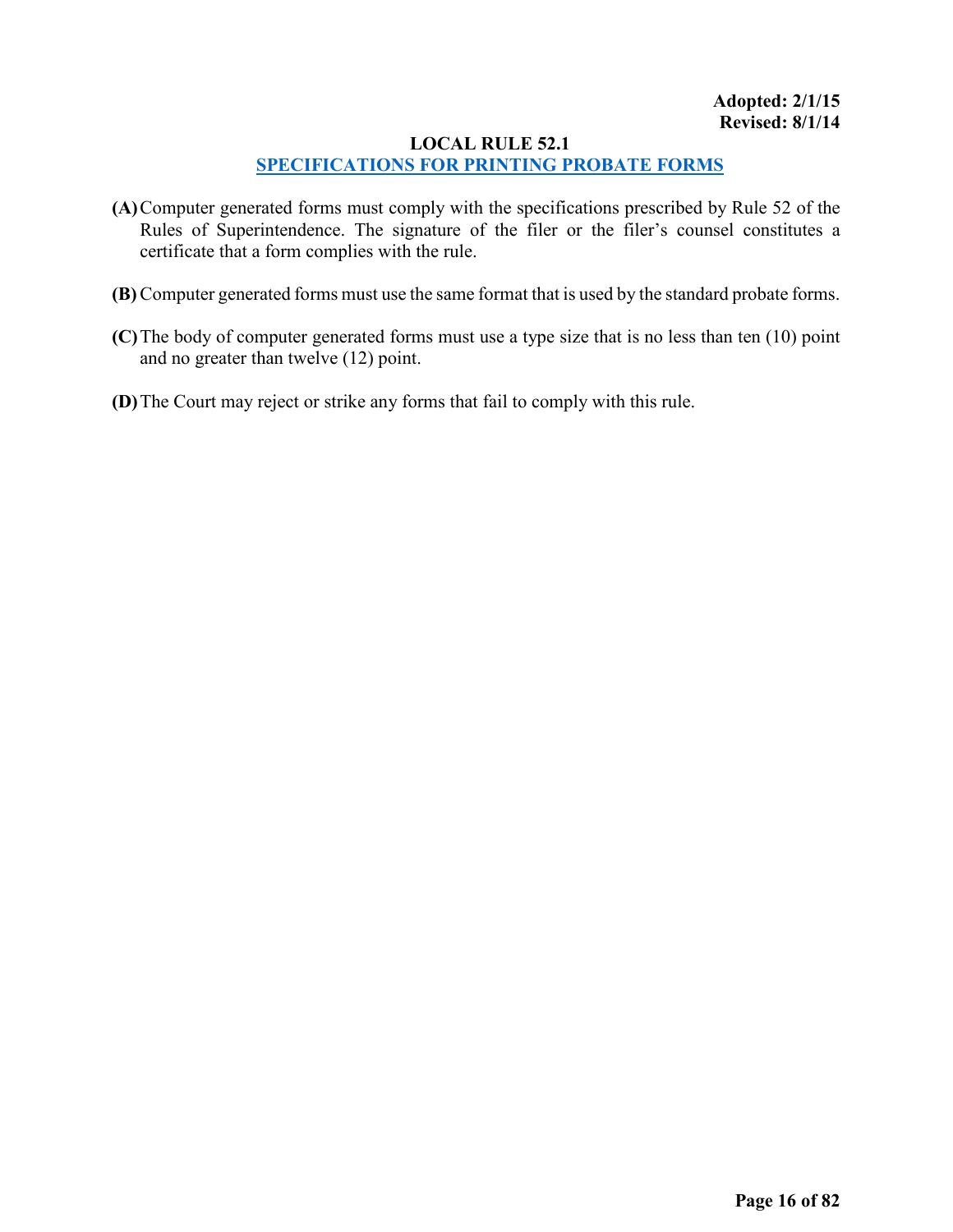#### <span id="page-16-0"></span>**LOCAL RULE 53.1 [HOURS OF THE COURT](#page-1-0)**

The Probate Court shall be open for the transaction of business from 8:30 a.m. to 4:30 p.m., Monday through Friday. Pleadings requiring a new case number or payment of costs shall be filed by 4:15 p.m. Please refer to the Court's website for holiday and extraordinary closings.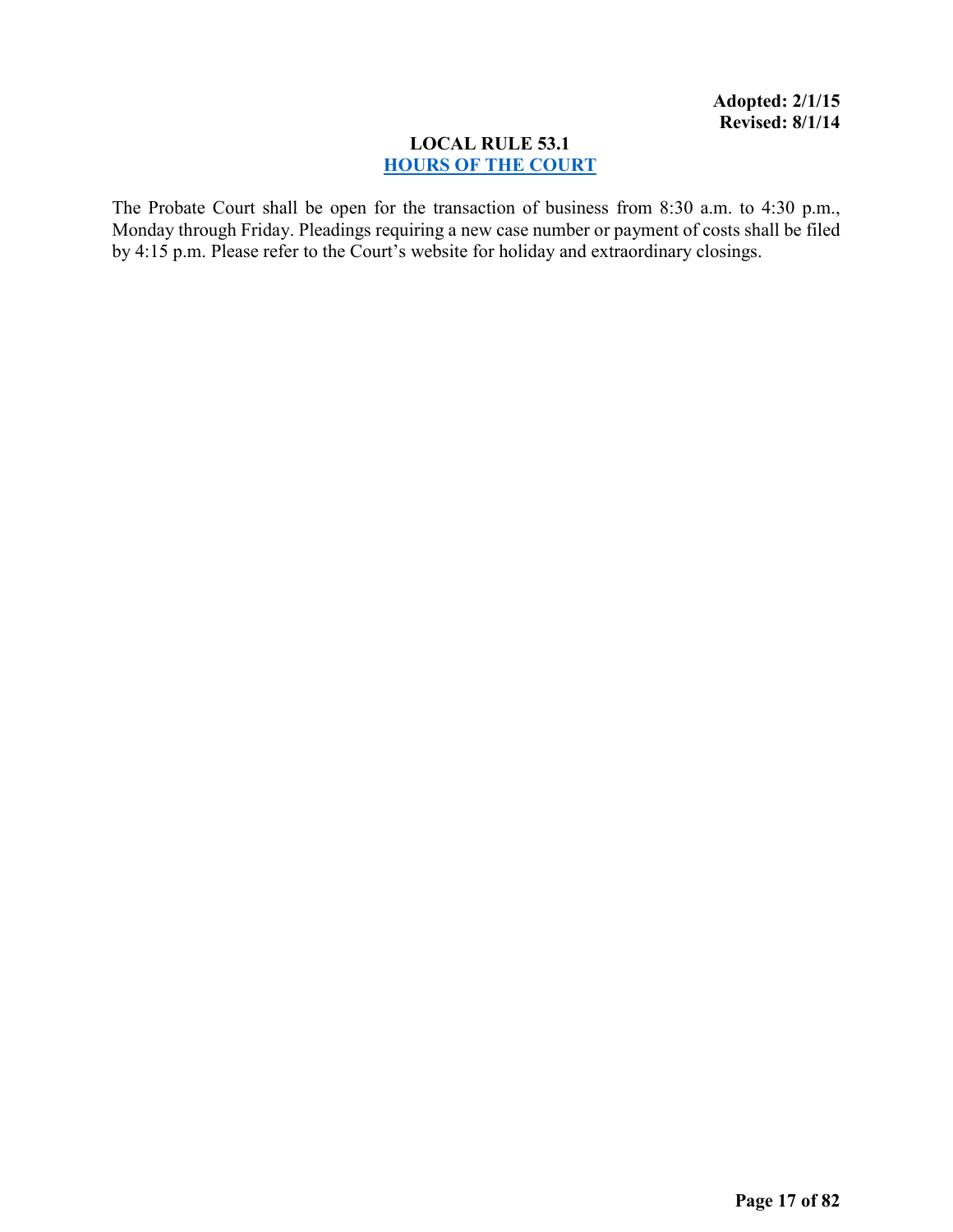#### <span id="page-17-0"></span>**LOCAL RULE 54.1 [CONDUCT IN THE COURT](#page-1-0)**

- **(A) Conduct in the Court.** Pursuant to Sup.R. 54, appropriate decorum and attire in the Court are required of all parties and visitors. Any conduct that interferes, or tends to interfere, with the proper administration of the Court's business is strictly prohibited and will be addressed by the presiding judicial officer.
- **(B) Recording.** No audio or video recording device, other than a device used by the Court, may be used in any proceeding or communication with the Court, unless expressly permitted in writing by the Court in advance of any communication, hearing, or trial pursuant to Sup.R. 12.
- **(C) Disruptions.** All mobile phones, pagers, and other electronic devices must be placed on silence or vibrate, or turned off, while in the Court. No person may text, email, or otherwise engage in activities not directly related to the purpose at hand during any formal or informal proceedings. The Court may ask any person, who violates this Rule, to leave the Court if the disruption continues.
- **(D) Sanctions**. The Court reserves the right to remove and/or fine parties and/or attorneys up to \$100 for infractions.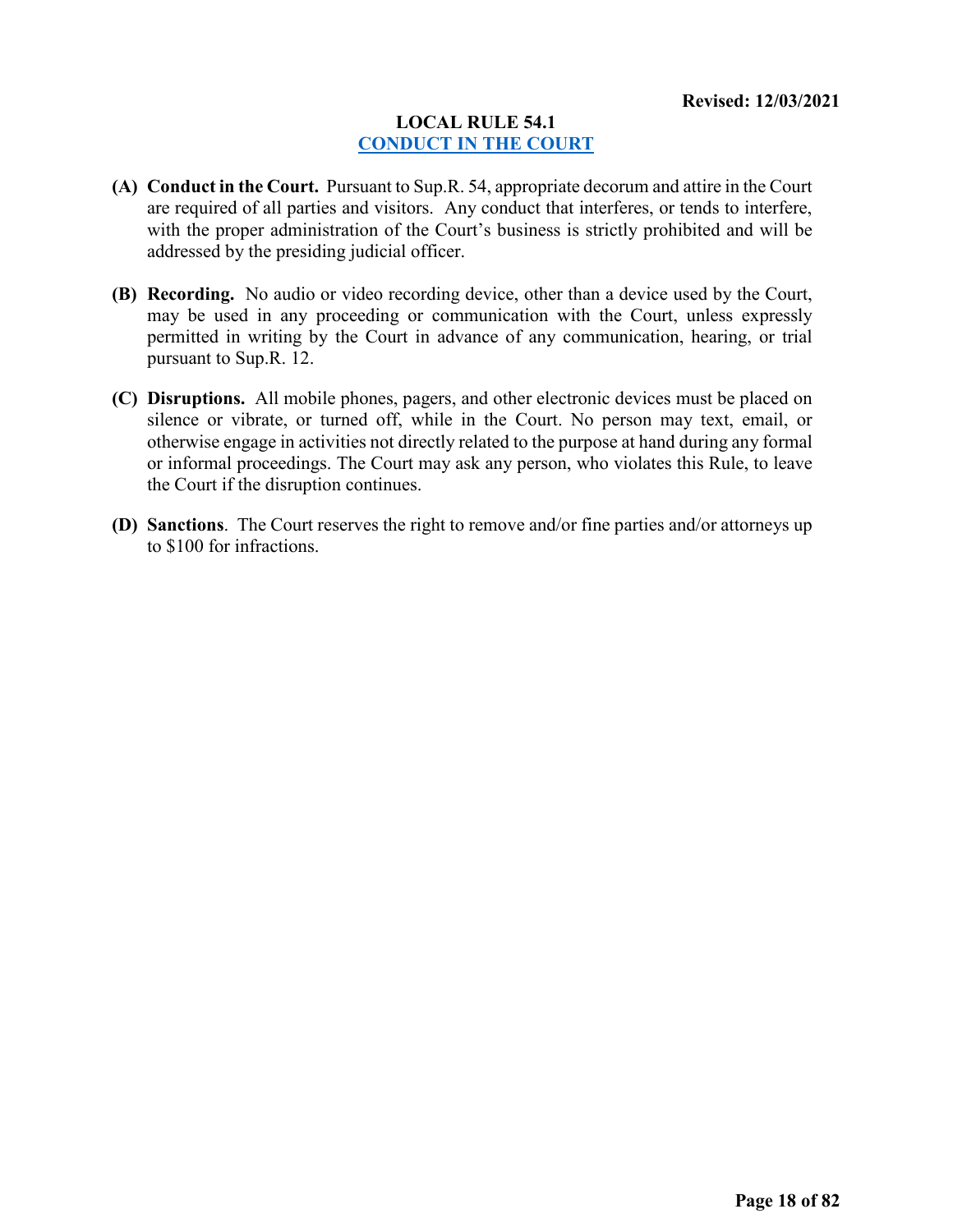#### <span id="page-18-0"></span>**LOCAL RULE 55.1 [EXAMINATION OF PROBATE RECORDS](#page-1-0)**

- **(A)**Most Probate Court public records may be viewed on the Court's website: [www.mcohio.org/probate](http://www.mcohio.org/probate)
- **(B)** Public records may be examined at the Court and copies may be obtained at a reasonable cost. Records shall not be removed from the Court.
- **(C)**Adoption, civil commitment, certain estate tax filings, and mental retardation proceedings are confidential. Records of these proceedings may be accessed only as allowed by law.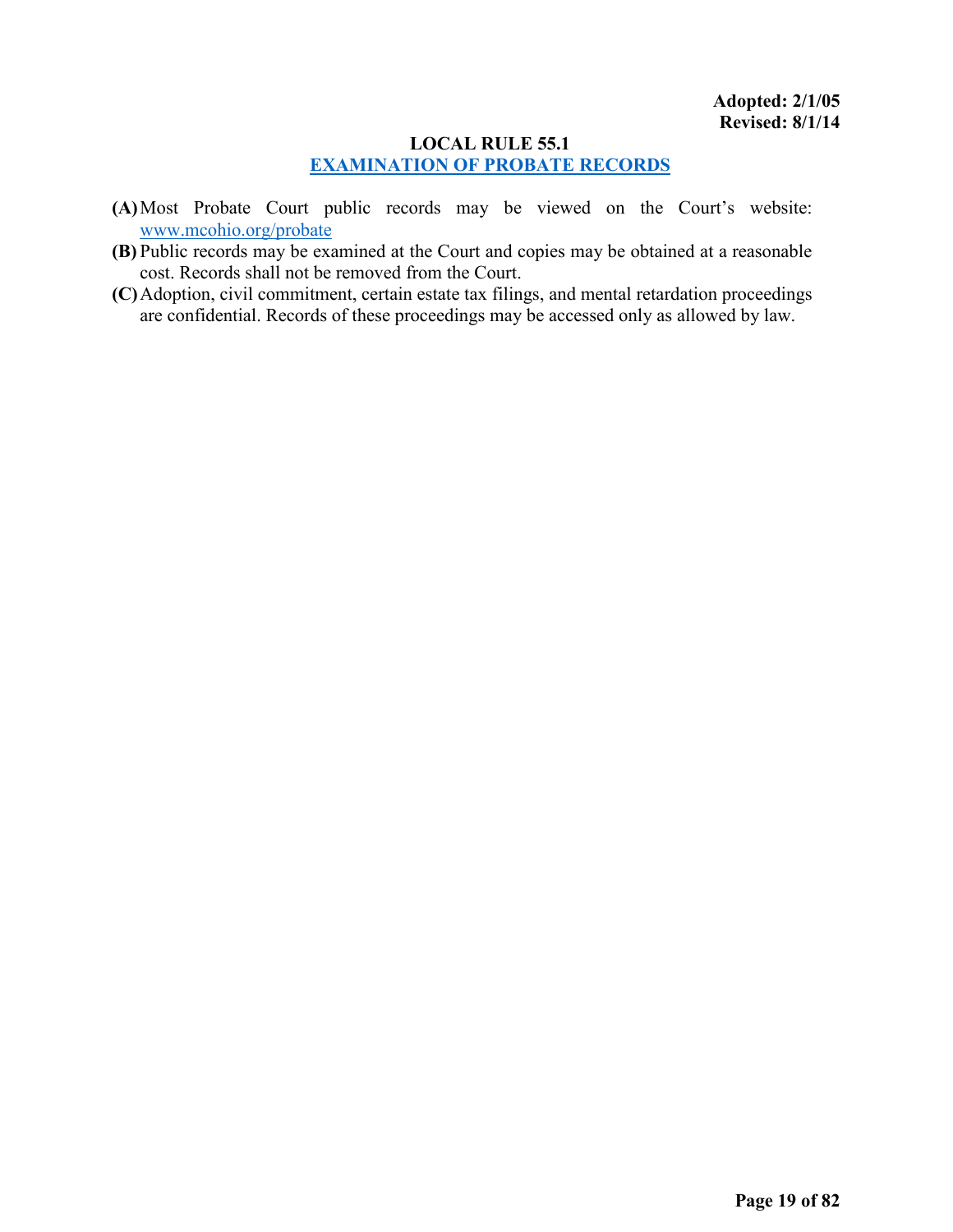#### <span id="page-19-0"></span>**LOCAL RULE 56.1 [CONTINUANCES](#page-1-0)**

- **(A) Notice.** Pursuant to Sup.R. 56, a party's motion for continuance shall not be granted without notice to, or the consent of, any adverse party or the adverse party's attorney.
- **(B) Client Consent.** It is the responsibility of attorney to obtain client consent prior to making a request for continuance.
- **(C) Proposed Order.** If the consent of the parties and the parties' attorneys has been obtained, an agreed entry for the continuance shall be submitted to the Court as a proposed order.
- **(D) By Motion.** If the consent of all the parties and/or the parties' attorney has not been obtained, a written motion for the continuance may be filed with the Court. Written notice of the motion shall be served on all interested parties. The motion shall set forth good cause for the continuance. Failure to object to the requested continuance within a reasonable time may waive an opportunity to object to the request.
- **(E) Timing.** Agreed entries and motions for continuances of hearing or trial dates shall be submitted or filed at least seven (7) days prior to the scheduled hearing or trial date.
- **(F) Failure to Observe.** Failure to request a continuance within these parameters may result in the denial of a request for continuance, absent extraordinary circumstances.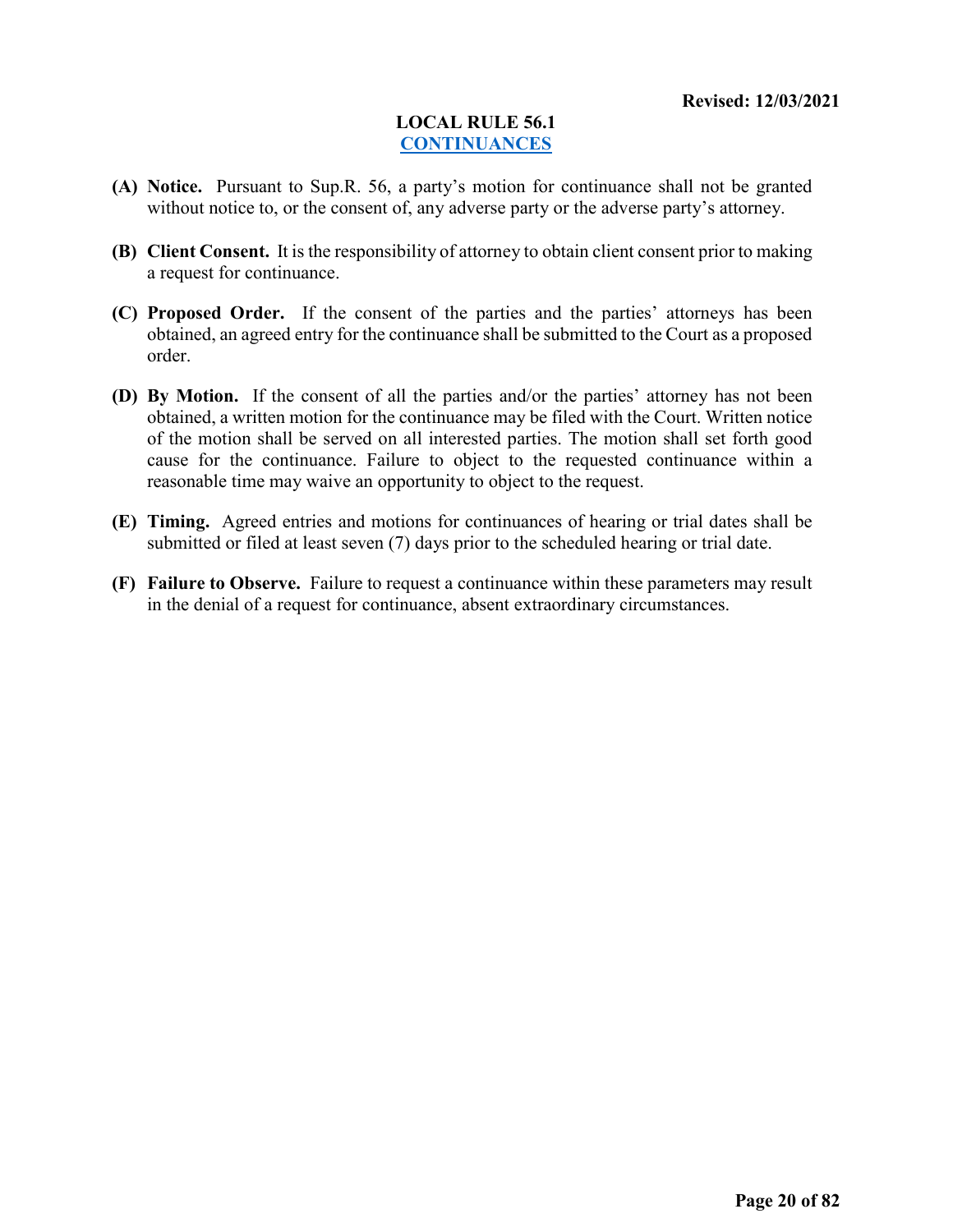#### <span id="page-20-0"></span>**LOCAL RULE 57.1 [FILINGS AND JUDGEMENT ENTRIES](#page-1-0)**

- **(A)**The Court shall not accept filings by facsimile transmission or electronic mail.
- **(B)** The Court shall accept for filing only those filings that are complete and legible. Filings that are not complete and legible may be rejected.
- **(C)**If a filing consists of more than one page, the case number shall appear in the upper right portion of each page of the filing, including attachments.
- **(D)**The address of a fiduciary who is not an attorney must be the fiduciary's permanent address. Attorneys, fiduciaries, and pro se litigants shall notify the Court of address changes.
- **(E)** The Court does not accept power of attorney signatures on pleadings or any other documents, except as authorized by the Rules of Superintendence and the Uniform Power of Attorney Act, R.C. 1337.21, et seq.
- **(F)** A proposed entry submitted to the Court shall contain a certificate of service that includes the names and addresses of all parties and interested persons required to be served.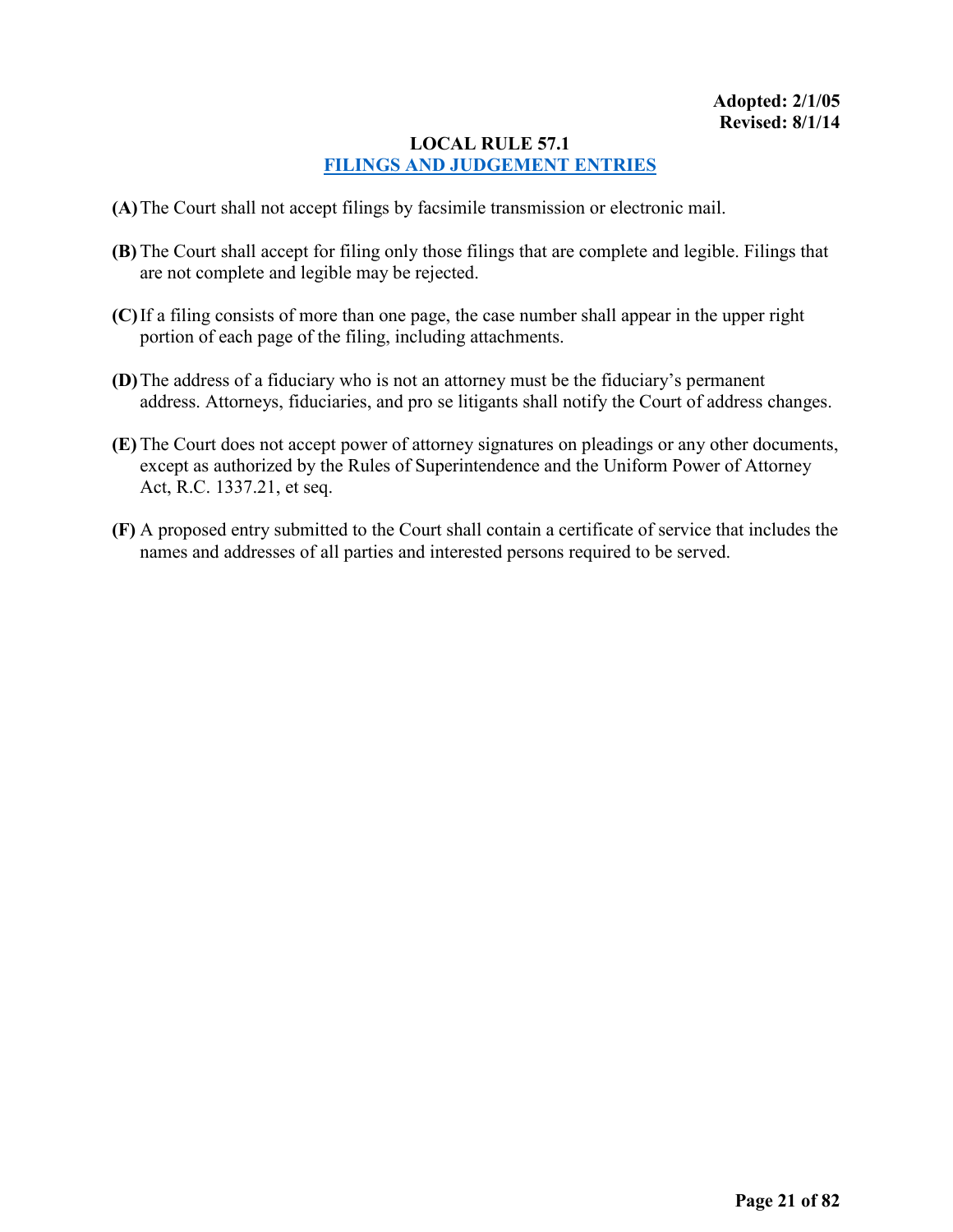#### <span id="page-21-0"></span>**LOCAL RULE 57.2 [ELECTRONIC FILING](#page-1-0)**

**(A)Mandatory eFiling for Case Categories.** The Court designates the following case categories and case types that shall utilize the Court's eFiling System including, but not limited to:

- **(1) Miscellaneous and Civil ("MSC") case types:**
	- **(a)** Adult Protective Services
	- **(b)** Assignment of Lottery Prize
	- **(c)** Change of Name Adult
	- **(d)** Change of Name Minor
	- **(e)** Concealment of Assets
	- **(f)** Correction of Birth Certificate
	- **(g)** Correction of Marriage
	- **(h)** Declaration of Paternity
	- **(i)** Declaratory Judgment
	- **(j)** Designation of Heir
	- **(k)** Determination of Heirship
	- **(l)** Disinterment
	- **(m)** Gender Identity Correction
	- **(n)** Presumption of Death
	- **(o)** Production of Will
	- **(p)** Registration of Birth
	- **(q)** Sale of Real Estate Estate
	- **(r)** Sale of Real Estate Guardianship
	- **(s)** Successor Custodian on Account
	- **(t)** Transfer of Rights
	- **(u)** Validity of Will
	- **(v)** Will or Trust Construction
	- **(w)**Will or Trust Contest
	- **(x)** All other civil and/or adversarial matters

#### **(2) Estate ("EST") case types:**

- **(a)** Ancillary Administration
- **(b)** Foreign Records (Authenticated Copies)
- **(c)** Full Administration with Will
- **(d)** Full Administration without Will
- **(e)** Full Successor Administration with Will
- **(f)** Full Successor Administration without Will
- **(g)** Probate of Will Only
- **(h)** Release of Administration with Will
- **(i)** Release of Administration without Will
- **(j)** Release of Administration with Will for Record Only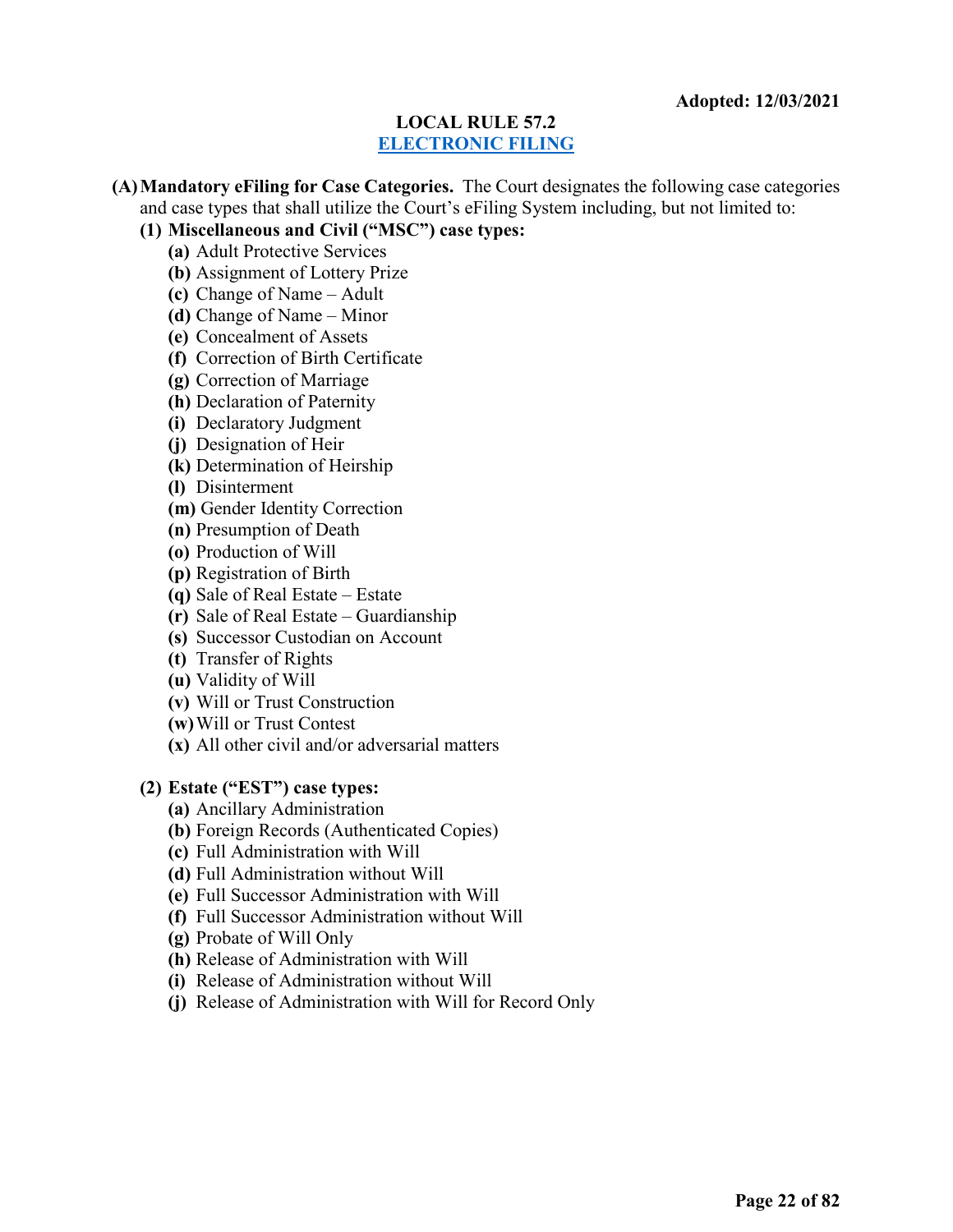- **(k)** Summary Release
- **(l)** Summary Release with Will for Record Only

**(m)**Tax Only

- **(n)** Transfer of Real Estate Only with Will
- **(o)** Transfer of Real Estate Only without Will
- **(p)** Will Filed without Probate
- **(q)** Will Filed without Probate/Tax
- **(r)** Will Filed with Notice of Intent
- **(s)** Bond Filed with Notice of Intent

#### **(3) Guardianship ("GRD") case types:**

- **(a)** Custodianships
- **(b)** Guardianship of the Person Adult
- **(c)** Guardianship of the Person Minor
- **(d)** Guardianship of the Estate Adult
- **(e)** Guardianship of the Estate Minor
- **(f)** Injury Settlements Minor
- **(g)** Injury Settlement Adult

#### **(4) Adoptions ("ADP") case types:**

- **(a)** Agency
- **(b)** Stepparent
- **(c)** Adult
- **(d)** Legal Placement
- **(e)** Independent
- **(f)** Foreign Adoption
- **(g)** Petition for Release of Adoption Information
- **(h)** Request for Notification

#### **(5) Trust ("TST") case types:**

- **(a)** Testamentary Trust
- **(b)** Successor Trust
- **(c)** Wrongful Death Trust
- **(d)** Special Needs Trust

#### **(C) User Registration.**

- **(1)** All persons filing documents in the eFile System shall be Registered Users of the eFile System.
- **(2)** All attorneys shall register with the eFile System.
- **(3)** Registered Users shall be responsible for the security, use, and confidentiality of their usernames and passwords. All documents shall be deemed to have been filed with the authorization of the Registered User to whom a username has been assigned, unless the Registered User demonstrates otherwise, by clear and convincing evidence.

#### **(D) Time, Effect and Process of eFiling.**

- **(1)** Registered Users may electronically file documents in eFile case types at any time. To be considered timely when filing, documents must be electronically submitted by 11:59 p.m. on the date they are due.
- **(2)** Upon electronic submission, the eFile System will issue a confirmation that a document has been received. The confirmation will include the date and time of receipt. The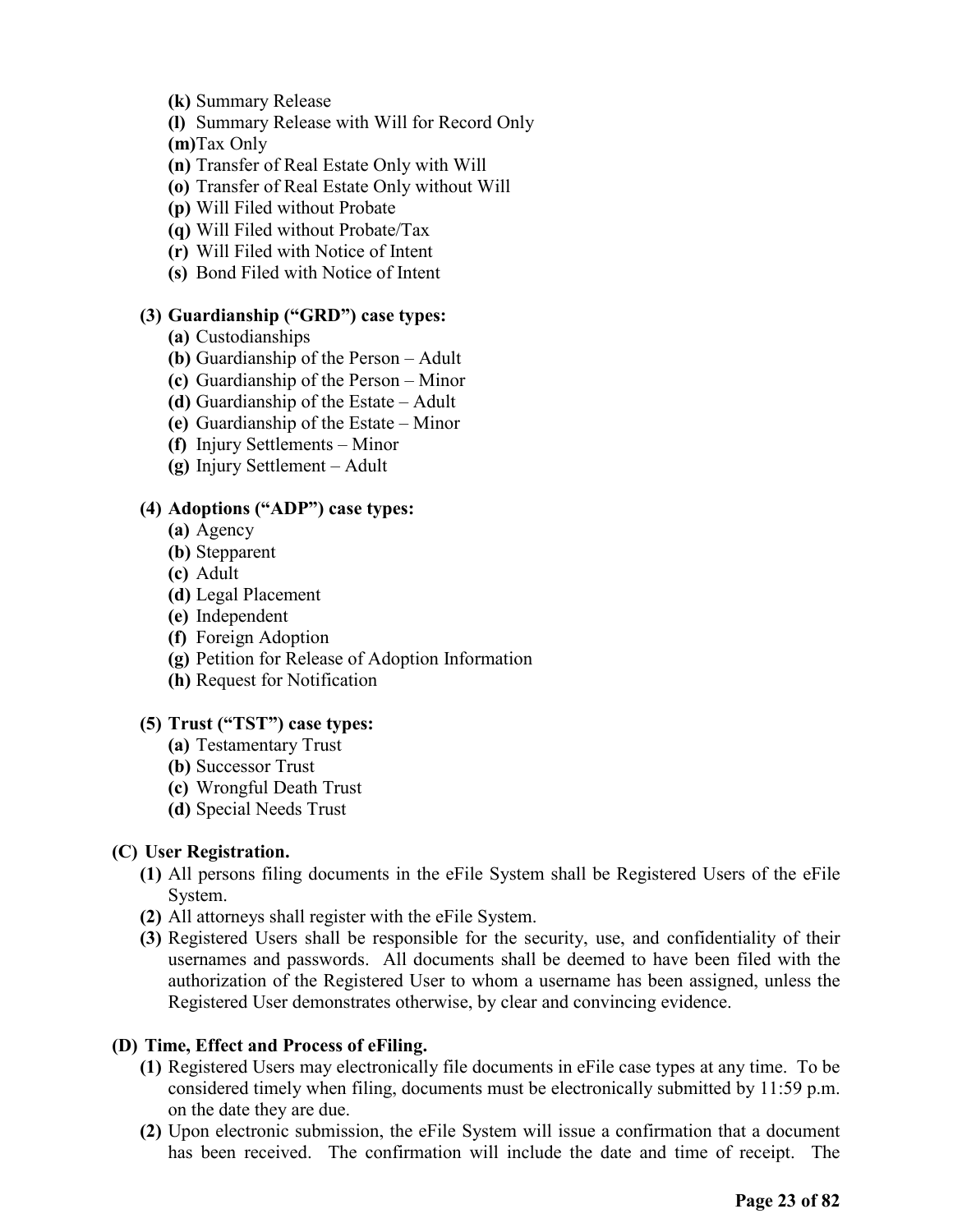confirmation does not mean that the document has been filed. Documents shall not be considered filed until they have been reviewed by a clerk and accepted for filing.

- **(3)** Upon acceptance for filing, the eFile System will issue a notification that the document has been accepted for filing, including the date and time of acceptance.
- **(4)** Upon acceptance, the filing will receive an electronic stamp including the date and time the document was filed.
- **(5)** Upon rejection of a filing, the eFile System will issue a notification that the filing has been rejected for filing and the reason for rejection. The document shall not become part of the Court Record, and the Filer shall resubmit the document as instructed.
- **(6)** If a submission is not received by the Court because of a system error or outage, the Court may, upon satisfactory proof, enter an order permitting the filing to be filed nunc pro tunc to the date it was submitted.
- **(E) Format of Filing.** All pleadings, motions, briefs, and other documents shall be formatted in accordance with the following:
	- **(1) File format.** Documents shall be submitted in Portable Document Format (.pdf), with the exception of proposed orders and entries, which may be submitted in Microsoft Word format (.doc or .docx).
	- **(2) Size of filing.** Individual documents shall be limited in size to three megabytes (3MB). Multiple documents in a single transmission shall be limited in size to a combined total of thirty megabytes (30MB).
	- **(3) Font style and size.** With the exception of standard Ohio Supreme Court probate forms and local probate forms, documents shall be double-spaced, in Times New Roman or similar font and at least 12-point type. Standard Ohio Supreme Court probate forms and local probate forms shall use the font style and size prescribed by Sup.R. 52 and applicable orders and local rules.
	- **(4) Margins.** With the exception of standard Ohio Supreme Court probate forms and local probate forms, the first page of a document shall have a top margin of at least 1.5 inches and side and bottom margins of at least 1 inch. Subsequent pages shall have top, bottom, and side margins of at least 1 inch. Standard Ohio Supreme Court probate forms and local probate forms shall have the margins prescribed by Sup.R. 52 and applicable orders and local rules.
	- **(5) Filer signatures.** 
		- **(a) Filer signatures.** A conformed signature on an electronically filed document shall constitute a signature on the document for the purposes of signature requirements imposed by all applicable law and rules.
			- **(i)** Documents requiring the signature of a Filer should be signed with a conformed signature format as follows: /s/ (Name of Filer)
			- **(ii)** The conformed signature of an attorney should be signed with a conformed signature format as follows:

/s/ (Name of Attorney) Name of Attorney Supreme Court ID Number Attorney for (Party Designation) Law Firm Address Telephone Number Email Address Fax Number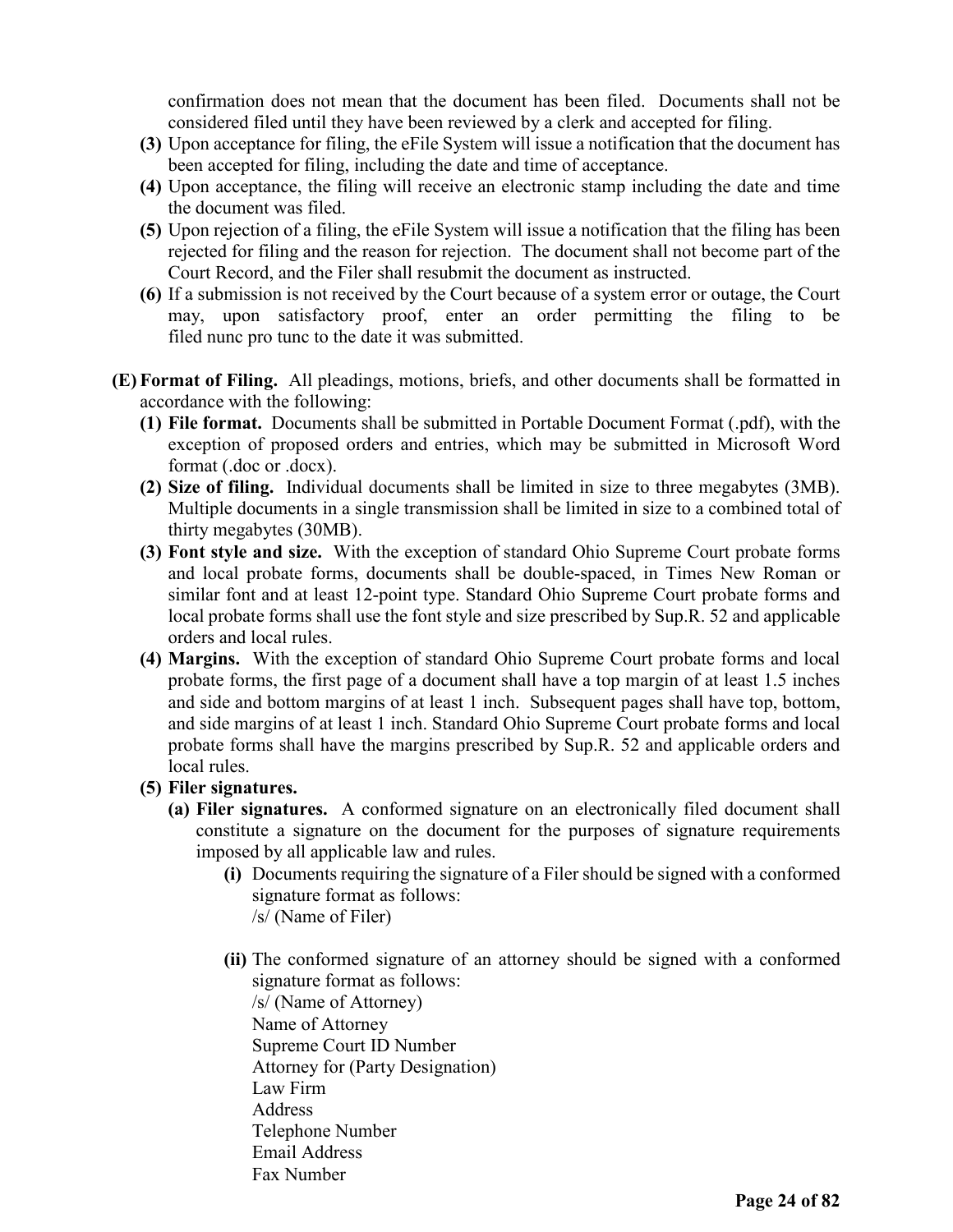- **(b) Other signatures**. It is advisable to use scanned digital images of original signatures on eFiled documents whenever possible and appropriate. Documents using conformed signatures of someone other than the Filer (e.g. beneficiaries or next of kin) may be used by the Filer, so long as:
	- **(i)** The Filer confirms in writing that the contents of the document are acceptable to all persons requested to sign the document and express written permission is provided to the Filer;
	- **(ii)** The Filer shall indicate the agreement of such persons at the appropriate place in the document, usually on the signature line;
	- **(iii)** The Filer shall electronically sign the document on behalf of such person(s) as provided in Mont. Co. P.C.R.  $57.2(E)(5)(a)(i)$  and electronically file the document;
	- **(iv)** The Filer or the Filer's attorney, as the case may be, shall maintain the original signed document or writing, consenting to the use of a conformed signature, at least until the case is closed and the time for appeal has expired, or any appeals have been heard or denied;
	- **(v)** These rules are in addition to any attorney file retention requirements and shall not excuse any legal or ethical obligation on attorneys to retain client files; and
	- **(vi)** If any questions arise as to the scanned original signature(s) or express consent to use a conformed signature, the Filer or Filer's attorney, as the case may be, shall provide the original hard copy or express written consent to the conformed signature to the Court or other interested party for inspection.
- **(c) Original signatures.** Documents requiring an original signature, such as an affidavit or other notarized documents, shall be eFiled as a .pdf.
	- **(i)** These rules are in addition to any attorney file retention requirements, and shall not excuse any legal or ethical obligation on attorneys to retain client files and
	- **(ii)** If any questions arise as to the scanned original signature(s), the Filer or Filer's attorney as the case may be, upon request, shall provide the original hard copy to the Court or other interested party for inspection.
- **(d) Judge and Magistrate signatures.** eFiled documents may be signed by a Judge or Magistrate via conformed signature or a digitized image of his or her signature combined with a digital signature page. All orders, decrees, judgments, and other documents signed in this manner shall have the same force and effect as if the Judge or Magistrate had affixed his or her signature to a hard copy of the order and journalized it.

#### **(F) Service.**

**(1) Original compliant.** Civ.R. 4 through 4.6 shall apply in all probate proceedings requiring service of summons, including eFiled matters, unless otherwise provided by law. See Civ.R. 73(E).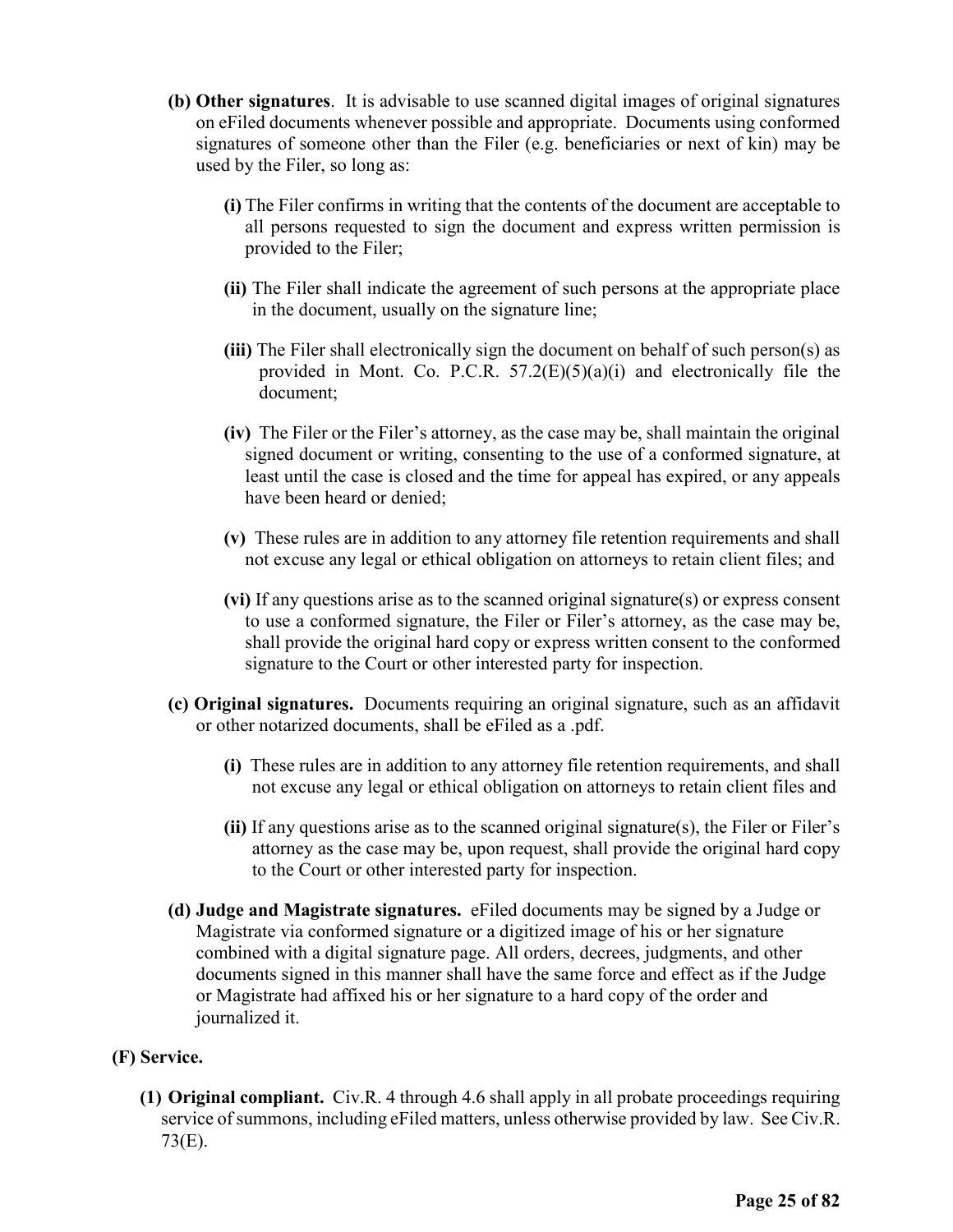- **(2) Instructions for service.** When electronically filing a complaint, third party complaint, or any other initial pleading, the Filer shall also electronically file instructions for service. The clerk shall issue a summons and process the method of service requested. Instructions for service shall be filed as a separate document.
- **(3) Service and filing of pleadings and other documents subsequent to the original complaint.** Pleadings and documents other than those requiring service of summons pursuant to Civ.R. 4 through 4.6 shall be served as follows:
	- **(a)** In any proceeding where any type of notice (other than service of summons is required by law or deemed necessary by the Court) and the statute providing for notice neither directs nor authorizes the Court to direct the manner of its service, notice shall be given in writing and served pursuant to Civ.R. 5 and 73(E).
	- **(b)** When a submission is deemed eFiled pursuant to Mont. Co. P.C.R. 57.2(D)(3), the eFile System shall generate a Notification of Electronic Filing ("NEF") to the Filer and any other party who is a Registered User of the eFile System. The NEF shall constitute service under Civ.R. 5.
	- **(c)** The Filer or the Filer's attorney, as the case may be, shall be responsible for serving all documents pursuant to Civ.R. 5 on all parties or their attorneys, including pro se participants, who are not registered with the eFile System.
	- **(d)** A certificate of service shall be required when a Filer electronically files any document other than standard probate forms. The certificate of service shall state the date and manner in which service was accomplished, including electronic service, if applicable, on each case participant.
	- **(e)** Court-initiated documents that are eFiled shall be electronically served on case participants, who are Registered Users. Hard copies of Court-initiated documents shall be conventionally served on pro se case participants, who are not Registered Users.
- **(4)** A Filer, who eFiles a proposed order, shall electronically serve or conventionally serve the proposed order on all case participants and/or attorneys, whether Registered Users or not.
- **(5)** Upon a judge's or magistrate's signing and filing of the proposed order, the eFile System will generate and deliver a NEF to the case participants, who are represented by an attorney or who are Registered Users. The party or attorney who submitted the proposed order shall also serve the executed version of the proposed orders conventionally on case participants, who are not Registered Users.
- **(6)** If electronic service of a document on a case participant fails, the case participant to be served may, upon motion, be entitled to an order extending the deadline by which to respond or act in response to the document.

#### **(G) Confidential or Personal Information in Documents.**

**(1)** Documents that are electronically filed shall not include personally identifiable information, unless such inclusion is necessary, relevant, and appropriate safeguards are made by the Filer.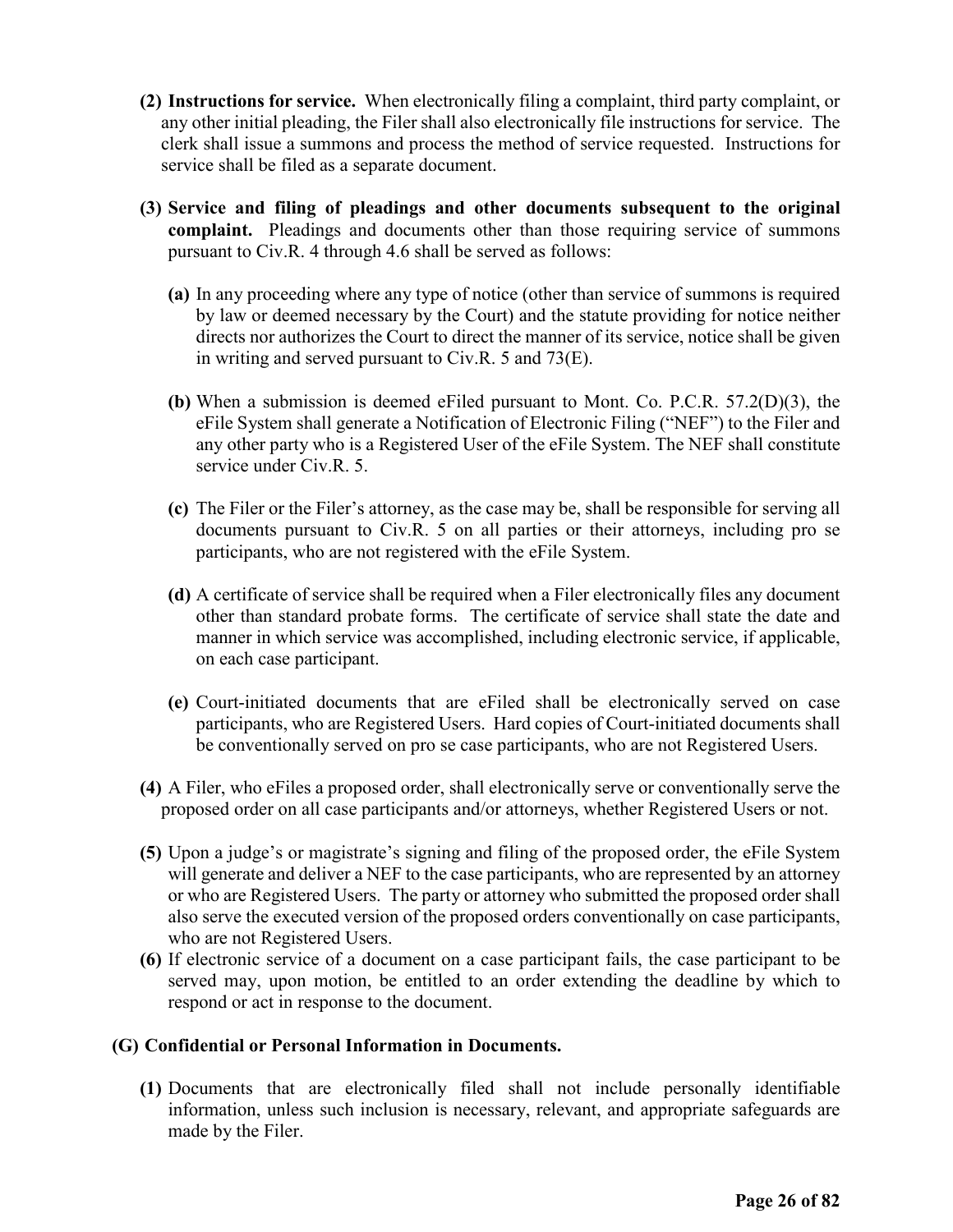- **(2)** Personally identifiable information includes social security numbers, financial account numbers, driver's license numbers, and other personal identifiers as set forth in Sup.R. 44(H).
- **(3)** If inclusion of personal or private information is necessary and relevant to the case, the Filer is responsible for redacting the document and filing the Confidential Disclosure of Personal Identifiers form (Mont. Co. P.C.F. 45D).
- **(4)** The Filer or Filer's attorney, as the case may be, is responsible for redacting personally identifiable information. The clerk may not review each document for compliance with this Rule; however, the clerk may refuse to accept any document that contains personally identifiable information that has not been redacted or submitted in accordance with this Rule.
- **(H) Exceptions to eFiling.** The following types of documents may be filed conventionally, unless expressly required to be eFiled by the Court:
	- **(1) Documents filed under seal.** Documents shall be filed under seal only with prior Court authorization. Documents shall be filed under seal by submitting them to the Clerk's Office in accordance with the process set forth in Mont. Co. P.C.R. 45.1(B).
	- **(2) Documents presented for in camera review.** Documents shall be presented for in camera review by submitting them to the Judge or Magistrate in accordance with the process set forth in Mont. Co. P.C.R 45.1(B) and (C).
	- **(3) Exhibits.** Exhibits, transcripts, audio recordings, video recordings, and/or other items that cannot be captured, stored, or submitted in an electronic format may be filed and served conventionally. Such exhibits, transcripts, or other items shall be identified by a cover page bearing the case caption, case number, assigned judge or judicial officer, and name and party designation of the Filer.
	- **(4) Persons with disabilities.** Persons with disabilities that prevent them from using the eFile System may move the Court for leave to file and serve documents conventionally. The motion for leave may be filed conventionally.
	- **(5) Unregistered Users**. Filers who are not Registered Users of the Court's eFile System may file documents in hard copy with the clerk in person, by U.S. Mail, or by using the Clerk's Public Access Terminal. Documents filed in accordance with this Rule shall be deemed filed and shall become the Court's official Court record when they are entered by the clerk in the Court's eFile System.
	- **(6) Original Last Will and Testament, Codicil, and/or Fiduciary Bond.** An original last will, codicil and/or fiduciary bond must be presented to the Court for review before the matter may be opened by the Filer using the eFiling System, in order to allow the Court the opportunity to verify that the document is an original document and not a copy.
		- **(a) Last Wills or Codicils.** In the case of last wills or codicils, an applicant (usually the Filer), shall submit all original last wills or codicils to the Clerk's Office along with the Notice of Deposit of Original Will/Codicil form (Mont. Co. P.C.F. 2.0A). The Court will review the document that is being presented as a last will or codicil, and if the document is an original, a case number will be assigned. This case number shall be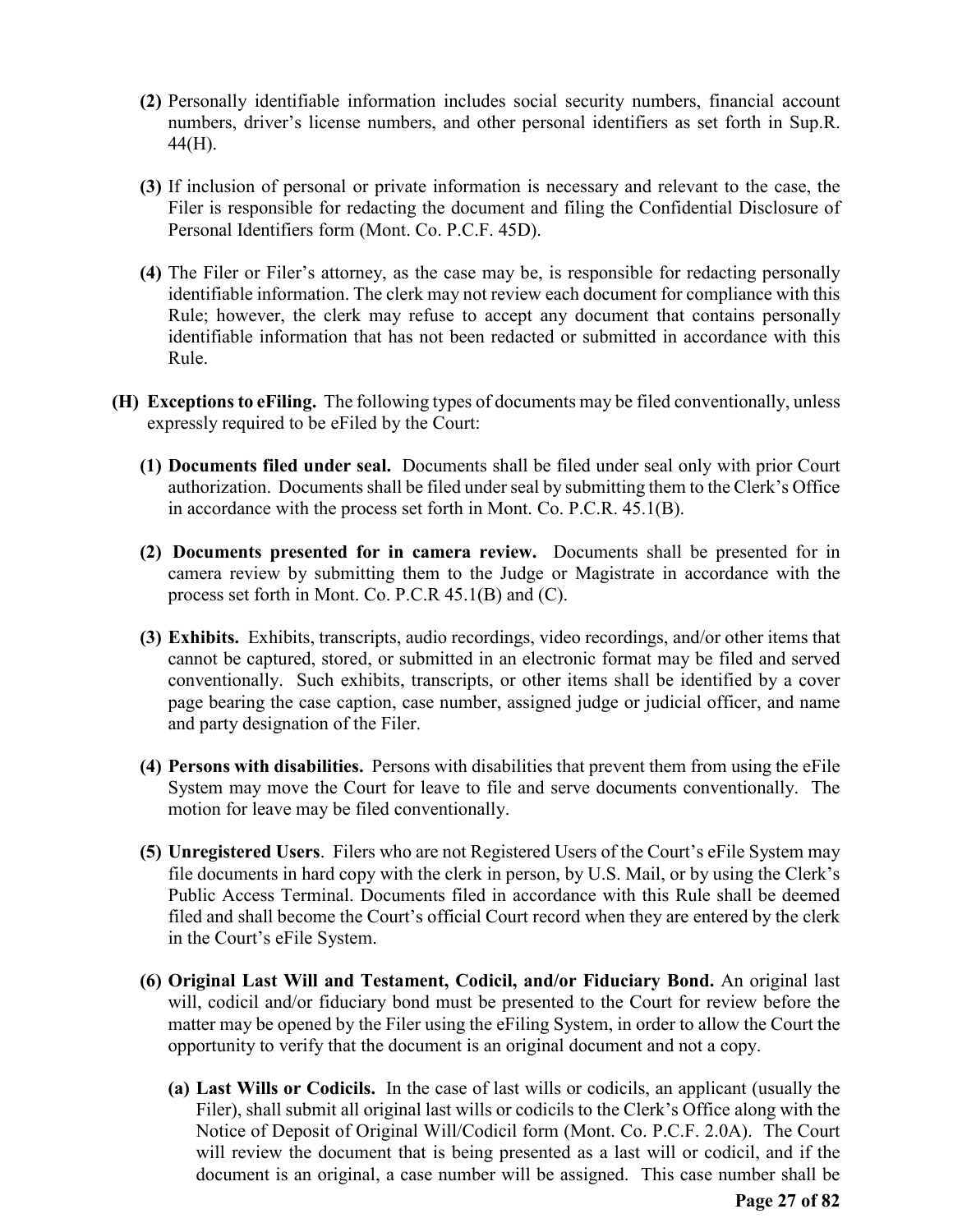used for all subsequent filings in the matter. The Court may require a hearing on the admission of any document that is represented to be an original.

- **(b) Fiduciary Bond.** The original fiduciary bond (or a copy), with an attached power of attorney or power of attorney subject to a standing order, shall be presented to the Court with the Notice of Deposit of Fiduciary Bond (Mont. Co. P.C.F. 4.2B). The original fiduciary bond will be held by the Court until a fiduciary is appointed, and then the original fiduciary bond will be filed. If an applicant has submitted an original fiduciary bond and he or she is not appointed, the Court may order the return of the original fiduciary bond before it is filed. Any additional bond, rider or other bond-related document may be eFiled after the initial Notice of Deposit of Fiduciary Bond is filed.
- **(c) Case dismissal.** If the matter receives a case number and subsequently fails to proceed within ninety (90) days of the filing with the Court of the original last will, codicil, and/or fiduciary bond, the Court may close the case administratively, subject to the case being reopened at a later date.

#### **(I) Official Court Record.**

- **(1)** The electronic version of a document that has been scanned, uploaded or otherwise electronically filed, shall constitute the Official Court Record.
- **(2)** When the law requires the filing of an original document, such as a last will, voucher, bond, oath, mortgage document, birth certificate, foreign judgment, or other certified or verified document, the Filer must scan the original document and eFile the scanned document. The Filer must either:
	- **(a)** Retain the original document until the case is closed and the time for appeal has expired or any appeals have been heard or denied or
	- **(b)** File the original document with the appropriate agency or office as may be required by law.
- **(3)** Notwithstanding these Local Rules, attorneys and all others shall abide by all relevant document retention mandates.
- **(J) Payment of Filing Deposits.** In all eFiled matters, deposits required as security for costs and filing fees shall be paid electronically. Filers, who are required to post a deposit, are required to maintain a positive balance on deposit. If a positive balance is not maintained and a document is electronically submitted, the Court may charge the credit card on file without notifying the Filer prior to charging the credit card.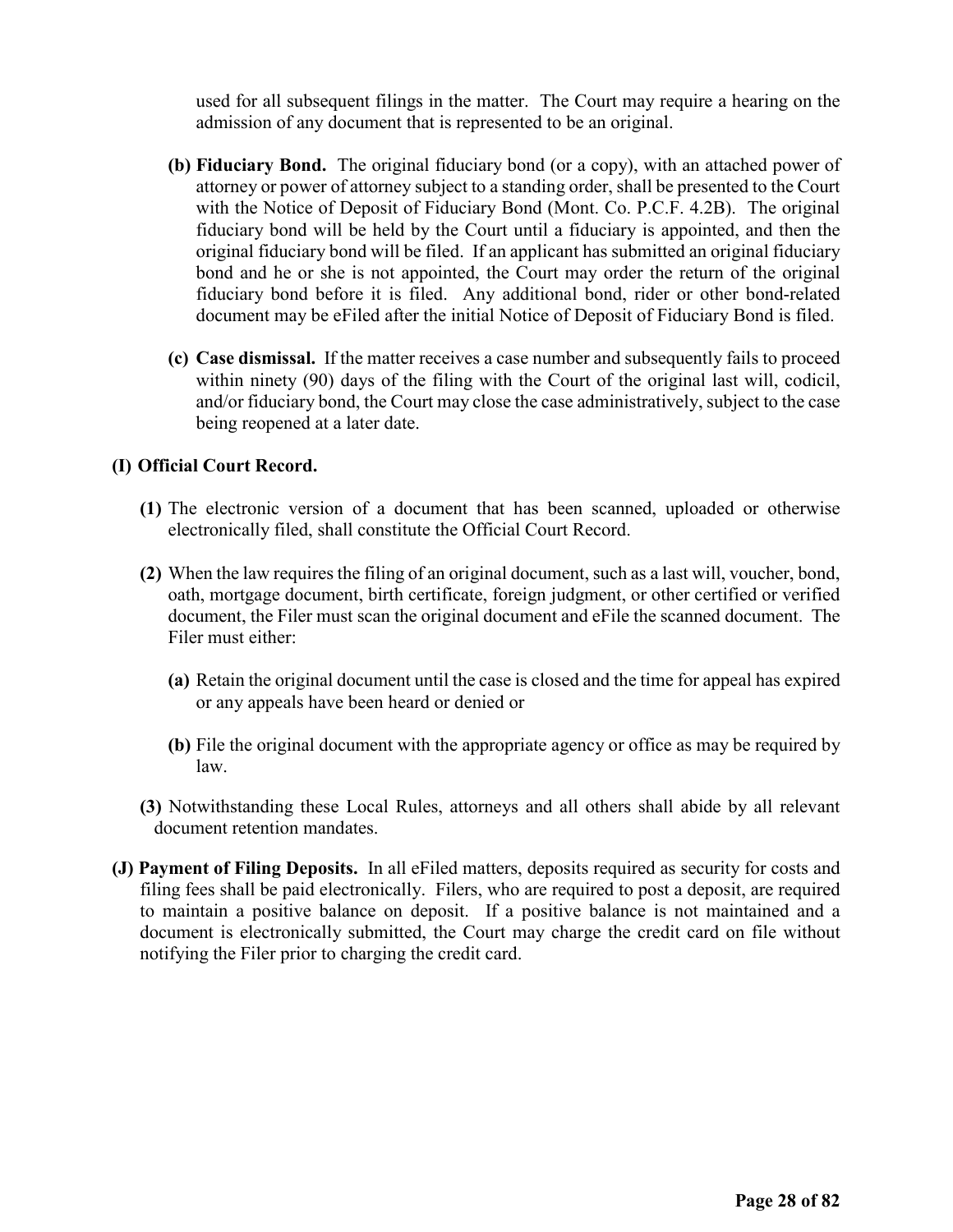#### <span id="page-28-0"></span>**LOCAL RULE 58.1 [DEPOSITS FOR COURT COST](#page-1-0)**

The Court accepts cash; money orders; cashier's checks; attorney, title company, or trust company checks; and American Express, MasterCard, Visa or Discover credit or debit cards, with a convenience fee.

- **(A)**Deposits shall be required upon the initial filing of any action or proceeding. Deposits shall be applied as filings occur and additional deposits may be required. The Court shall maintain and make available a current list of costs.
- **(B)** Pending cases shall maintain at least \$25.00 on deposit. If there is less than \$25.00 on deposit, the person responsible for the filing shall pay the cost of filing or tender an additional deposit before the filing will be accepted.
- **(C)**Jury deposits shall be paid contemporaneously with the filing of a jury demand.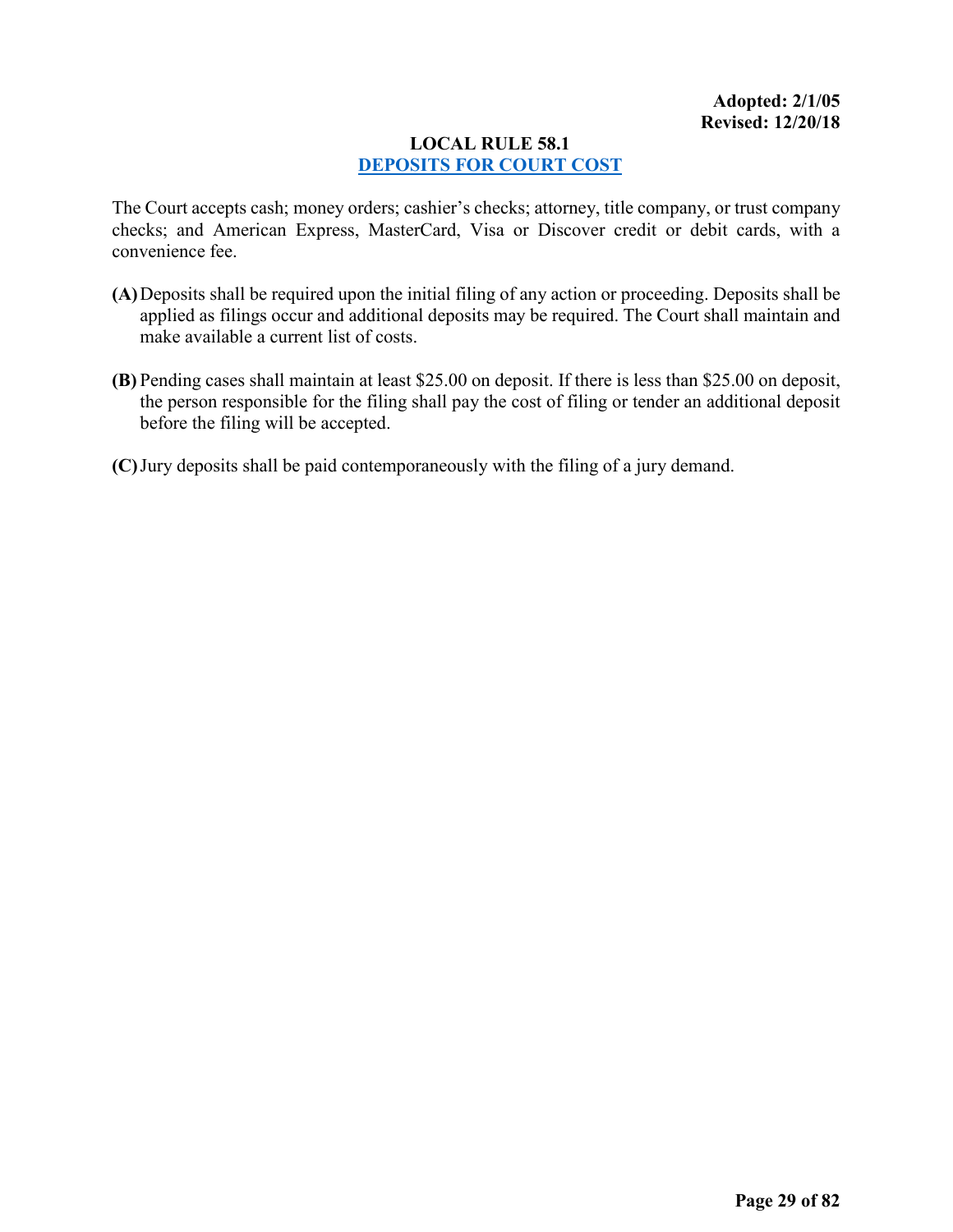#### **LOCAL RULE 60.1**

#### <span id="page-29-0"></span>**[APPLICATION FOR LETTERS OF AUTHORITY TO ADMINISTER ESTATE](#page-1-0) AND [NOTICE OF APPOINTMENT](#page-1-0)**

#### **(A)Notice.**

- **(1)** Notice of an application for appointment of administrator shall be served by the Court at least seven (7) days prior to the date set for hearing, pursuant to Sup.R. 60(A).
- **(2)** Notice of the application and hearing shall be served by the Court to the known surviving spouse and next of kin, including residents and nonresidents.
- **(3)** If there is no known surviving spouse nor next of kin, the notice shall be served upon persons designated by the Court.
- **(4)** Pursuant to Sup.R. 60(B), the administrator shall give notice of the appointment within seven (7) days after appointment to all persons entitled to inherit, including persons entitled to an allowance for support, unless waivers are obtained.
- **(5)** The Court shall serve the spousal citation and summary of rights required by R.C. 2106.02 to the surviving spouse within fourteen (14) days of the appointment of administrator or executor.
- **(B) Fiduciary Acceptance.** All executors and administrators shall sign and file a fiduciary's acceptance prior to the issuance of letters of authority.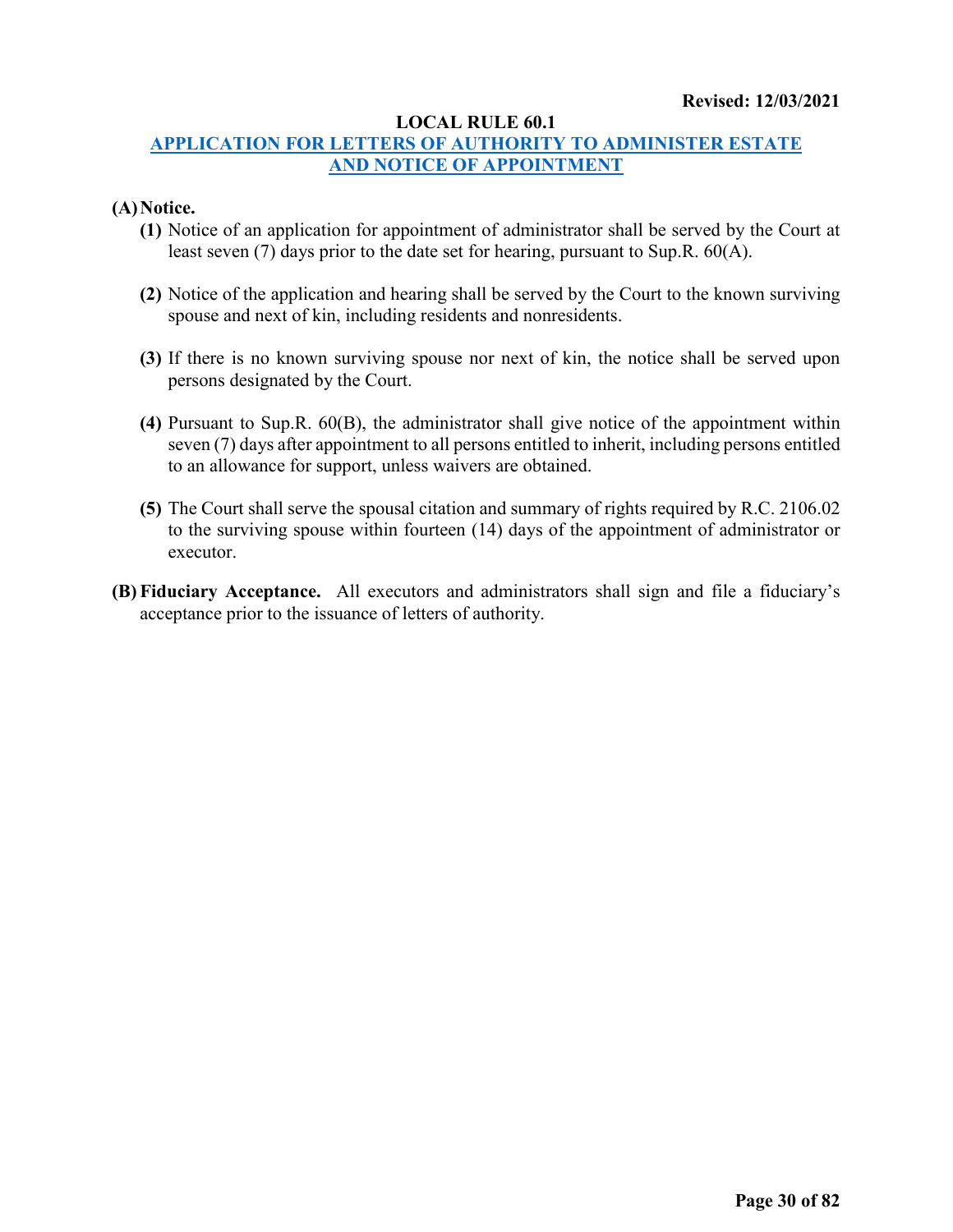#### <span id="page-30-0"></span>**LOCAL RULE 61.1 [APPRAISERS](#page-1-0)**

**(A)When Required.** If the value of an asset is not readily ascertainable or has not otherwise been dispensed with by the Court, the fiduciary shall apply to the Court for appointment of a suitable and disinterested person to appraise personal and/or real property.

#### **(B) Appointment.**

- **(1)** Standard Appraiser List. The Court maintains a list of pre-approved appraisers of real property, located on the Court's website, from which a fiduciary may request the appointment of a pre-approved appraiser.
	- **(a)** There is no requirement to provide supporting documentation as to the suitability of an appraiser on the Standard Appraiser List.
	- **(b)** Applicants seeking appointment as an appraiser on the Standard Appraiser List may do so pursuant to Mont. Co. P.C.R. 8.1.
	- **(c)** It may be prudent for a fiduciary or attorney to contact pre-approved appraisers, listed on the Standard Appraiser List, before designating an appraiser to ensure fees, availability, and other details.
	- **(d)** Any application for a standard appraiser shall use the Appointment of Appraiser form (Mont. Co. P.C.F. 3.0), which includes a proposed order, appointing the proposed standard appraiser.
- **(2)** Special Appraiser. Upon application by a fiduciary, the Court may appoint a suitable, disinterested appraiser to appraise assets.
	- **(a)** The fiduciary shall present sufficient information with the application to establish that the proposed appraiser maintains the appropriate expertise by reason of education, special training, skill, licensing, experience, or otherwise, to render a lawful valuation of the asset(s).
	- **(b)** Any application for a special appraiser shall use the Judgment Entry Appointing Additional Appraisers (Mont. Co. P.C.F. 3.1), which includes a proposed order appointing the proposed special appraiser.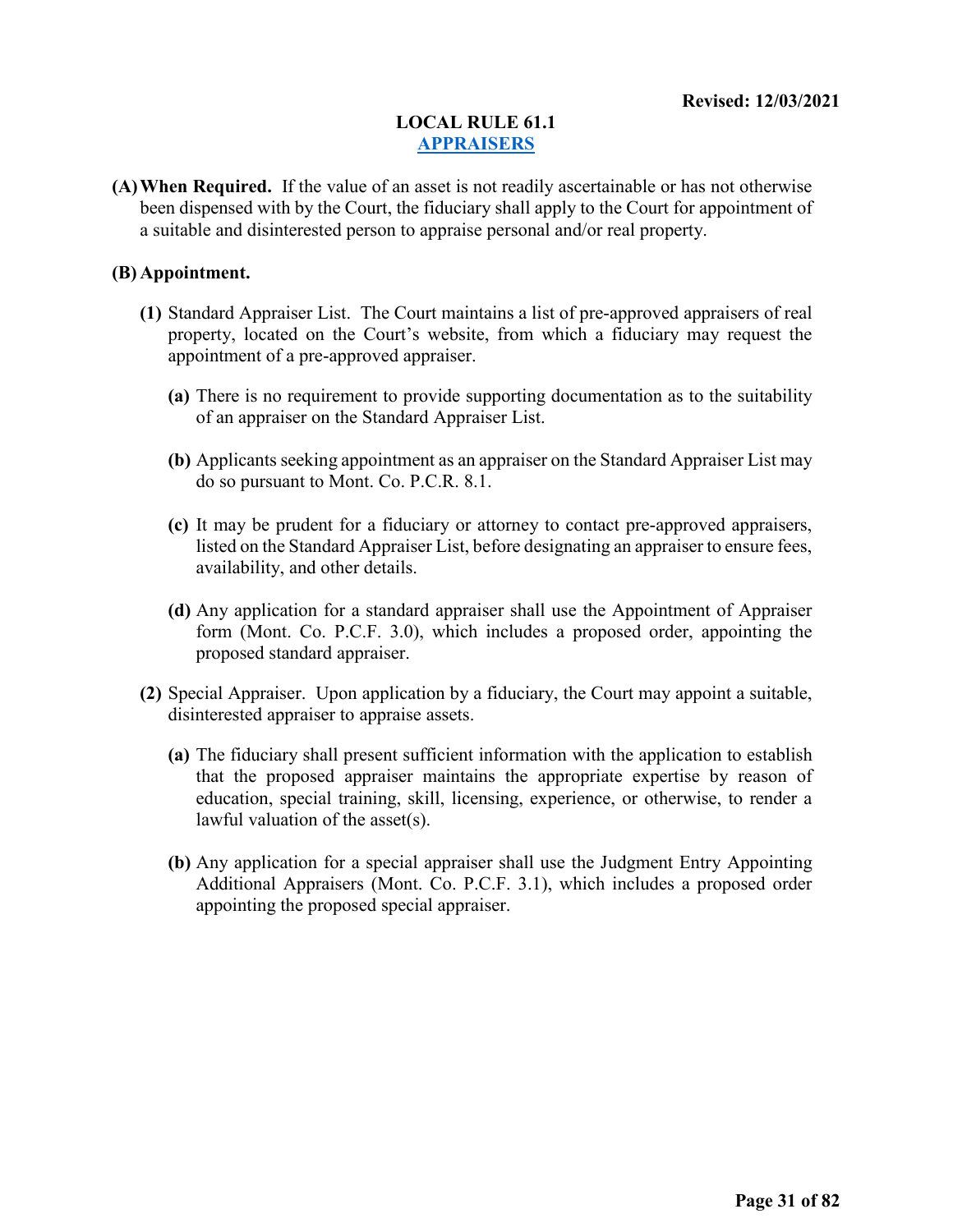#### <span id="page-31-0"></span>**LOCAL RULE 62.1 [CLAIMS AGAINST ESTATE](#page-1-0)**

- **(A) Rejection of Creditor Claims**. If a creditor presents a claim under R.C. 2117.06 et seq. and the fiduciary later rejects that claim, the fiduciary shall file the rejection of the claim in the Official Court Record for the probate estate.
- **(B) Resolution of Claims.** A fiduciary may not seek to close an estate until all claims have been resolved.
- **(C) Liability of Fiduciary.** Pursuant to R.C. 2117.06(K) and R.C. 2113.53, if a distribution of assets is made by the fiduciary prior to resolution of all claims, the fiduciary may be personally liable to the estate if creditor claims are deemed lawful and estate assets are insufficient to pay valid claims.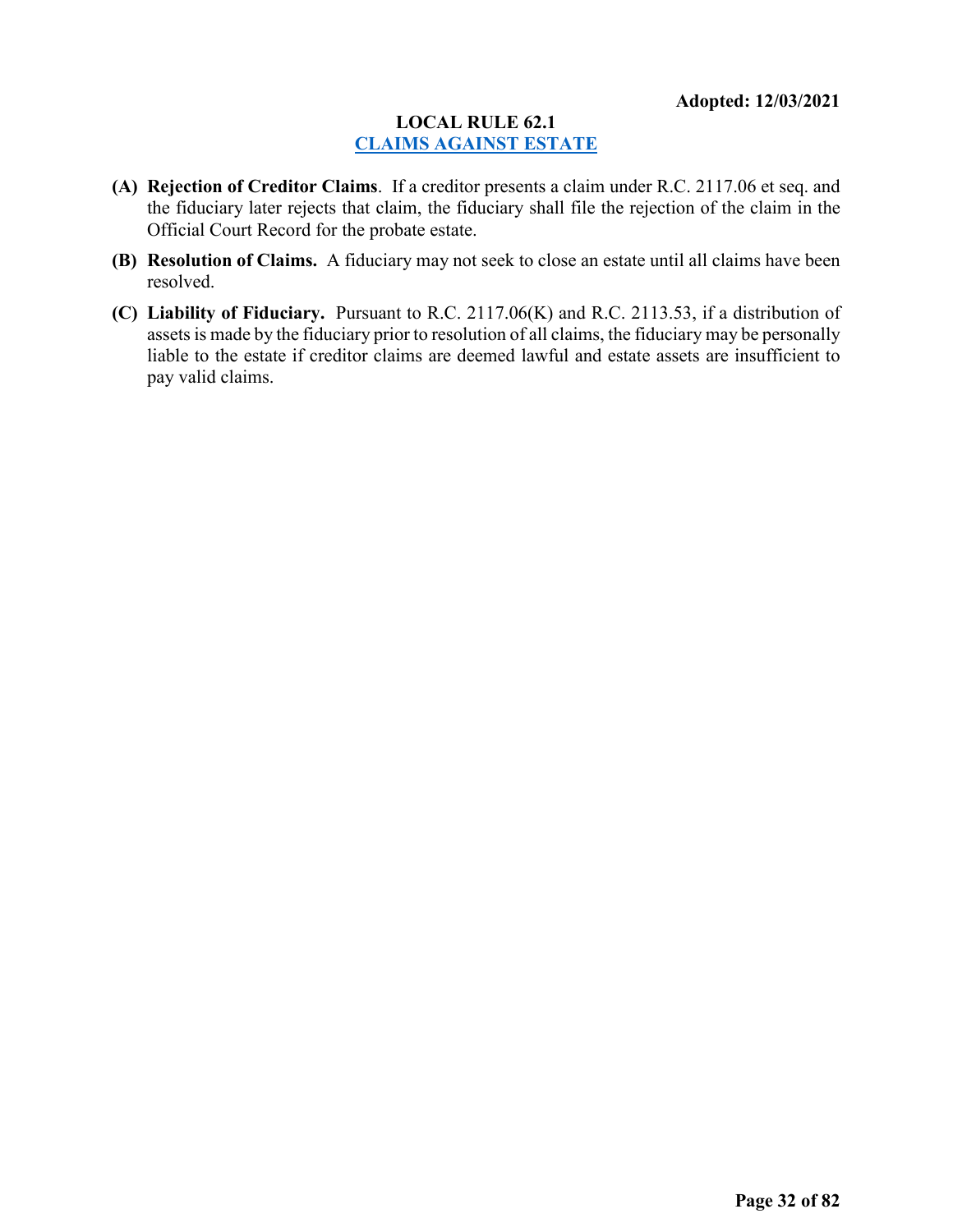#### <span id="page-32-0"></span>**LOCAL RULE 64.1 [ACCOUNTS](#page-1-0)**

The requirements in this Rule apply to all accounts, unless specified otherwise.

**(A)Format of Accounts.** All accounts shall conform substantially to the following requirements:

- **(1)** Beginning Balance. Each first account must begin with the total asset value shown on the inventory. All subsequent accounts must begin with the ending balance from the immediately preceding account.
- **(2)** Receipts. The account must add to the beginning balance all assets acquired or discovered, all income received, and other forms of financial gain (realized and unrealized) since the beginning of the administration on first accounts or since the last accounting on all subsequent accounts. All receipts must be subtotaled by class, with all subtotals added to determine the total receipts during the accounting period.
- **(3)** Disbursements. Any account must subtract all expenses paid, distributions made, amounts lost (realized and unrealized), and all other forms of expenditure since the beginning of the administration on the first account or since the last accounting on subsequent accounts. All disbursements must be subtotaled by class, with all subtotals added to determine the total disbursements during the accounting period.
- **(4)** Ending Balance. The result, from adding the total receipts to the beginning balance and then subtracting the total disbursements, must be shown as the ending balance for the accounting period.
- **(B) Assets Remaining in Fiduciary's Hands.** All accounts must itemize and describe assets and respective values that remain in the fiduciary's hands, which together comprise the ending balance shown on the account. On all accounts that are not final accounts, or are not final and distributive accounts in a decedent's estate, the fiduciary must provide the Court with written proof of the identity and current value of all assets remaining in the fiduciary's hands pursuant to Sup.R. 64(D) and these Rules.
- **(C) Court Costs.** Pursuant to Sup.R. 64(E), a final or distributive account shall not be approved until all Court costs have been paid.

#### **(D) Accounts of Administrators and Executors.**

- **(1) Time for Filing.** The fiduciary of a decedent's estate shall file a final and distributive account or a certificate of termination within six (6) months after the date of appointment, unless extended by the Court for the following reasons:
	- **(a)** Notice to Extend Administration. If the estate qualifies for extended administration beyond six months under one or more of the circumstances described in R.C. 2109.301(B)(1)(a) through (g), the fiduciary shall file a Notice to Extend Administration (Mont. Co. P.C.F. 13.10). The notice shall be filed no later than the date the initial six-month administration period elapses; Court approval is not required for filing.
	- **(b)** Application to Extend Administration. If the estate does not qualify for extended administration under subparagraph (a) above, and the fiduciary contends that the estate qualifies for extended administration under R.C. 2109.301(B)(1)(g), the fiduciary shall file an Application to Extend Administration (Mont. Co. P.C.F. 13.8). The Application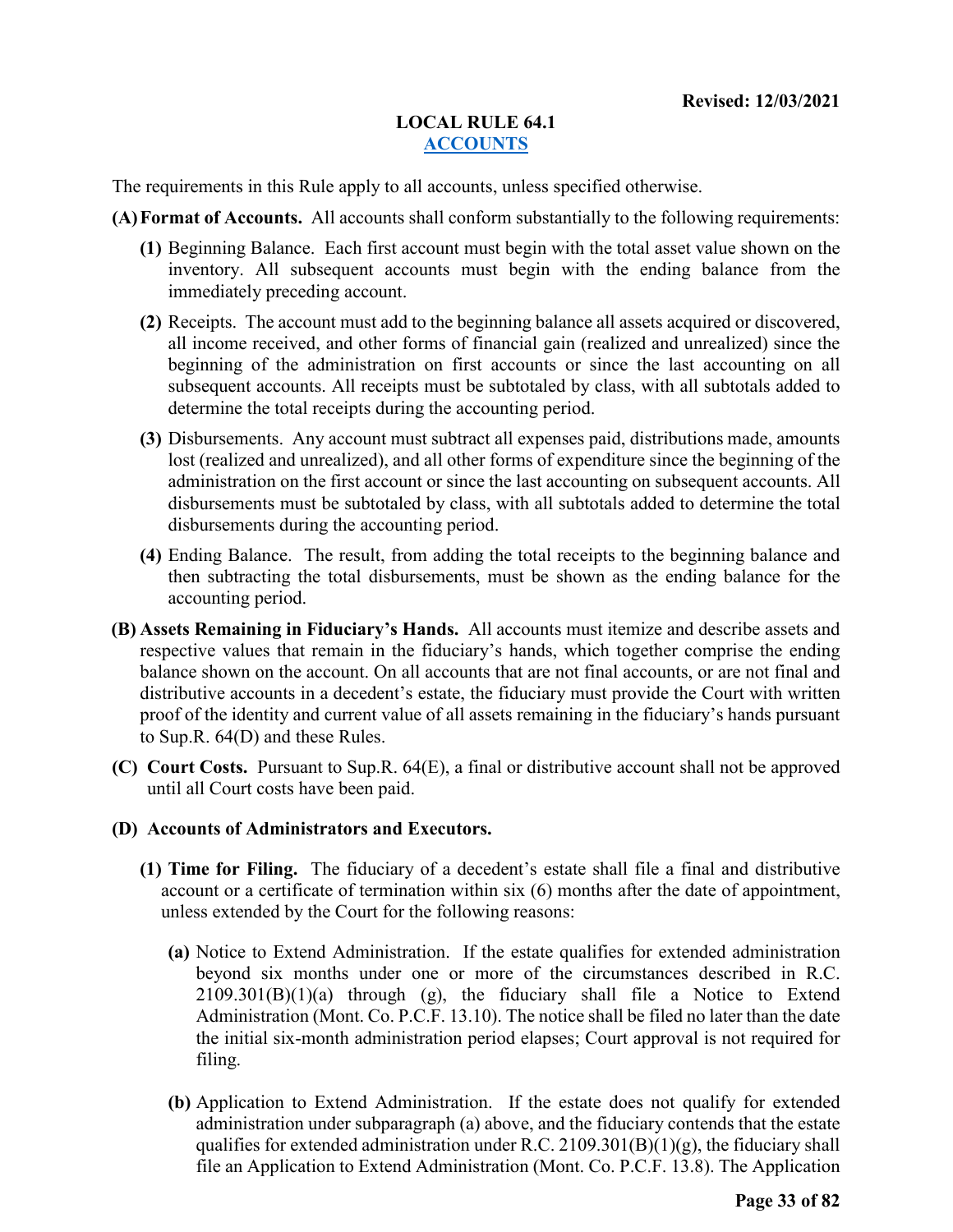shall be filed no later than the date the initial six-month administration period elapses; Court approval is required

- **(c)** An Application for Extension of Time (Mont. Co. P.C.F. 3D), requesting an extension of time for filing an account, will only be approved by the Court after a Notice to Extend Administration (Mont. Co. P.C.F. 13.10) has been filed or an Application to Extend Administration (Mont. Co. P.C.F. 13.8) has been granted.
- **(d)** Filing a partial account before the expiration of the initial six-month administration period will not extend the administration without the filing of a Notice to Extend Administration (Mont. Co. P.C.F. 13.10) or the granting of an Application to Extend Administration (Mont. Co. P.C.F. 13.8).
- **(e)** If partial accounts are filed, then all subsequent accounts must be filed annually until administration of the estate is complete or otherwise ordered by the Court.

#### **(2) Partial Accounts.**

- **(a)** Waivers. Partial accounts submitted after the first partial account may be waived pursuant to R.C. 2109.301(A), unless the Court orders a full accounting for a particular accounting period. Waiver of a partial account does not waive the requirement of filing a status report.
- **(b)** Status Report. A status report signed by the fiduciary shall be filed with the Court when filing a partial account or waiver of partial account. Status reports shall include pertinent information such as the status of administration, efforts to close the estate, the steps needed to be completed before the estate may be closed, and any other pertinent information to apprise the Court.
- **(3) Supporting Documentation or Vouchers.** All disbursements in all accounts must be supported by corresponding receipts, vouchers, cancelled checks, written acknowledgments or other appropriate evidence of payment. The following Rules set forth whether or not vouchers and other supporting documentation must be filed with the Court.
	- **(a)** Except as provided herein, the fiduciary is not required to submit vouchers for disbursements.
	- **(b)** The fiduciary shall submit a voucher or receipt for a disbursement made to or for a minor or an incompetent.
	- **(c)** The fiduciary shall submit a voucher or receipt for a disbursement made to a fiduciary appointed by another Court, as well as a certified copy of the fiduciary's letters of authority.
	- **(d)** The fiduciary shall collect and retain vouchers for his or her records. If an interested party or the Court requests to view a voucher, the fiduciary shall provide a copy of the requested voucher to the interested person or Court.
	- **(e)** A statement from a bank or other financial institution showing the date, amount, payee, and purpose of a payment may be used as evidence of payment.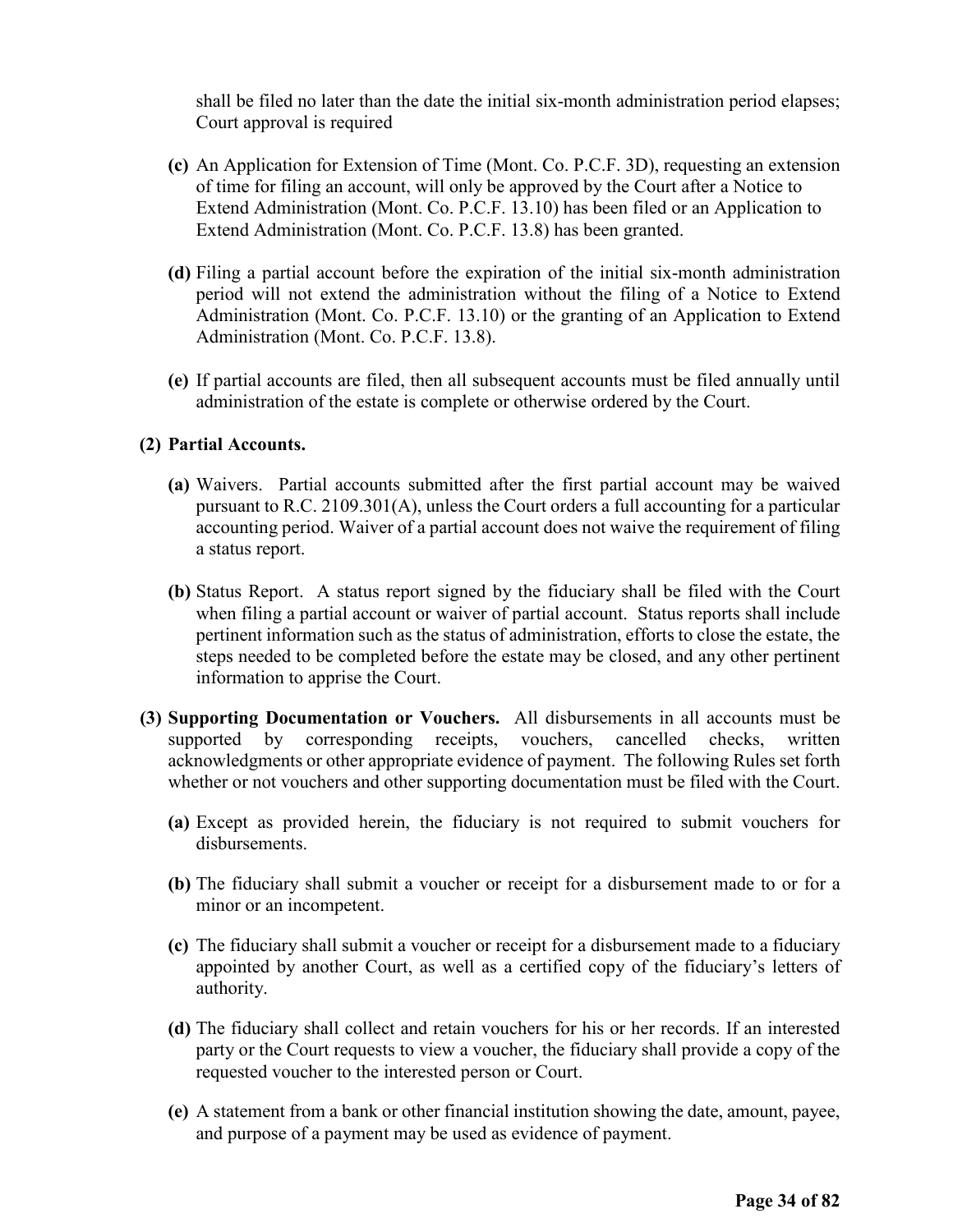- **(4) Certification of Service of Account.** Every fiduciary of a decedent's estate shall provide a copy of each account to all heirs or vested beneficiaries in compliance with R.C. 2109.32(B).
	- **(a)** Before or simultaneously with the filing of any account, the fiduciary shall file a Certification of Service of Account (Mont. Co. P.C.F. 13.9).
	- **(b)** In the alternative to providing signed green return receipt cards, acknowledgements of receipt, or other proof of service, the fiduciary or the fiduciary's attorney may attach to the Certification of Service of Account (Mont. Co. P.C.F. 13.9), an affidavit evidencing service of the account.
	- **(c)** The Court may require the fiduciary to produce the original signed green return receipt cards, acknowledgements, or other proof of service, in addition to scanned images, at any time.
- **(5) Hearing on Account.** The Court shall set every account for a paper hearing not earlier than thirty (30) days upon filing pursuant to R.C. 2109.32(A).
	- **(a)** The Court may convert any paper hearing to an in-person hearing.
	- **(b)** No hearing is required upon the filing of a Certificate of Termination (Mont. Co. P.C.F. 13.6) under R.C. 2109.301(B)(3), unless the Court orders otherwise.

#### **(E) Accounts of Guardians and Conservators.**

#### **(1) Time for Filing.**

- **(a)** Every fiduciary shall file the first account within one (1) year from the date of appointment.
- **(b)** Generally, all subsequent accounts shall be due one (1) year from the ending date of the prior account.
- **(c)** Every fiduciary shall file a final account within thirty (30) days after filing a notice of the death of a ward or other termination of guardianship or conservatorship, unless the Court orders otherwise.
- **(2) Supporting Documentation or Vouchers.** The fiduciary shall submit vouchers for all disbursements pursuant to R.C. 2109.302.
- **(3) Hearing.** Mont. Co. P.C.R. 64.1(F)(5) shall apply to hearings on guardianship accounts.
- **(F) Accounts of Testamentary Trustees and other Fiduciaries.** All accounts of testamentary trustees and other fiduciaries shall be subject to Mont. Co. P.C.R. 64.1(D), except as provided in R.C. 2109.303(B).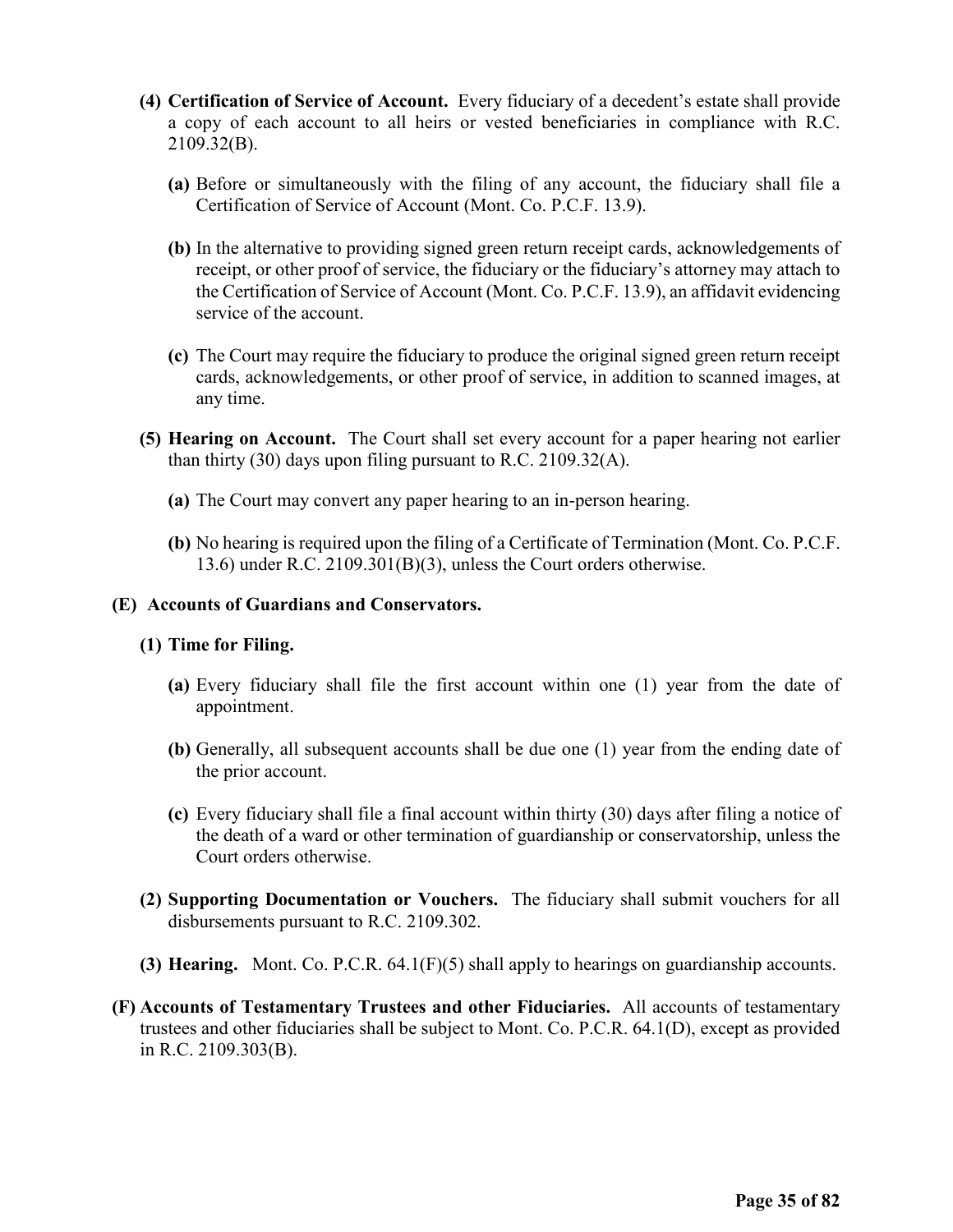#### <span id="page-35-0"></span>**LOCAL RULE 65.1 [LAND SALES](#page-1-0)**

**(A)**In every complaint for land sale filed in the Court, the party requesting the sale shall endorse the following certification:

"The undersigned hereby certifies that an examination of the public records of Montgomery County, Ohio has been made to determine the ownership of subject real estate and all parties who may claim an interest therein, and that, in the opinion of the undersigned, all parties have been named as parties to this action."

The requesting party shall state as exceptions any interested party not so named.

**(B)** In every motion for an order of sale filed in the Court, the party requesting the sale shall endorse the following certification:

"The undersigned hereby certifies that an examination of title to subject real estate has been extended to [date] to determine if any parties have acquired any interest therein subsequent to said previous examination and said examination discloses that, in the opinion of the undersigned, there are no such parties except parties to whom the doctrine of lis pendens applies."

The requesting party shall state as exceptions any such party not subject to lis pendens. With the motion, the requesting party shall also file an updated title examination.

- **(C)**A purchaser of real estate through a land sale proceeding shall have thirty (30) days from the date of sale to obtain a title examination. The purchaser may waive any or all of this thirty day period by signing the confirmation order.
- **(D)**A proposed order to confirm the sale and an order of distribution shall be submitted with the motion to confirm the sale. The distribution of sale proceeds shall be included with the confirmation order.
- **(E)** In land sale proceedings that have not been concluded within one (1) year from the date of filing, the party requesting the sale shall file a status report.
	- **(1)** The status report shall detail the efforts being made to complete the sale of the real estate; the current physical status of the real estate; the amount and nature of any mortgages or liens; the amount and nature of any outstanding real estate taxes; the name and address of any real estate agency and real estate agent involved in listing the property; and the name, address, and telephone number of the insurance company and insurance agent involved in insuring the property.
	- **(2)** Upon review of the status report, the Court may set the matter for hearing.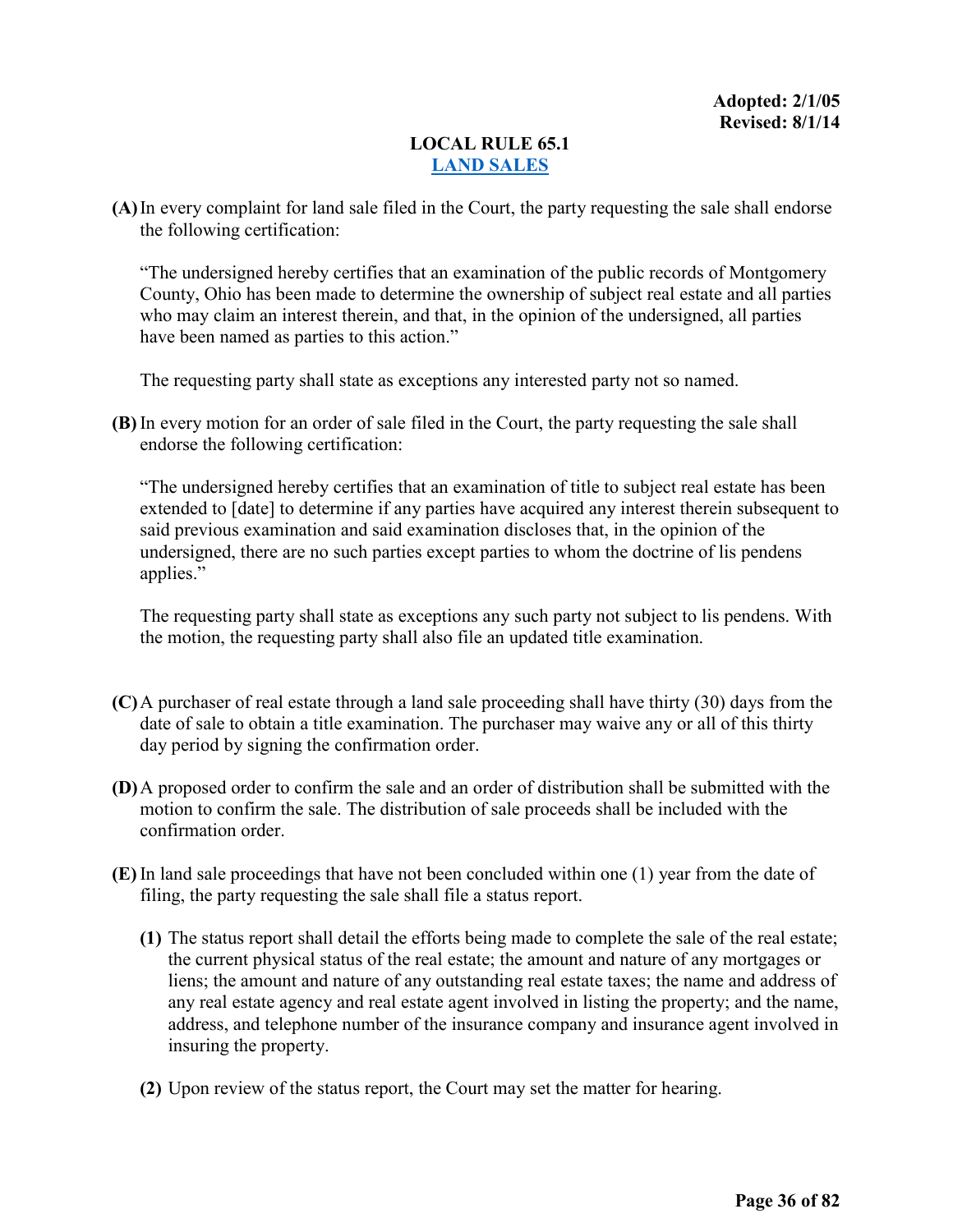# **LOCAL RULE 66.1 [GUARDIANSHIPS](#page-1-0)**

### **(A)Incompetents**

- **(1)** An applicant to be appointed guardian, except a state agency, shall complete a criminal record check that is acceptable to the Court.
- **(2)** An applicant to be appointed guardian shall complete and file an Applicant's Report (M.C. Form 5E).
- **(3)** All guardians shall receive a guardian's handbook issued by the Court. The handbook will provide the guardian with general information regarding the guardian's duties and responsibilities. The cost of the handbook will be assessed to the guardian of the estate.
- **(4)** Within three months of appointment, the guardian of the person shall file a Report of Ward's Legal Documents (Form 27.11M). If no guardian of the person was appointed, then the guardian of the estate shall be responsible for filing the report.
- **(5)** The guardian of the estate shall deposit the ward's will with the Court for safekeeping pursuant to the procedure set forth in R.C. 2107.07.
- **(6)** The guardian of the person shall file a Guardian's Report (Form 17.7) and Annual Guardianship Plan (Form 27.7M) annually, on or before the anniversary of their appointment. If no guardian of the person was appointed, then the guardian of the estate shall be responsible for filing the report and plan.
- **(7)** The guardian who is responsible for filing the report and plan shall file an updated Statement of Expert Evaluation (Form 17.1) biennially with the report and plan. If a physician or licensed clinical psychologist states on the evaluation that, to a reasonable degree of medical certainty, it is unlikely that the ward's mental competence will improve, the guardian may apply to the Court to dispense with the filing of updated statements of expert evaluation.
- **(8)** An Application for Authority to Expend Funds (Form 15.7) shall not be approved until a Guardian's Inventory (Form 15.5) has been filed. Funds and assets held in the name of the ward shall not be released to the guardian except upon order of the Court. An Application to Release Funds to Guardian (Form 15.6) shall state the value of the funds or assets sought to be released.
- **(9)** The funds and assets of the ward shall not be accessed through an automated teller machine or debit card. Electronic payment of routine and recurring expenses is permitted with Court approval.
- **(10)** Guardianships of the estate that involve Veterans' Benefits are subject to and must comply with R.C. Chapter 5905 and all other rules and regulations of the United States Department of Veterans Affairs. Applications for authority to expend funds shall be approved by the Department of Veterans Affairs or shall be set for hearing with notice given to the Department of Veterans Affairs.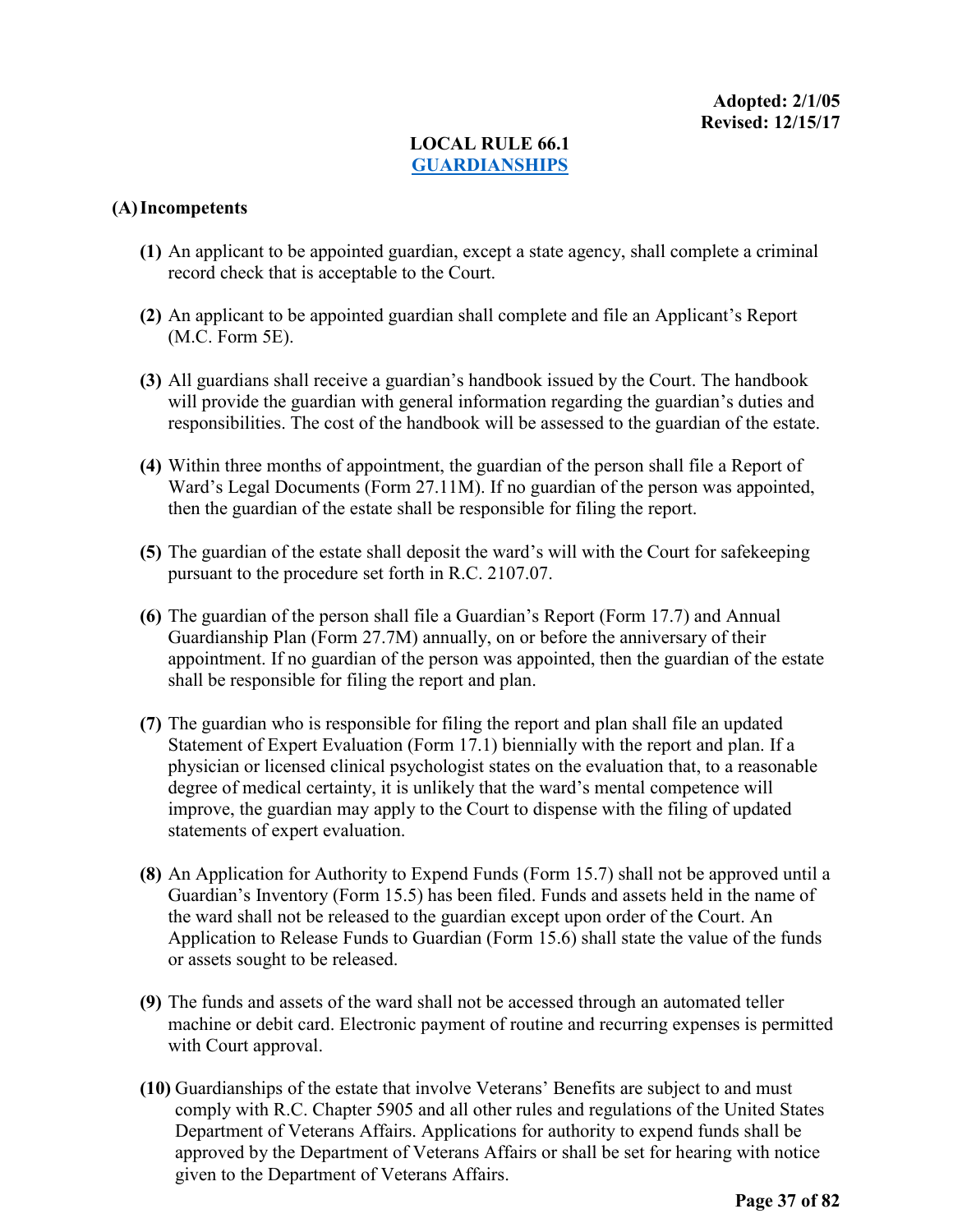**(11)** All guardians shall notify the Court of the death of the ward by written notice no later than sixty (60) days after the death of the ward.

# **(B) Minors**

- **(1)** A certified copy of the minor's birth certificate must be filed with the application for guardianship.
- **(2)** The Court shall not accept for filing an application for guardianship of the person of a minor where another court has previously acquired jurisdiction over custody of the minor, unless the other court consents to the guardianship or declines jurisdiction by court order.
- **(3)** The Court shall not accept for filing an application for guardianship of the person of a minor where the sole purpose is to establish residency for school attendance purposes, qualify the minor for health or life insurance or establish placement for adoption.

# **(C)Emergency**

- **(1)** An emergency guardian may be appointed by the Court if it is reasonably certain that immediate action is required to prevent significant injury to the person or estate of an incompetent or minor.
- **(2)** The applicant shall file all necessary forms, which include the Supplement for Emergency Guardian (Form 17.1A). This form must be completed by a licensed physician and must be current.
- **(3)** Simultaneously with the application for an emergency guardian, the applicant shall file an application for a regular guardianship, which must include a Statement of Expert Evaluation (Form 17.1). This form must be completed by a licensed physician or clinical psychologist.
- **(4)** The Court will review the emergency application forthwith.
- **(5)** If the application for emergency guardian is denied, the underlying application for guardianship will be heard as the Court's calendar permits.
- **(6)** If the emergency application is granted, a hearing will be held within seventy-two (72) hours. The emergency guardianship order may be continued for a maximum of 30 days.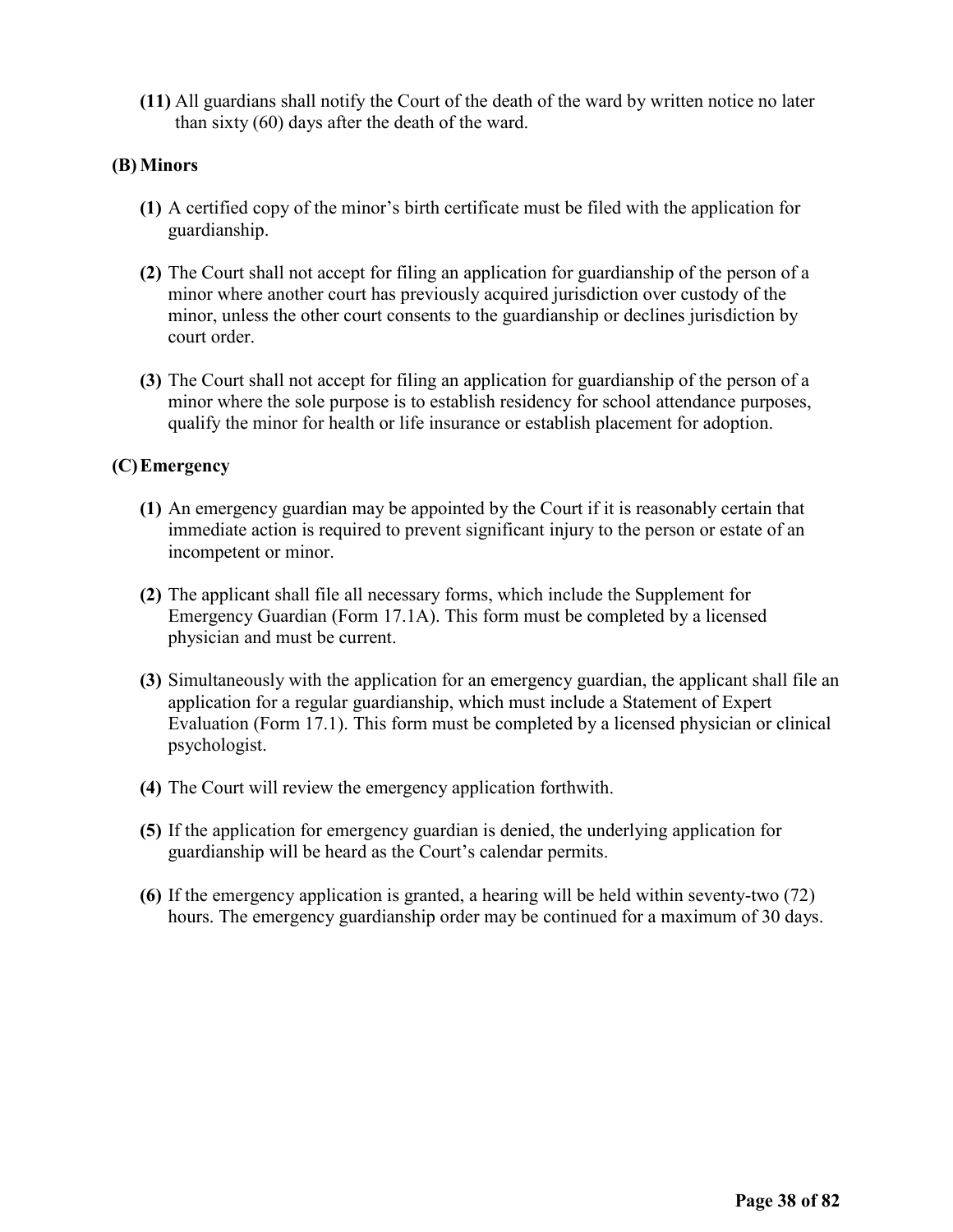# **LOCAL RULE 66.3 [GUARDIANSHIP COMPLAINTS](#page-1-0)**

- **(A)**Complaints shall be filed in writing using M.C. Form 17.0F, Guardianship complaint. The complaint shall be accompanied by the appropriate filing fee.
- **(B)** Upon filing, the complaint will be time stamped and docketed. Absent a court order to the contrary, the complaint will be considered a public document and will be maintained in the Court's file.
- **(C)**Within ten (10) days of the filing of the complaint, the Guardianship Social Worker will: **(1)** Add the complaint to the guardianship complaint database for monitoring.
	- **(2)** Mail a notice to the complainant acknowledging the filing of the complaint.
	- **(3)** Mail a copy of the complaint to the guardian with a notice advising the guardian o the filing of the complaint.
- **(D)**The guardian may file a written response to the complaint within ten (10) days of the mailing of the complaint and notice to the guardian. A copy of the written response will be mailed to the complainant by the court.
- **(E)** Within thirty (30) days of the filing of the complaint, the Court will review the complaint and develop a plan of action. Plans of action may include any of the following:
	- **(1)** The matter may be set for hearing, in which case notice of the hearing will be mailed to the complainant, the guardian, and the ward.
	- **(2)** The Court may order an investigation of the complaint.
	- **(3)** The Court may determine that, on its face, the complaint does not warrant further action.
- **(F)** In all cases, the Court will dispose of the complaint by issuing a written order, decision, or entry, which will be mailed to the complainant and the guardian, and will be docketed and maintained in the Court's file.
- **(G)**Within ten (10) days of the filing of the order, decision, or entry, the Guardianship Social Worker will update the database to reflect the disposition of the complaint.
- **(H)**The foregoing procedure applies to communications received from the ward. However, the ward is not required to use the designated form nor to pay the filing fee.
- **(I)** Notwithstanding the foregoing procedure, the Court expressly reserves the right to take immediate action on complaints if such action is necessary in order to protect the safety, health, or welfare of the ward.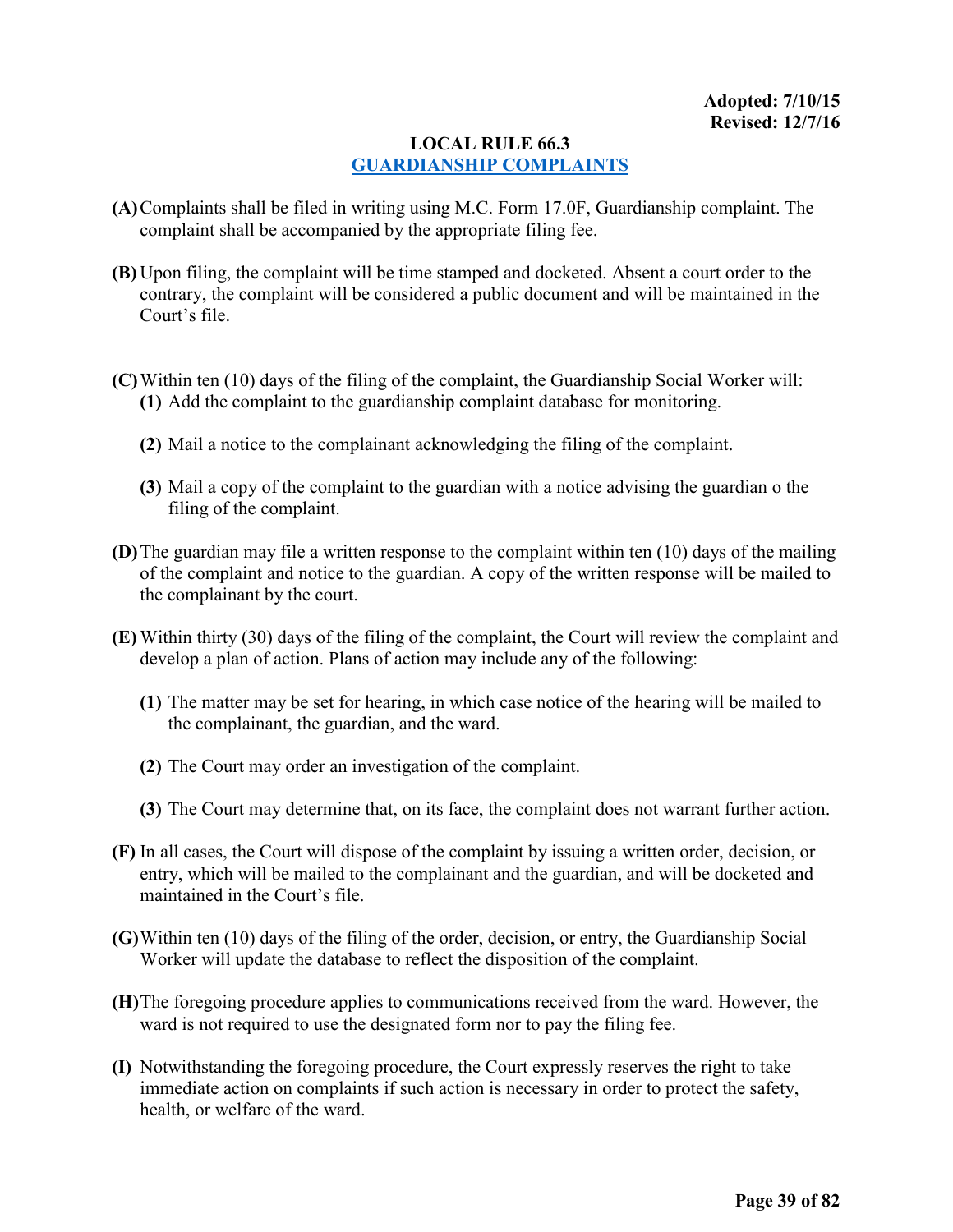# **LOCAL RULE 66.5 [GUARDIANS WITH TEN OR MORE WARDS](#page-1-0)**

Persons who are serving as guardian for ten or more wards shall file Annual Registration Guardian with Ten or More Wards (Form 27.5M) and Annual Fee Schedule Guardian with Ten or More Wards (Form 27.6M), on or before January 1 of each year, in case number 2015 MSC 406. Such persons shall attach their certificate of compliance with guardian education requirements to the form and shall not be required to file such certificates in the individual cases in which they are serving as guardian.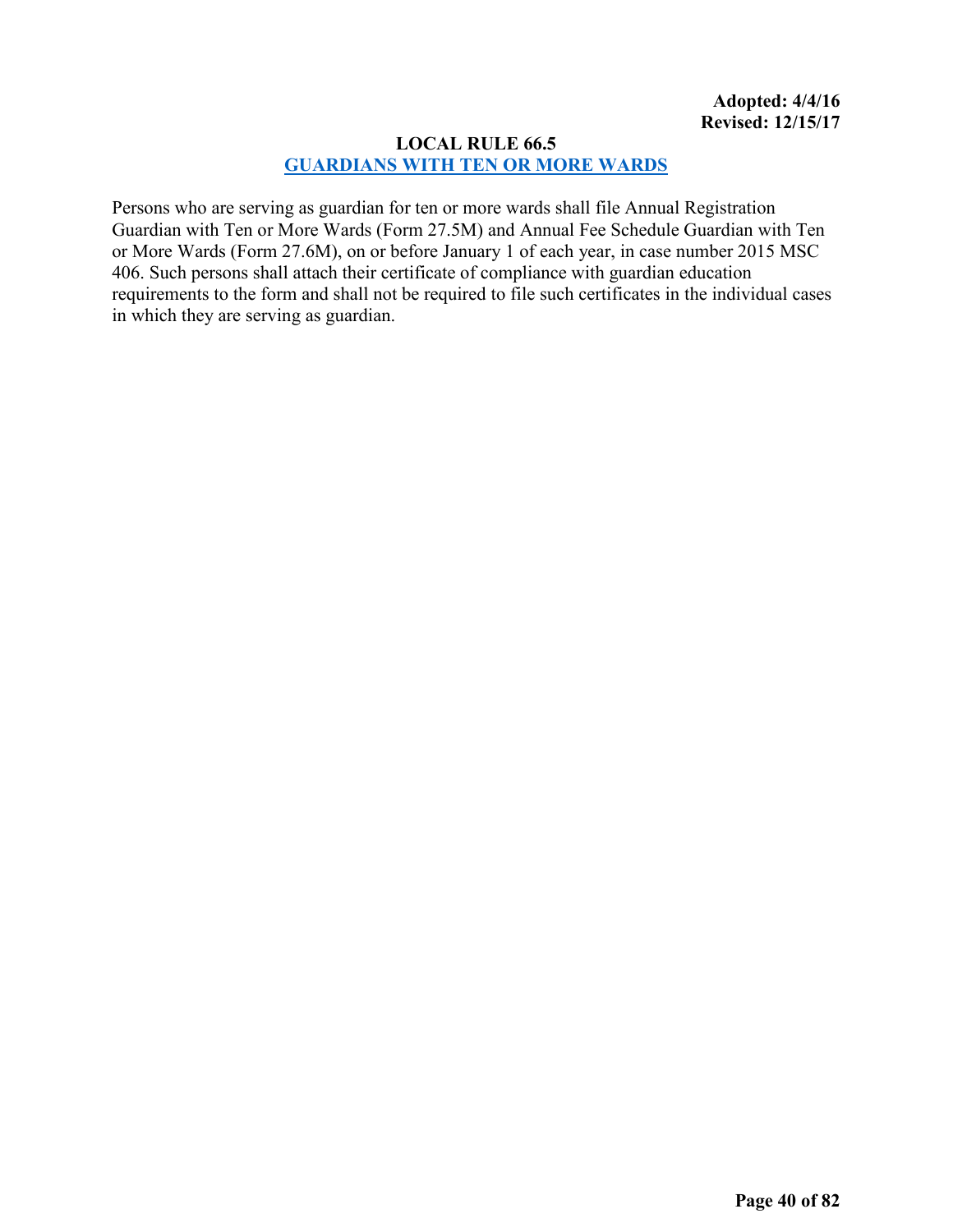# **LOCAL RULE 66.7 [GUARDIANSHIP EDUCATION](#page-1-0)**

#### **(A)Fundamentals of Adult Guardianship**

All guardians of adult incompetents shall complete a six-hour Fundamentals of Adult Guardianship course within six months of their appointment.

#### **(B) Continuing Guardian Education**

- **(1)** Guardians of adult incompetents who are not related to the ward by consanguinity or affinity shall complete a three-hour continuing guardian education course every year thereafter.
- **(2)** Guardians of adult incompetents who are related to the ward by consanguinity or affinity shall complete a three-hour continuing education course on or before the second anniversary of their appointment.

Guardians who are related to the ward by consanguinity or affinity shall complete a threehour continuing education course on or before the third anniversary of their appointment.

Guardians who are related to the ward by consanguinity or affinity shall not be subject to any further continuing guardian education requirement, unless otherwise ordered by the Court.

#### **(C)Notice of Completion of Guardian Education**

Guardians who are subject to a guardian education requirement in a given year shall file a Notice of Completion of Guardian Education (Form 27.2M) with their annual Guardian's Report or Guardian's Account.

#### **(D)Waiver**

Upon application and for good cause shown, the Court may waive the Fundamentals of Adult Guardianship and/or Continuing Guardian Education requirement.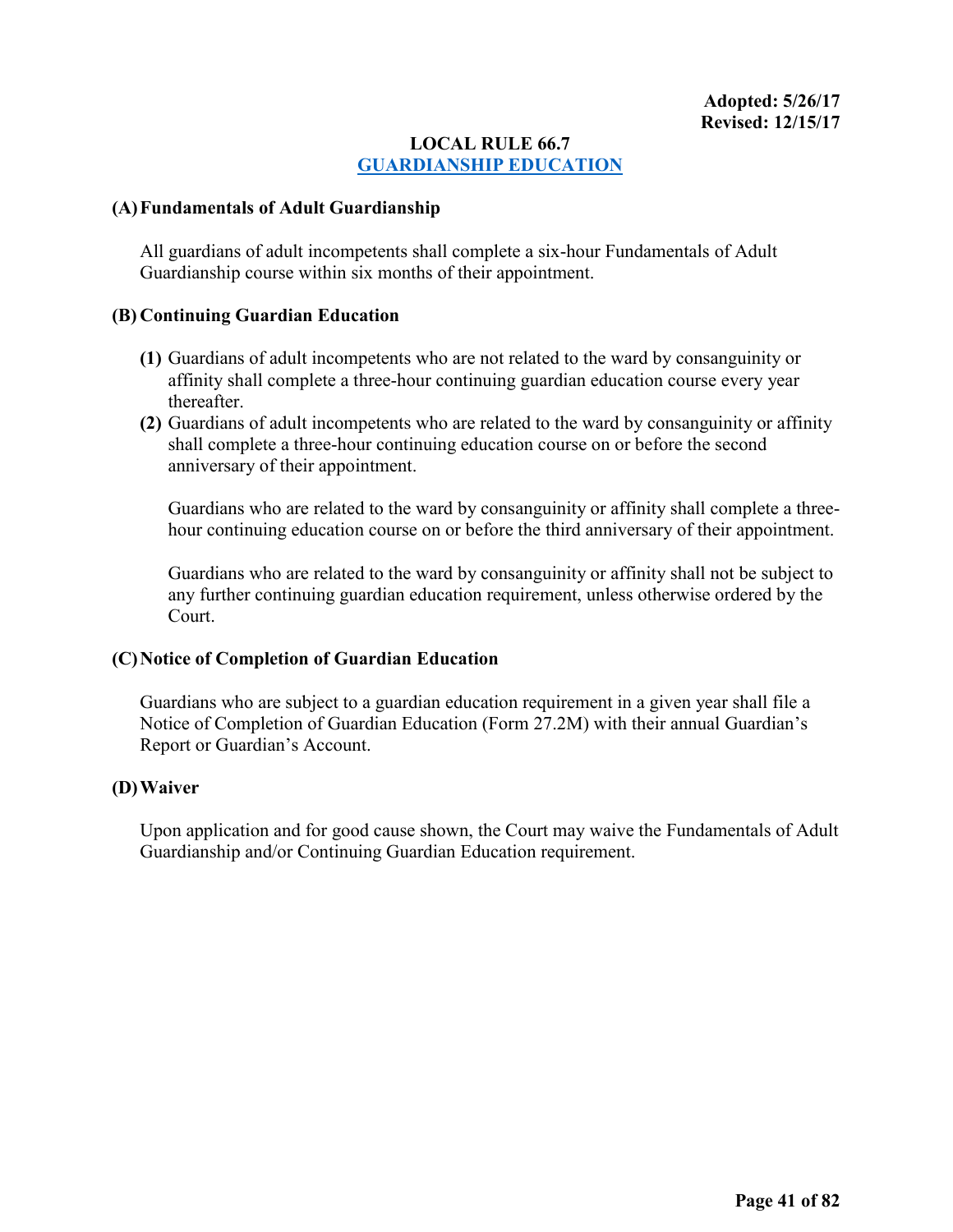#### **LOCAL RULE 67.1**

# **[ESTATES OF MINORS OF NOT MORE THAN TWENTY-FIVE THOUSAND](#page-1-0)  [DOLLARS](#page-1-0)**

**(A) Generally.** When the net estate to a ward does not exceed twenty-five thousand dollars (\$25,000.00) for an inheritance or minor settlement pursuant to R.C. 2111.05 and R.C. 2111.18, the Court will generally dispense with the need to establish a full guardianship. If approved, the Court will generally order that the funds be deposited into an impounded (controlled) account in the name of the minor at a local financial institution until the minor reaches the age of eighteen (18) in lieu of a minor guardianship account. The structuring of the funds is also acceptable even though the structured amount may be in excess of twentyfive thousand dollars (\$25,000.00).

#### **(B) Application.**

- **(1) Estates.** An Application to Dispense with the Appointment of Guardian (Mont. Co. P.C.F. 16.0A) shall be submitted by the parent(s) with whom the minor resides or the person who has legal custody of the minor pursuant to Sup.R. 67(A).
- **(2) Minor Settlements.** An Application to Dispense with the Appointment of Guardian (Mont. Co. P.C.F. 16.0A) shall be submitted by the guardian of the estate. If there is no guardian of the estate, the parent(s) with whom the minor resides or the person who has legal custody of the minor pursuant to Sup.R. 68(A).
- **(C) Value.** The net value of the whole estate or settlement shall be less than or equal to twentyfive thousand dollars (\$25,000.00), or a full guardianship must be established or otherwise maintained.
- **(D) Attorney deposits property.** The Applicant's attorney, or if the applicant is not represented, the payor or payor's attorney, shall immediately deposit said funds with the depository or deliver property to the person designated by the Court.
- **(E) Verification.** Upon deposit of the minor's property, the attorney, applicant or person designated by the Court to hold the property, shall obtain a completed Verification of Receipt and Deposit (Mont. Co. P.C.F. 22.3M).
	- **(1)** The Verification of Receipt and Deposit (Mont. Co. P.C.F. 22.3M) shall be filed with the Court within seven  $(7)$  days, pursuant to Sup.R. $67(C)$ , from the issuance of the judgment entry dispensing with the appointment of a guardian, or as soon as practicable.
	- **(2)** Failure to file the completed Verification of Receipt and Deposit (Mont. Co. P.C.F. 22.3M) may result in a citation or other sanction.

#### **(G) Effect of Dispensing with the Guardianship.**

- **(1)** If the guardianship is dispensed with, bond requirements will be waived.
- **(2)** If the guardianship is dispensed with, no inventory or accountings will be required.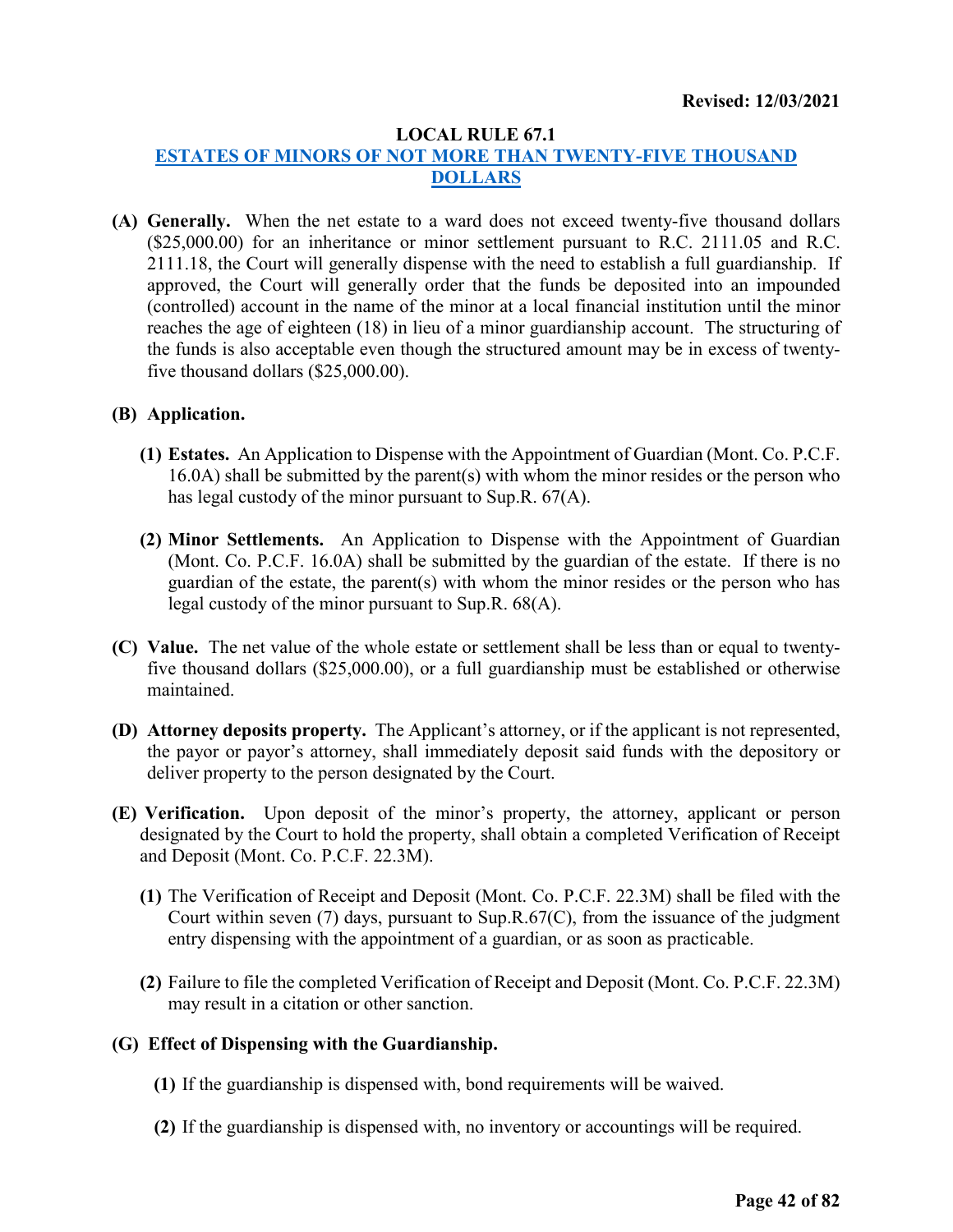**(H) Procedure if Guardian already appointed.** If the guardianship is being administered and assets of the guardianship are less than or equal to twenty-five thousand dollars (\$25,000.00), the Guardian may file an Application to Terminate Guardianship (Mont. Co. P.C.F. 27.9M).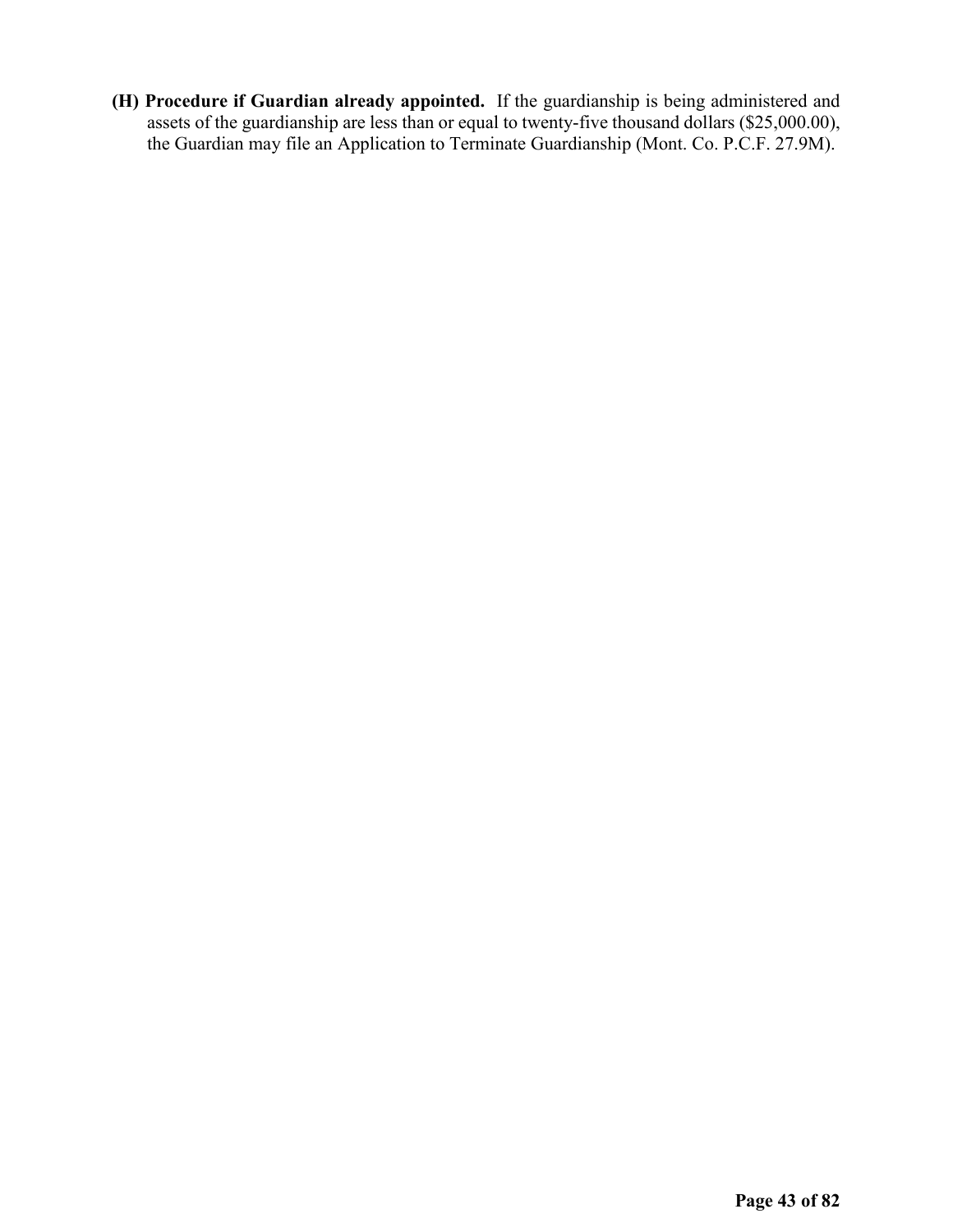#### **LOCAL RULE 68.1 [SETTLEMENT OF MINOR'S CLAIMS](#page-1-0)**

- **(A) Net Proceeds greater than twenty-five thousand dollars (\$25,000.00).** The Court requires the appointment of a guardian of the minor's estate if the net proceeds of any settlement exceed twenty-five thousand dollars (\$25,000.00) under R.C. 2111.18. The guardianship shall be administered until the assets fall below twenty-five thousand dollars (\$25,000.00) and the Court approves a request to terminate the guardianship or the minor reaches eighteen (18) years of age, in which case the guardianship terminates by operation of law. If the applicant's intent is to structure the settlement, or a portion of the settlement, a full guardianship shall still be established so that the guardian may execute the settlement agreement, release and other relevant documents. The guardianship may be terminated as set forth below.
- **(B) Net Proceeds less than twenty-five thousand dollars (\$25,000.00), but greater than one thousand dollars (\$1,000).** If the settlement proceeds are in excess of \$1,000 and do not exceed \$25,000.00, the Court will generally dispense with the need to establish a full guardianship pursuant to R.C. 2111.05. The Court will generally order that the funds be deposited into an impounded (controlled) account in the name of the minor at a local financial institution until the minor reaches the age of eighteen (18) in lieu of a minor guardianship.

# **(C) Application Thresholds.**

#### **(1) Net Settlement is less than twenty-five thousand dollars (\$25,000).**

- **(a)** If the net settlement proceeds to the minor do not exceed twenty-five thousand dollars (\$25,000.00), an Application to Dispense with Minor Guardianship (Mont. Co. P.C.F. 16.0A) and Application to Settle a Minor's Claim (Mont. Co. P.C.F. 22.0) shall be filed.
- **(b)** The application shall be brought by the guardian. If there is no guardian, the application shall be brought by the parent(s) of the child or individual(s) having legal custody of the child.
- **(c)** The applicant shall file a true and accurate copy of the minor's certified birth certificate with any application.
- **(d)** If the application is accompanied by a current statement of an examining physician in respect to the injuries sustained, the extent of recovery, and the permanency of any result of the incident causing the injury to the minor pursuant to Sup.R. 68(B), medical records shall be sealed by the Court pursuant to Mont. Co. P.C.R. 45.1(B)(2)(b) ("No Remote or Direct Access by Public; Access by Judge, Court Staff, Clerk Staff, and Attorneys of Record").
- **(e)** The application shall include the attorney fee agreement, any release(s), and statement of facts.
- **(f)** The application shall state what additional consideration, if any, is being paid to persons other than the minor as a result of the incident causing the injury to the minor.
- **(g)** If the guardianship is dispensed with, bond requirements will be waived.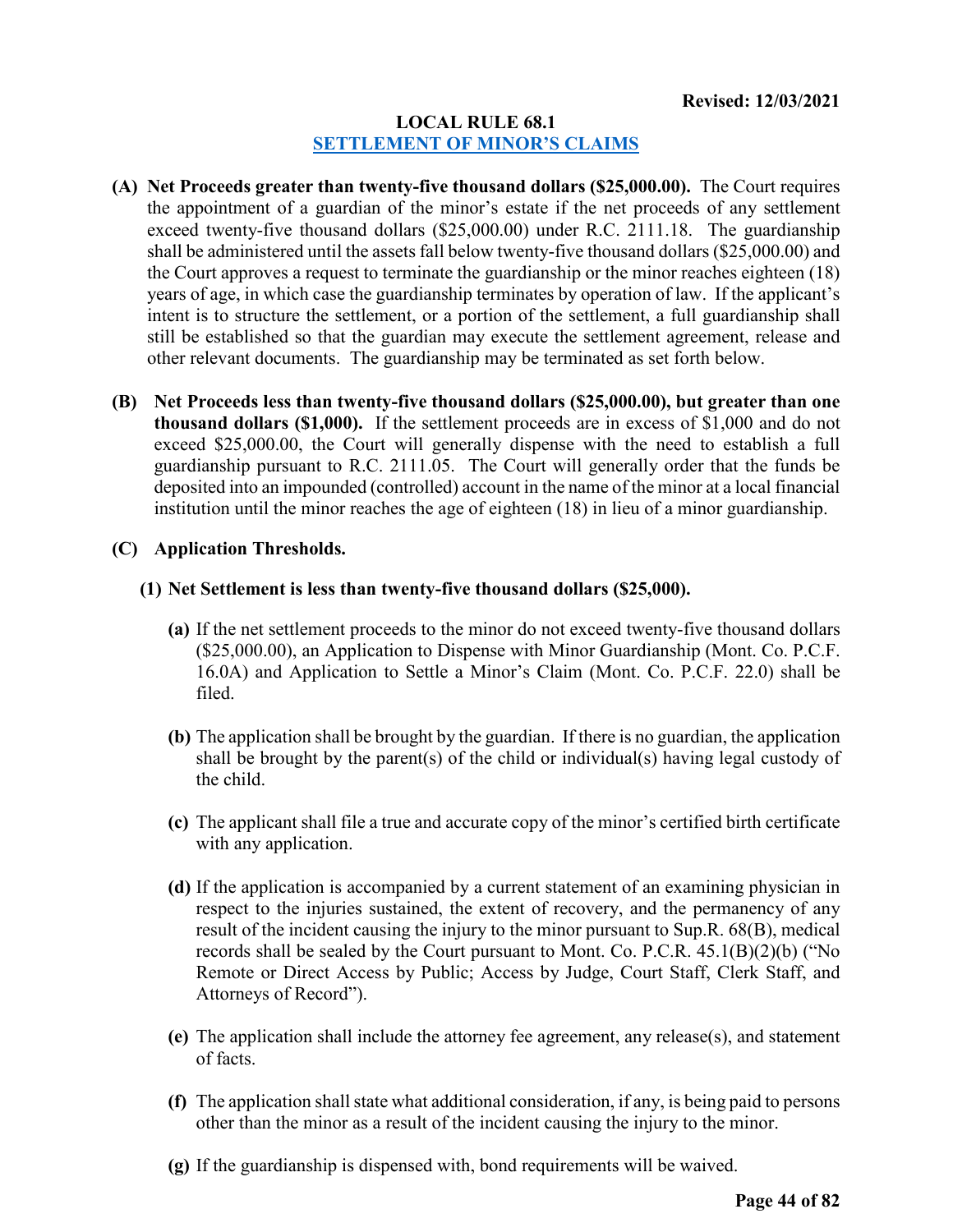- **(h)** If the guardianship is dispensed with, no inventory or accountings will be required.
- **(i)** The Court generally will not approve distribution of settlement proceeds exceeding \$1,000.00 directly to the parent(s) or legal custodian, absent a showing of exceptional circumstances.
- **(j)** If the guardianship is dispensed with, the legal or custodial parent(s) shall sign an Acknowledgement of Responsibility (Mont. Co. P.C.F. 16.0C).

#### **(2) Net Settlement is in excess of \$25,000.**

- **(a)** If the net settlement proceeds to the minor exceed twenty-five thousand dollars (\$25,000.00), the applicant shall file an Application for Appointment of Guardian of a Minor (Mont. Co. P.C.F. 16.0) and Application to Settle a Minors Claim (Mont. Co. P.C.F. 22.0).
- **(b)** The applicant shall file a true and accurate copy of the minor's certified birth certificate with any application.
- **(c)** If the application is accompanied by a current statement of an examining physician in respect to the injuries sustained, the extent of recovery, and the permanency of any result of the incident causing the injury to the minor pursuant to Sup.R. 68(B), medical records shall be sealed by the Court pursuant to Mont. Co. P.C.R. 45.1(B)(2)(b) ("No Remote or Direct Access by Public; Access by Judge, Court Staff, Clerk Staff, and Attorneys of Record").
- **(d)** The application shall include the attorney fee agreement, any release(s), and statement of facts.
- **(e)** The application shall state what additional consideration, if any, is being paid to persons other than the minor as a result of the incident causing the injury to the minor.

#### **(D) Notice of Hearing in all Minor Settlements.**

- **(1)** The noncustodial parent(s) shall be entitled to at least seven (7) days' notice of the application to settle the minor's claim, which notice may be waived. The applicant or applicant's attorney shall serve a copy of the application in writing and pursuant to Civ.R. 73(E) to all interested parties.
- **(2)** The injured minor and applicant shall be present at the hearing pursuant to Sup.R. 68(C), unless waived in writing by the Court in advance of the hearing. School or extracurricular activities are not excuses for the minor's failure to attend the hearing.
- **(3)** A hearing may be dispensed if all of the following apply:
	- **(a)** The gross amount of the proposed settlement must not exceed \$1,000.00; and
	- **(b)** There must not be any disputed claims on any portion of the settlement proceeds.
- **(4)** If the guardianship is dispensed because assets do not exceed twenty-five thousand dollars (\$25,000.00), a Verification of Receipt and Deposit (Mont. Co. P.C.F. 22.3) shall be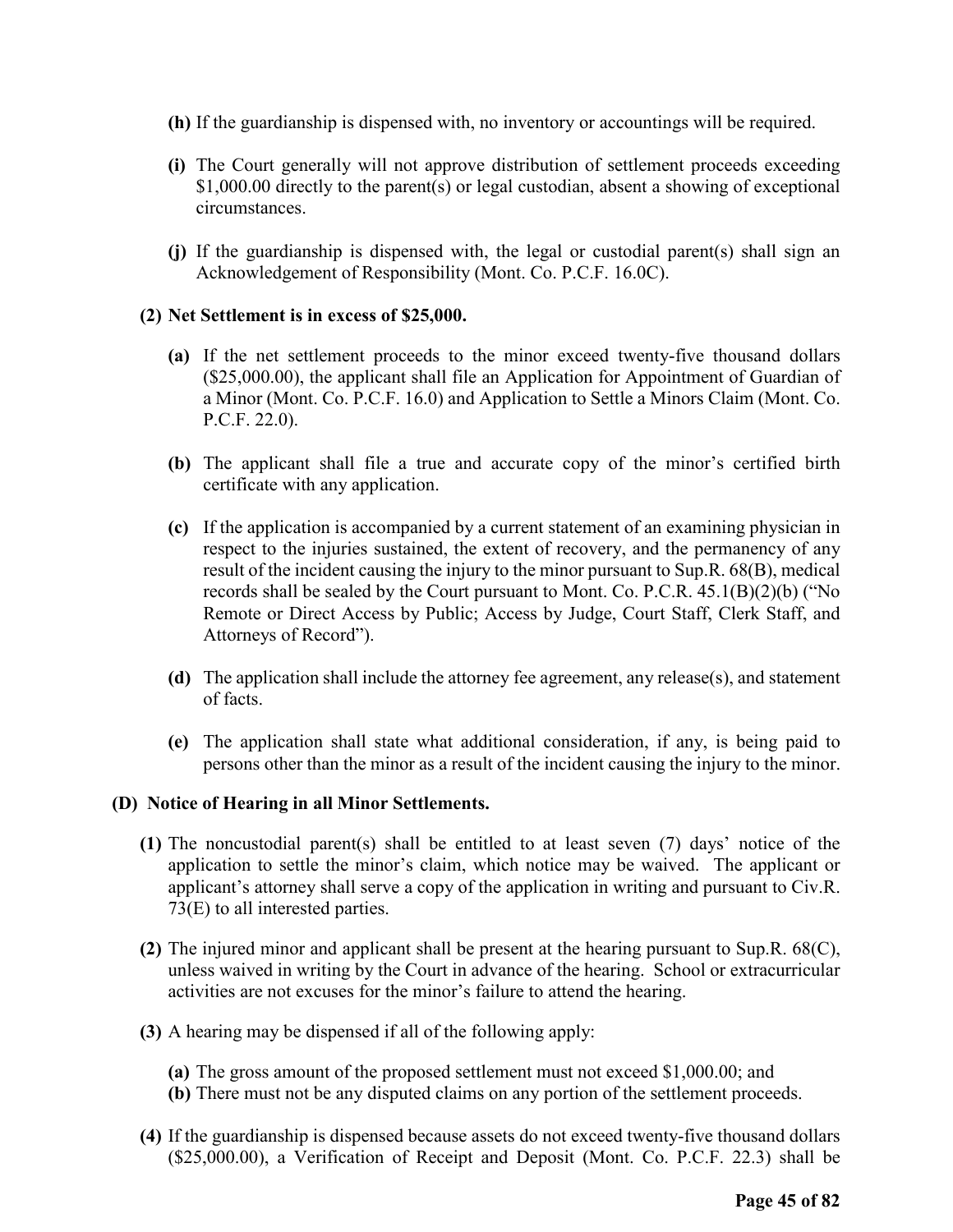executed by the financial institution and filed with the Court within seven (7) days or as soon as practical, pursuant to Sup. R. 67(C), from the issuance of the entry approving.

**(5)** A Report of Distribution of Minor's Claim (Mont. Co. P.C.F. 22.4) shall be filed with the Court in all cases no later than sixty (60) days after the entry approving the minor settlement.

# **(E) Structured Settlements.**

- **(1)** If the settlement of the minor's claim involves a structured settlement, a copy of the proposed structured settlement shall be attached to the application. A statement disclosing the total actual cost of the structured settlement shall be included.
- **(2)** If the structured settlement is to be funded by an annuity, an affidavit, or other similar proof verifying that the insurer issuing the annuity funding the structured settlement meets the following qualifications, must also accompany the application.
	- **(a)** Licensing. If the settlement is to be funded by an annuity, the annuity shall be provided by an annuity carrier that is licensed to write annuities in Ohio. The company issuing the annuity must be licensed and in good standing to write annuities in Ohio.
	- **(b)** Capital Reserves. The company issuing the annuity must have a minimum of one hundred million dollars (\$100,000,000.00) in capital reserves and surplus, exclusive of mandatory security valuation reserves.
	- **(c)** Rating. The company issuing the annuity must have one of the following present ratings:
		- (i)  $A++$ ,  $A+$  or A from A.M. Best Company;
		- (ii) AAA, Aa1 or Aa2 from Moody's Investors Service;
		- (iii)AAA or AA from Standard's & Poor's Corporation; or
		- (iv)AAA, AA+ or AA from Fitch Ratings.
- **(3)** The annuity carrier issuing the annuity contract may not enter into an assumption reinsurance agreement for the contract without the prior approval of the Court, the owner of the contract, and the claimant having the beneficial interest in the annuity. In all instances of reinsurance, the broker or annuity carrier shall provide the Court with an affidavit to certify that the carrier meets the standards set forth in this Rule.
- **(4)** Upon approval of the settlement and if the structured settlement results in the guardianship of the estate having less than twenty-five thousand dollars (\$25,000.00) (e.g. \$100,000 structured in an annuity and \$0.00 in the guardianship account), an Application to Terminate Guardianship (Mont. Co. P.C.F. 27.9M) may be filed by the guardian to terminate the guardianship.
- **(F) Guardians Ad Litem.** The Court may appoint a guardian ad litem sua sponte or upon motion of an interested party.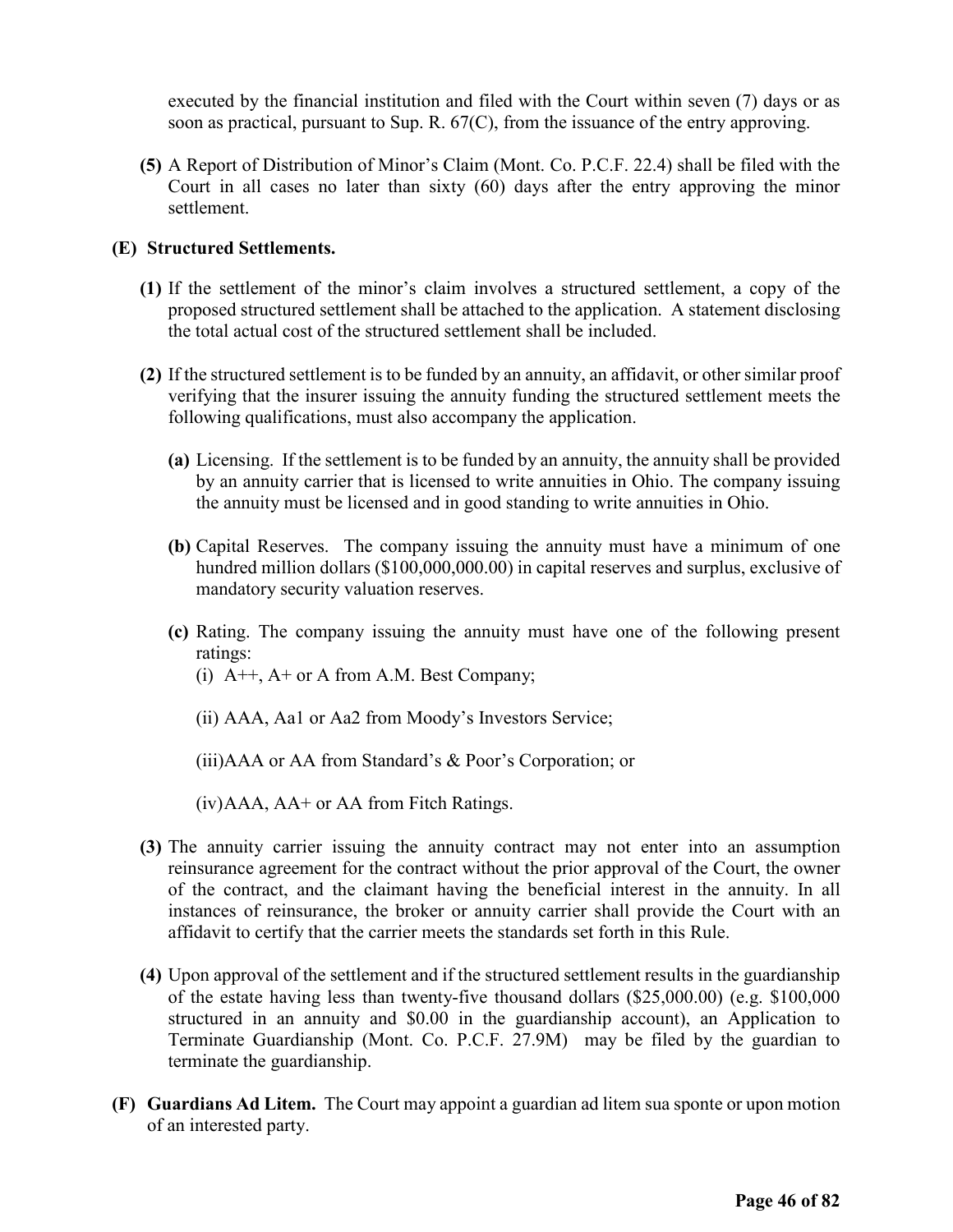#### **LOCAL RULE 70.1**

# **[SETTLEMENT OF WRONGFUL DEATH AND SURVIVIAL CLAIMS](#page-1-0)**

This Rule provides requirements in the settlement and apportionment of wrongful death and survival claims.

#### **(A) Application.**

- **(1)** All applications shall be filed in compliance with Sup.R. 70.
- **(2)** The attorney fee agreement relating to the underlying wrongful death and survival claims shall be filed with the application.
- **(3)** The applicant shall use the form titled "Wrongful Death 'Other Next of Kin' Tier Two Beneficiaries" (Mont. Co. P.C.F. 14.4), identifying all individuals entitled to notice of the application under R.C.  $2125.02(A)(1)$ .
- **(4)** Interested parties include the decedent's surviving spouse, children, parents, and all "other next of kin." See *In re Estate of Payne*, 10th Dist. Franklin No. 04AP-1176, 2005-Ohio-2391.
- **(5)** If the application involves minor(s), see Mont. Co. P.C.R. 68.1.
- **(B) Notice.** The fiduciary or fiduciary's attorney shall serve a copy of the full application and notice of hearing, in writing, to all interested parties pursuant to Civ.R. 73(E).
	- **(1)** Notice must be served at least seven (7) days prior to any hearing.
	- **(2)** All interested parties shall be served notice. See Mont. Co. P.C.R. 70.1(A)(3) and (4).
	- **(3)** Proof of service shall be filed with the Court prior to the hearing.
	- **(4)** In the alternative to providing signed green return receipt cards, acknowledgements of receipt, or other proof of service, the fiduciary or the fiduciary's attorney may attach waivers as proof of service.
	- **(5)** The Court may require the fiduciary to produce the original signed green return receipt cards, acknowledgements, or other proof of service at any time.
- **(C) Hearing.** The Court shall set all applications for settlement of wrongful death and survival claims for hearing.
	- **(1)** A hearing may be dispensed if all of the following apply:
		- **(a)** The gross amount of the proposed settlement must not exceed ten thousand dollars (\$10,000.00).
		- **(b)** There must not be any disputed claims on any portion of the settlement proceeds.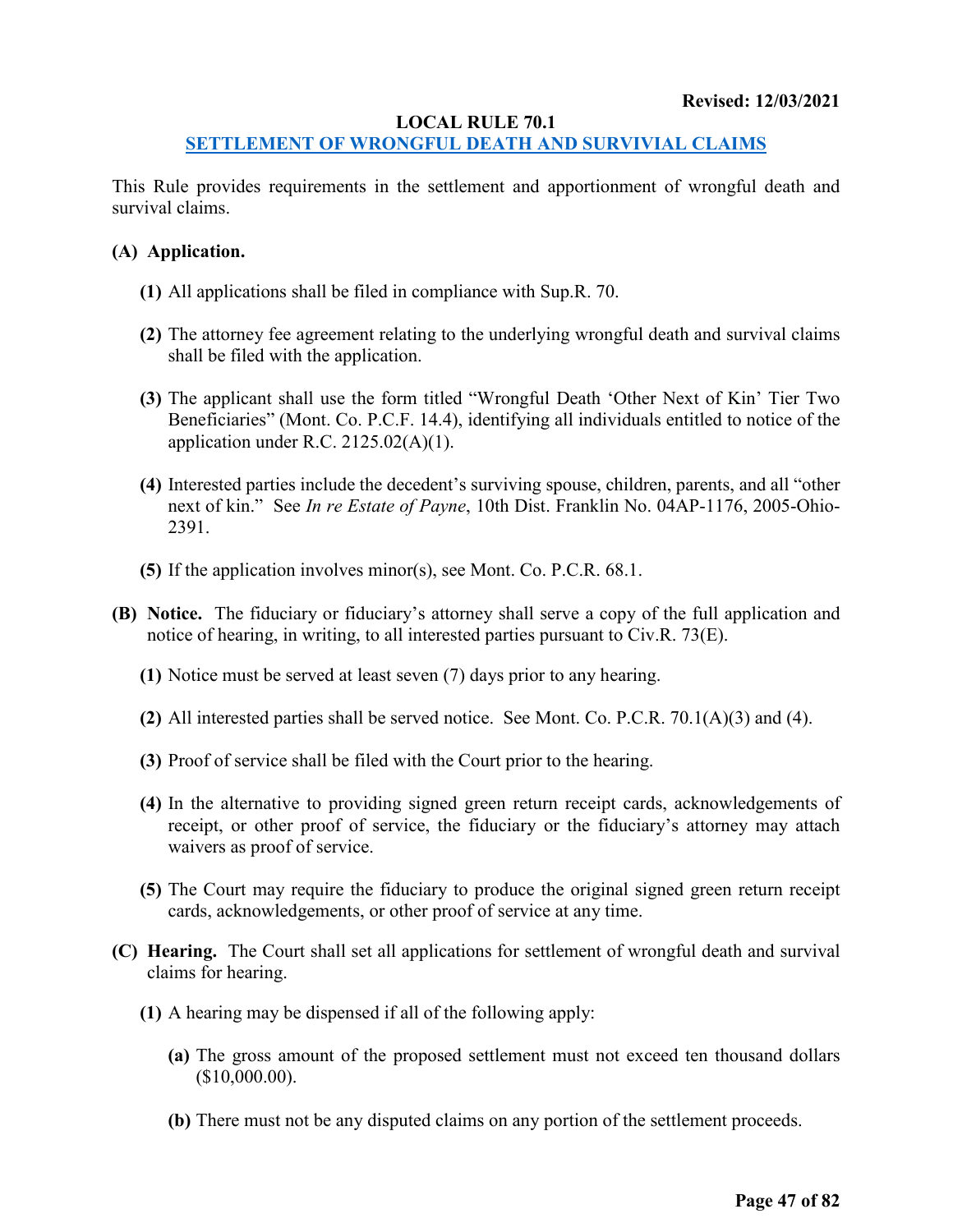- **(2)** After the first hearing, the Court may dispense with the requirement of additional hearings in cases where there is the possibility of multiple separate settlements, unless there are changes in the beneficiaries or percentages to be apportioned (e.g. mass tort litigation settlements).
- **(3)** A Report of Distribution of Wrongful Death and Survival Claim (Mont. Co. P.C.F. 14.3) must be filed with the Court no later than sixty (60) days after the entry approving the wrongful death and survival claim settlement.
- **(D) Guardian Ad Litem.** The Court may appoint a guardian ad litem sua sponte or upon motion of an interested party.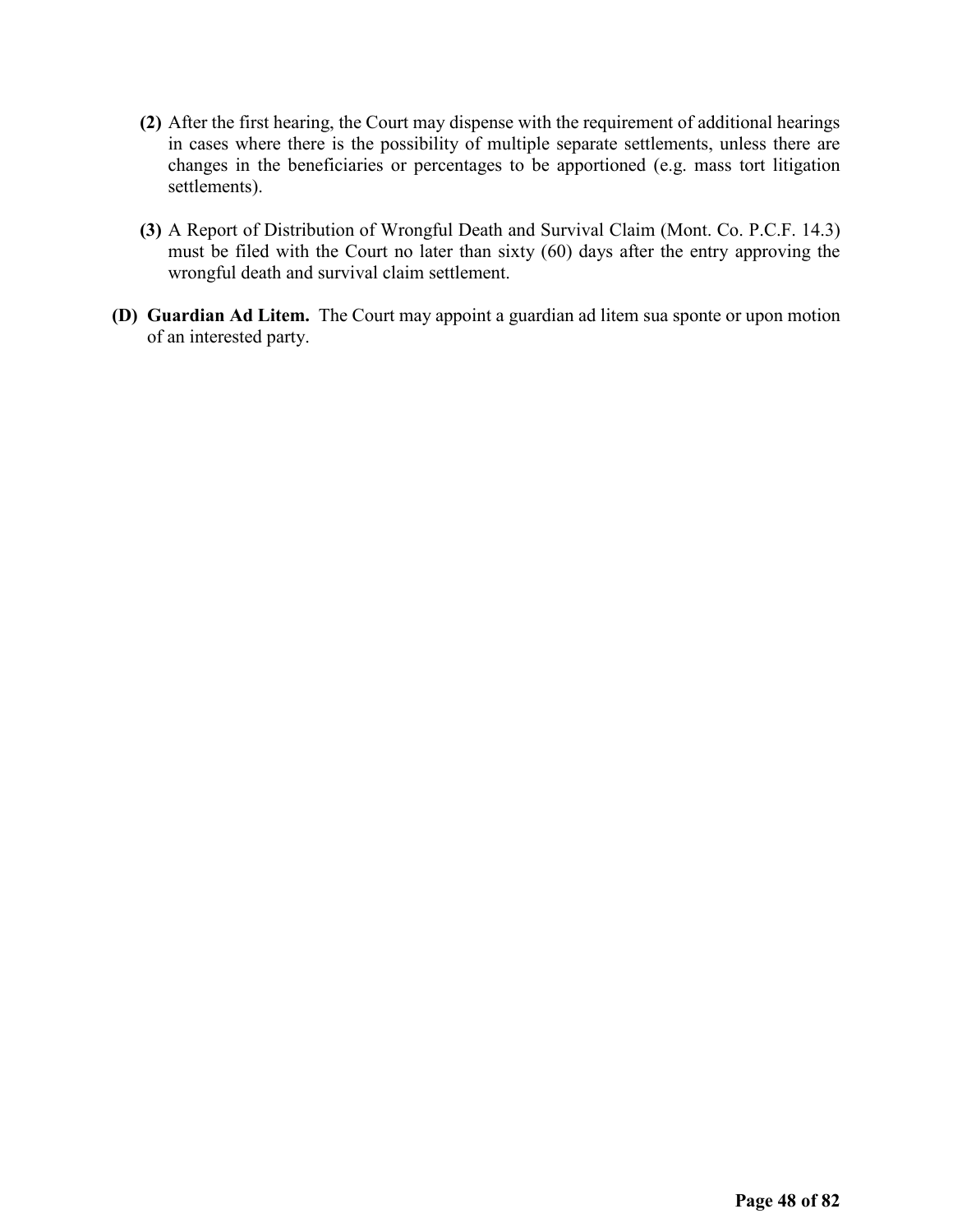# **LOCAL RULE 71.1 [ATTORNEY FEES](#page-1-0)**

The Rules of Professional Conduct and Rules of Superintendence shall govern the reasonableness of all attorney fees. The Court has the ultimate responsibility and authority to review attorney fees as required by such rules.

Time expended by Counsel to prepare a representation agreement, to prepare and file an Application for Attorney Fees or to prepare and file an Appendix B have been determined by this Court to be the costs of counsels doing business and shall not be approved for compensation from the assets of the underlying case. The Court may strike any request to be compensated for the preparation or filing of a representation agreement, an Application for Attorney Fees or an Appendix B form or any request for compensation.

# **(A)Decedents' Estates**

**(1)** Partial Accounts

- **(a)** An application for the payment of attorney fees on a partial account shall set forth the amount of requested fees and an hourly summary of services provided that justifies the requested fees.
- **(b)** An application for the payment of attorney fees on a partial account shall not be approved as a percentage of the attorney fees computed pursuant to Appendix A to the Local Rules.
- **(c)** In solvent estates, an application for the payment of attorney fees on a partial account shall not be required if all of the beneficiaries of the estate consent in writing to the payment of such fees. Appendix C to the Local Rules shall be used for written consents.
- **(2)** Final Accounts If service is deficient, the individual or individual's attorney responsible for service shall contact all interested parties and notify the Court so that prompt action may be taken to remedy or address the service failure.
	- **(a)** An application for the payment of attorney fees on a final account is not required if any of the following applies:
		- **(i.)** Payment of the fees is included in an accounting or certificate of termination filed by the fiduciary, and the fiduciary is the sole beneficiary of a solvent estate.
		- **(ii.)**All of the beneficiaries and creditors of the estate whose share will be charged with payment of any part of the fees, consent in writing to the specific dollar amount to be paid and the consent is filed with the account that claims credit for payment of the fees.

In such cases, a guardian may consent for the guardian's ward, the fiduciary of a deceased beneficiary's estate may consent for the deceased beneficiary and a testamentary or inter vivos trustee may consent for the trust beneficiaries.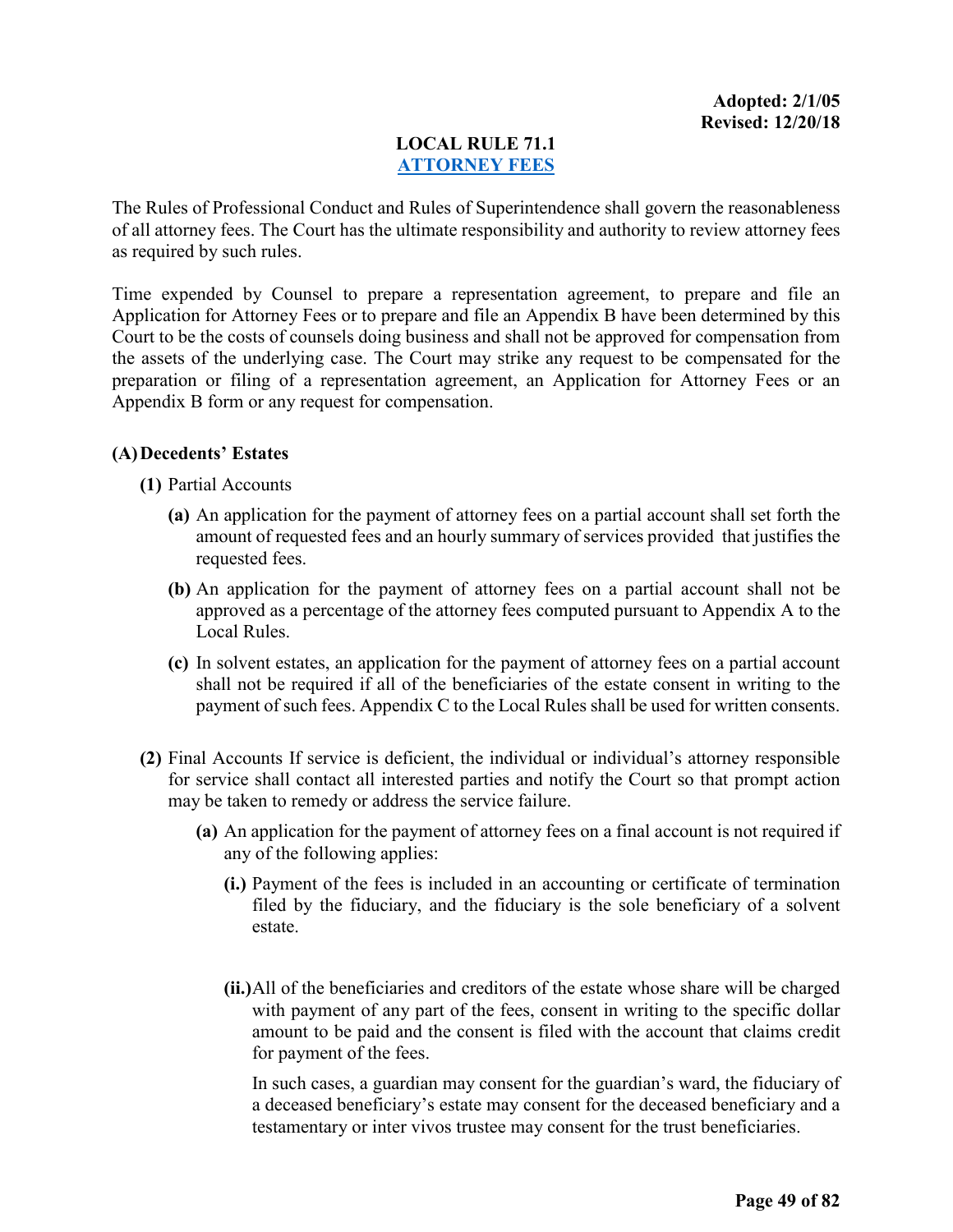Consents may not be used if a complaint for will contest, determination of heirship, or complaint for any other civil action has been filed that may change the persons who would be the beneficiaries of the decedent's estate.

- **(iii.)**A computation of attorney fees pursuant to Appendix A is attached to the account. Appendix A is merely a guideline and shall not be used by the attorney to receive fees that would be unreasonable under the Rules of Professional Conduct or the Rules of Superintendence
- **(b)** If an application for payment of attorney fees on a final account is signed by the fiduciary and contains an itemized description of the legal services provided, the Court may approve the application without a hearing.
- **(3)** If Appendix A is used to compute attorney fees, no fees shall be allowed on funds advanced to the estate.

#### **(B) Guardianships and Trusts**

No hearing shall be required upon an application for attorney fees if the following apply:

- **(1)** The application is signed by the fiduciary.
- **(2)** The application contains an itemized statement of the legal services provided with the hourly rate charged.
- **(3)** The order approving payment of the fees contains a statement that a credit for payment of the fees may be taken in the next accounting.

#### **(C)Settlement of Wrongful Death Claims**

- **(1)** A contingent fee agreement that does not exceed 33 1/3% of recovery in personal injury matters, 40% if an appeal is taken in personal injury matters, or 40% in a medical malpractice action may be approved by the Court at the settlement hearing without prior approval by the Court.
- **(2)** If the contingent fee agreement exceeds these guidelines, prior approval must be obtained from the Court before the fiduciary may enter into the contract or fee agreement.
- **(3)** In all cases, the Court shall review the reasonableness of fees and costs at the settlement hearing. The foregoing standards shall apply in cases governed by Local Rules 68.1 and 70.1.

#### **(D)Court Appointed Attorney Fees in Guardianships**

- **(1)** Appointed counsel for an indigent ward or alleged ward shall be compensated for services provided, at a rate determined by the Court, upon submission of an application for payment that sets forth the date, nature of the services provided, and time expended.
- **(2)** Appointed counsel for a non-indigent ward or alleged ward shall be compensated for services provided, at an approved reasonable hourly rate, upon submission of an application for payment that sets forth the date, nature of services provided, and time expended. The application must be signed by counsel and the fiduciary and approved by the Court.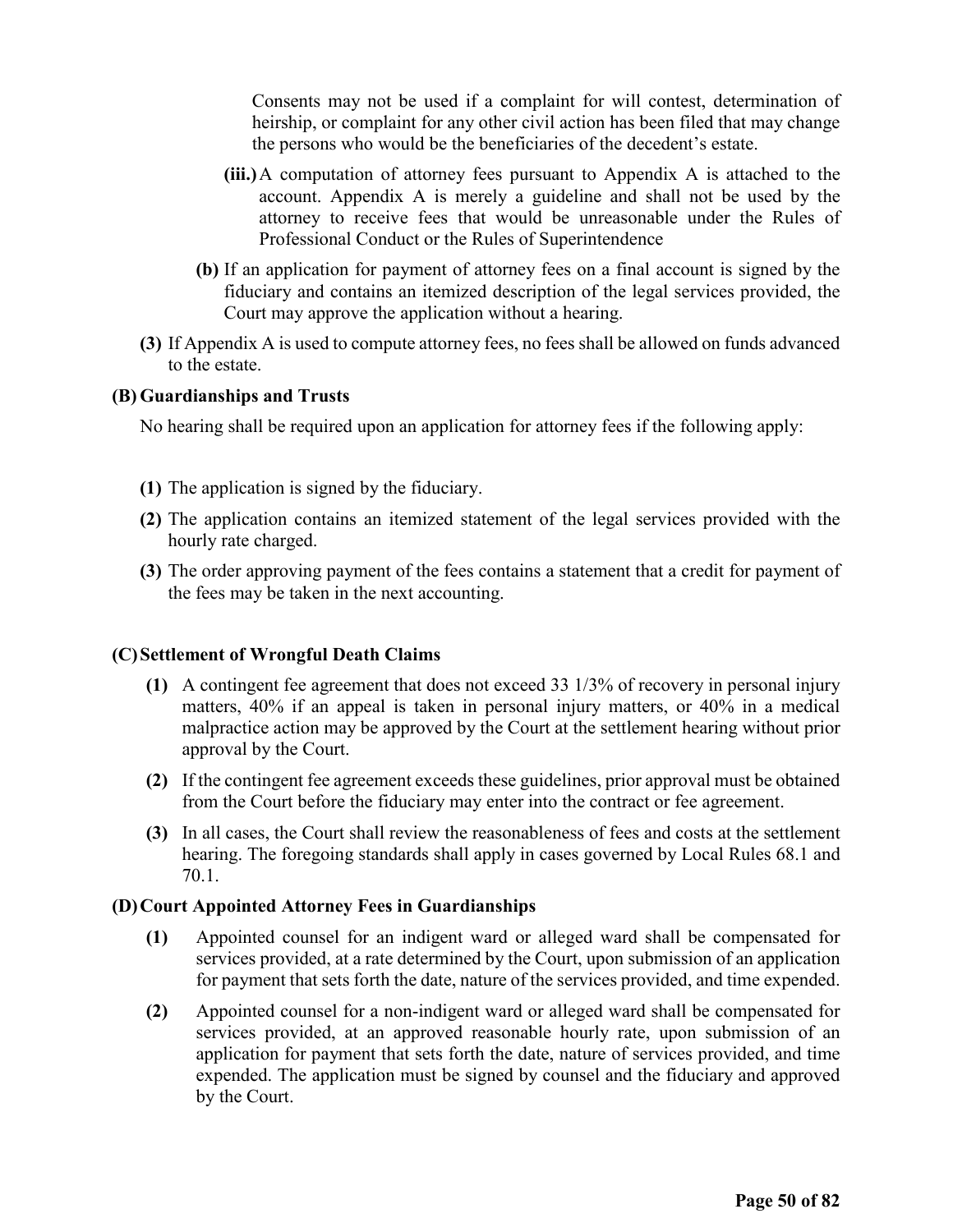# **(E) Attorney Serving as Fiduciary**

**(1)**If the fiduciary of a decedent's estate is also the fiduciary's counsel, or if a member of the fiduciary's law firm is the fiduciary's counsel, the attorney may not take attorney fees computed pursuant to Appendix A if the attorney takes both fiduciary and attorney fees. Rather, the attorney must submit an itemized application for fees showing services provided as a fiduciary and services provided as an attorney.

If the attorney elects to take only one fee, the attorney may take fiduciary fees computed pursuant to R.C. 2113.35 or attorney fees computed pursuant to Appendix A.

**(2)**If the fiduciary of a guardianship or trust estate is also the fiduciary's counsel, the attorney shall submit an itemized application for fees showing services provided as a fiduciary and services provided as an attorney.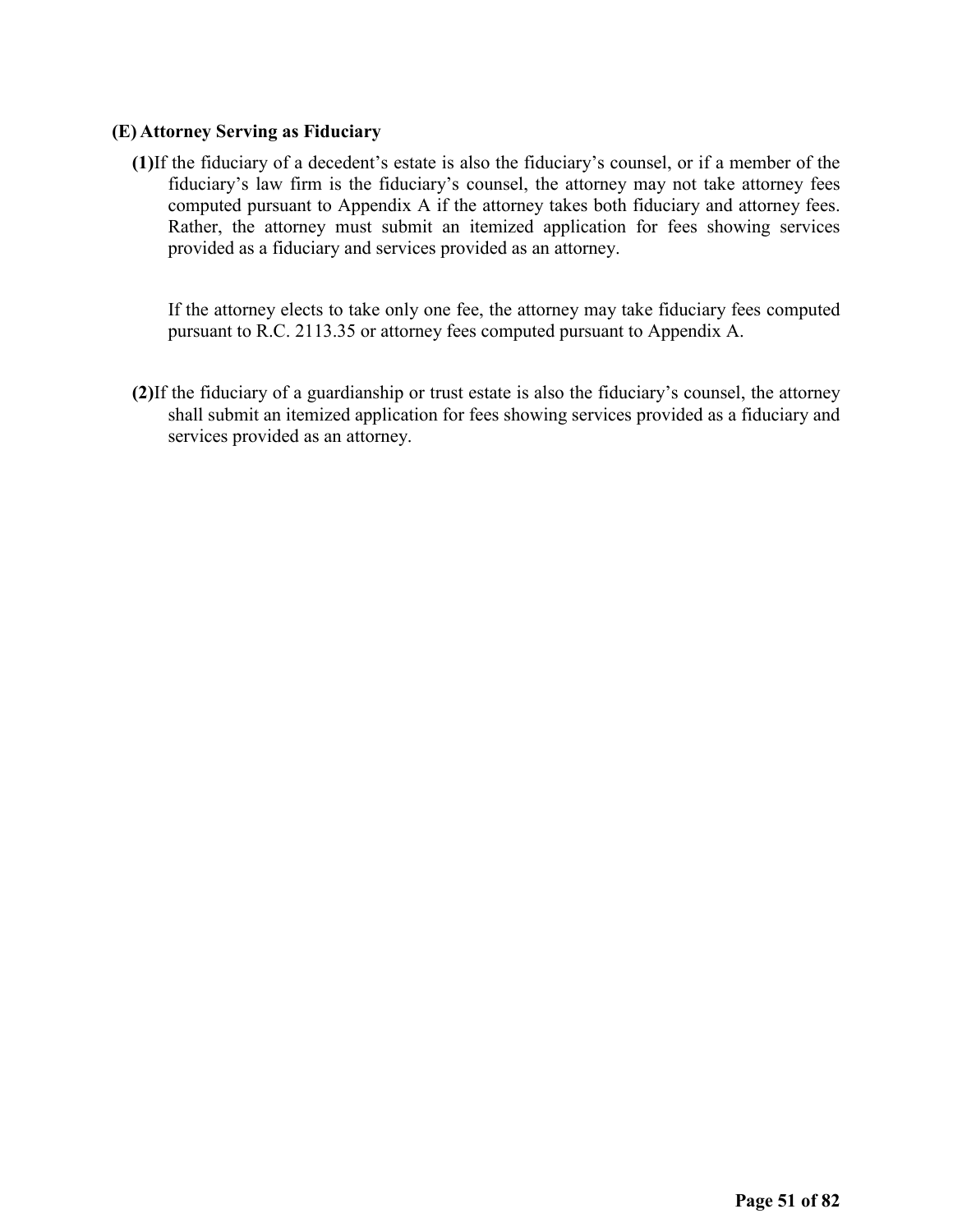# **LOCAL RULE 72.1 [EXECUTOR AND ADMINISTRATOR FEES](#page-1-0)**

A computation of fiduciary fees shall be filed with each account in which credit has been taken for payment of fees. Appendix D to the Local Rules or a similar form shall be used to compute the allowable fiduciary fees.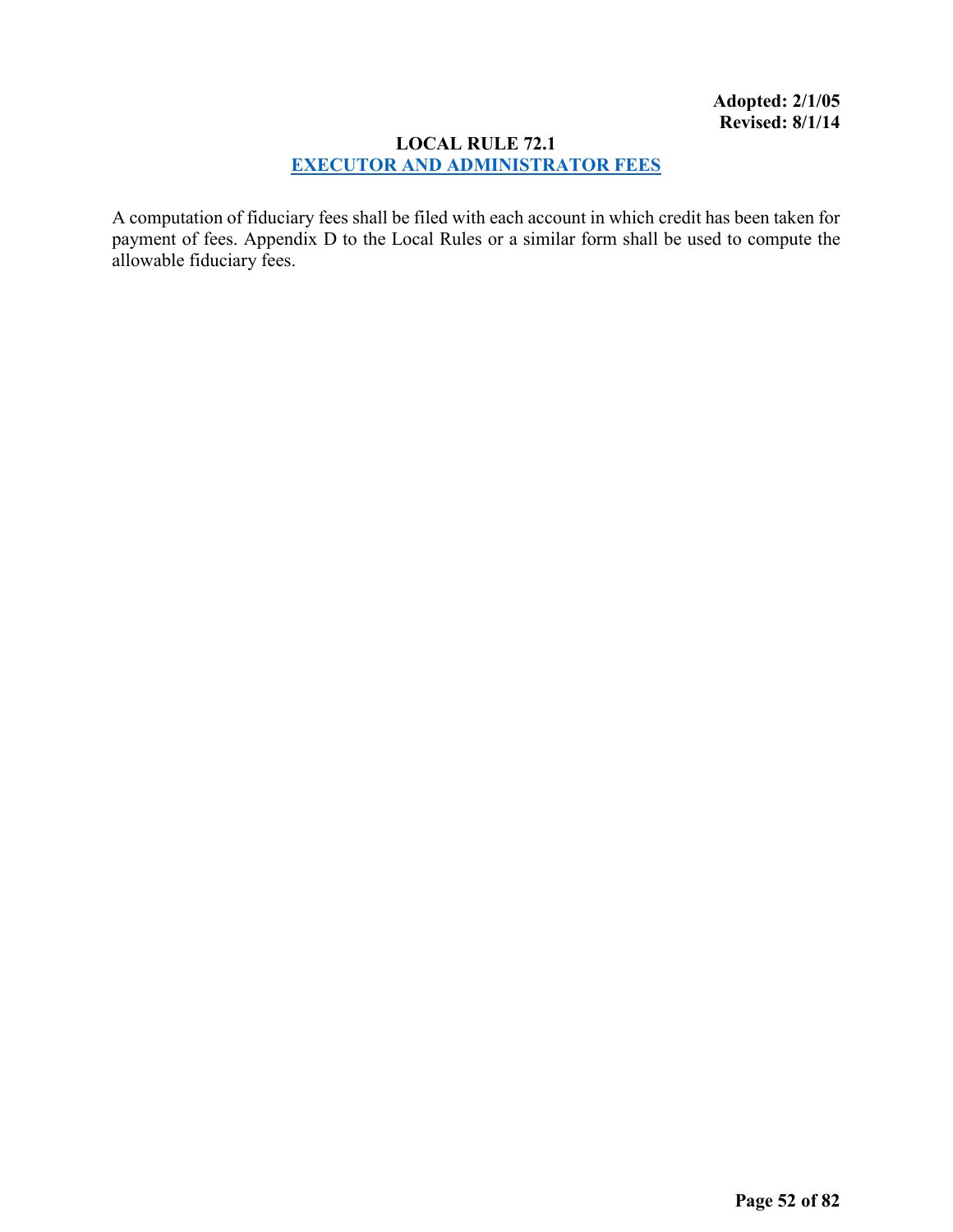# **LOCAL RULE 73.1 [GUARDIAN FEES](#page-1-0)**

- **(A)**A guardian may take guardian fees without application or order of the Court if the fees are less than or equal to the sum of the following:
	- **(1)** 5% of income from intangible investments and deposits and installment receipts, such as Social Security or Veterans' Benefits;
	- **(2)** 10% of gross rentals from real estate actually managed by the guardian (5% if proceeds of a net lease);
	- **(3)** .25% of intangible personal property investments and deposits for each year of the accounting period;
	- **(4)** 1% of distribution of personal property corpus at conclusion of the guardianship.
- **(B)** A computation of fees shall be filed with each account in which credit has been taken for payment of fees. Appendix E to the Local Rules or a similar form shall be used to compute the allowed fees. Existence of the above schedule does not constitute approval by the Court of the reasonableness of the fees taken.
- **(C)**A corporate guardian that is not required to post bond may take guardian fees in accordance with its published fee schedule, provided the fee schedule has been filed with the Court. A corporate guardian shall file its current published fee schedule with the Court on an annual basis. Any amendments to the schedule must be filed before a fee may be taken in accordance with the amended schedule. Fee schedules shall be limited to a maximum 1% fee for all guardianship estates with a market value of \$75,000.00 or less.
- **(D)**Applications for guardian fees that are filed by guardians of veterans must comply with R.C. Chapter 5905 and the rules and regulations of the Department of Veterans Affairs.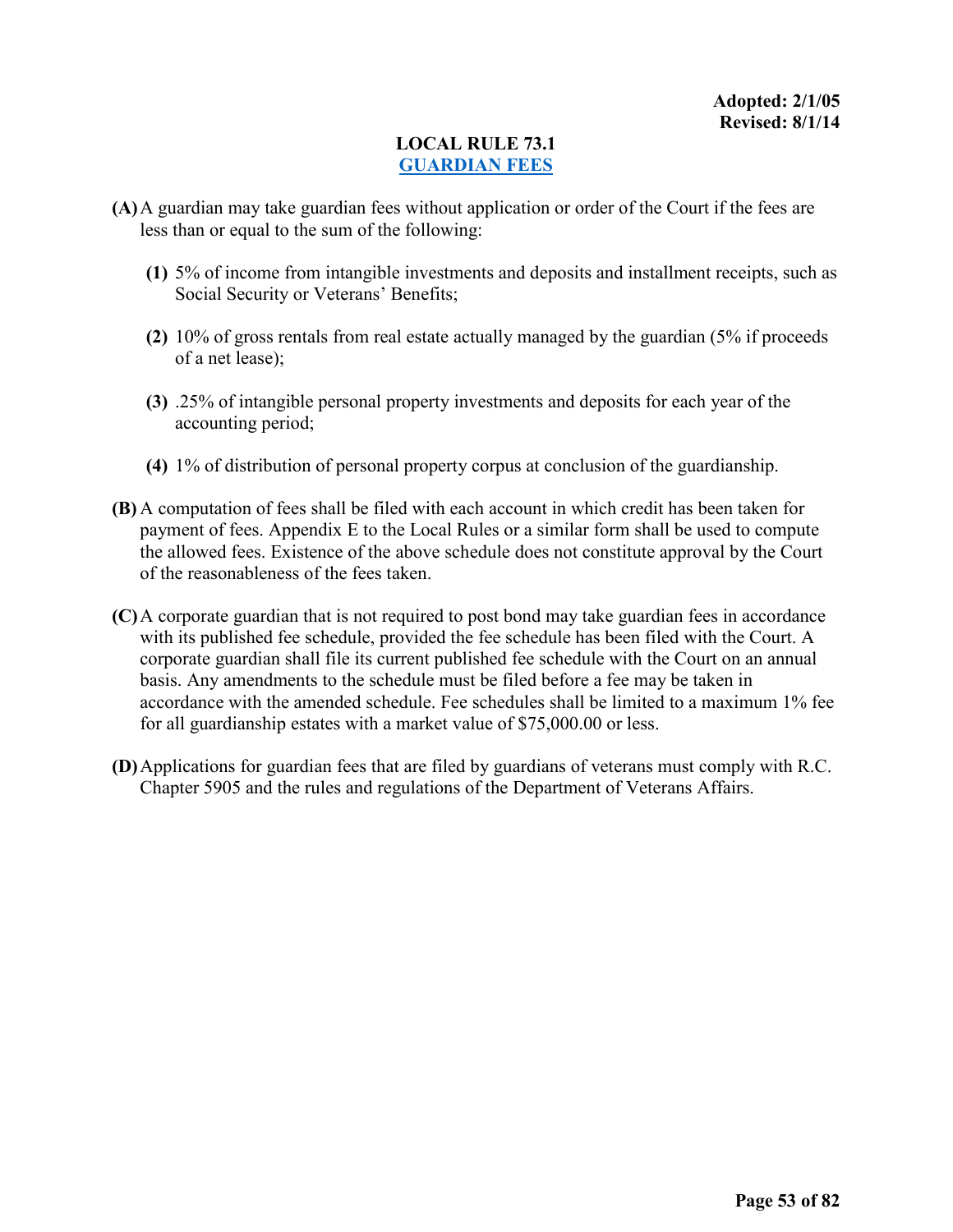# **LOCAL RULE 74.1 [TRUSTEE FEES](#page-1-0)**

- **(A)**Except as provided in the trust instrument, a trustee may take trustee fees without application or order of the Court, if the fees are less than or equal to the sum of the following:
	- **(1)** 5% of income from intangible investments and deposits and installment receipts, such as Social Security or Veterans' Benefits;
	- **(2)** 10% of gross rentals from real estate actually managed by the guardian (5% if proceeds of a net lease);
	- **(3)** .25% of intangible personal property investments and deposits for each year of the accounting period;
	- **(4)** 1% of distribution of personal property corpus at conclusion of the guardianship.
- **(B)** A computation of fees shall be filed with each account in which credit has been taken for payment of fees. Appendix F to the Local Rules or a similar form shall be used to compute the allowed fees. Existence of the above schedule does not constitute approval by the Court of the reasonableness of the fees taken.
- **(C)**A corporate trustee may take trustee fees in accordance with its published fee schedule, provided the fee schedule has been filed with the Court. A corporate trustee shall file its current published fee schedule with the Court on an annual basis. Any amendments to the schedule must be filed before a fee may be taken in accordance with the amended schedule. Fee schedules shall be limited to a maximum 1% fee for all trust estates with a market value of \$75,000.00 or less.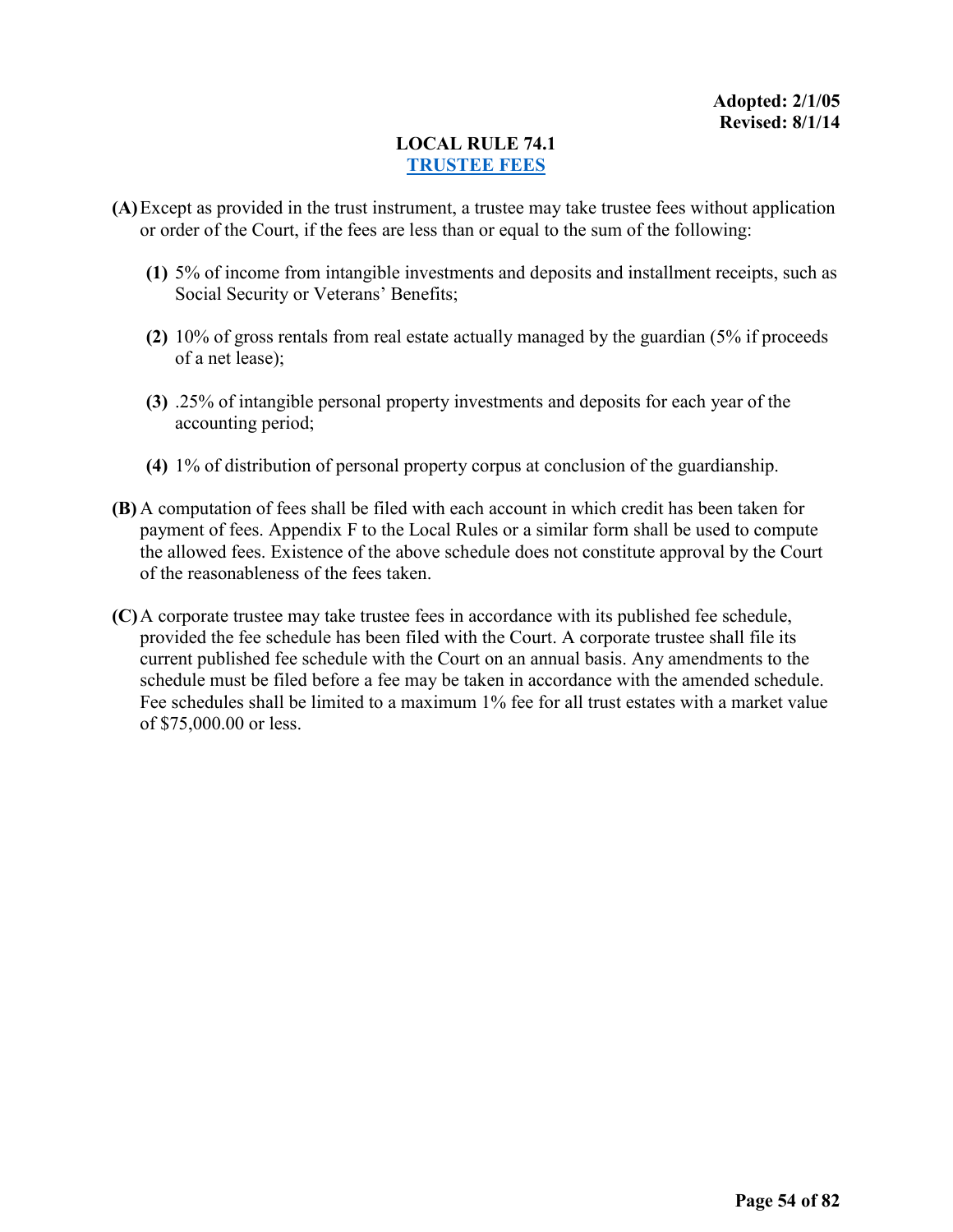**Adopted: 2/1/05 Revised: 8/1/14**

# **LOCAL RULE 75.1 [LOCAL RULES](#page-1-0)**

#### **(A)Guardians Ad Litem**

# **(1) Qualifications**

A guardian ad litem shall be an attorney who is not associated with an attorney of record for the proceeding in which the guardian ad litem has been appointed.

#### **(2) Appointment**

#### **(a) Land Sales**

Subject to approval by the Court, a guardian ad litem shall be appointed on recommendation and entry of counsel of record

#### **(b) All Other Matters**

A guardian ad litem may be appointed without recommendation upon a notification of the necessity for appointment.

#### **(3) Fees**

#### **(a) Land Sales**

Unless otherwise ordered by the Court, a \$10.00 fee shall be taxed in the costs of the case for each guardian ad litem.

#### **(b) All Other Matters**

Unless otherwise ordered by the Court, upon application and entry, a fee based on a reasonable hourly rate for time expended shall be taxed in the costs of the case for each guardian ad litem.

#### **(B) Marriage Licenses**

- **(1)** Applicants for a marriage license must review the certified abstract of marriage for accuracy before signing the abstract. In the event errors are discovered on the abstract or marriage certificate after it has been issued, an application to correct the certified abstract of marriage or marriage certificate must be filed with the Court. The application may be filed by the applicants or an interested party and must be accompanied by supporting affidavits. The Court may set the application for hearing. If the Court grants the application, the Court shall issue a judgment entry correcting the certified abstract of marriage or marriage certificate.
- **(2)** If an officiant fails to timely return a certificate of marriage to the Court, one or both of the applicants for the marriage license may file an application to issue the certificate of marriage, which the Court shall set for hearing. If both applicants for the marriage license do not join in filing the application, the non-joining applicant must be notified of the hearing.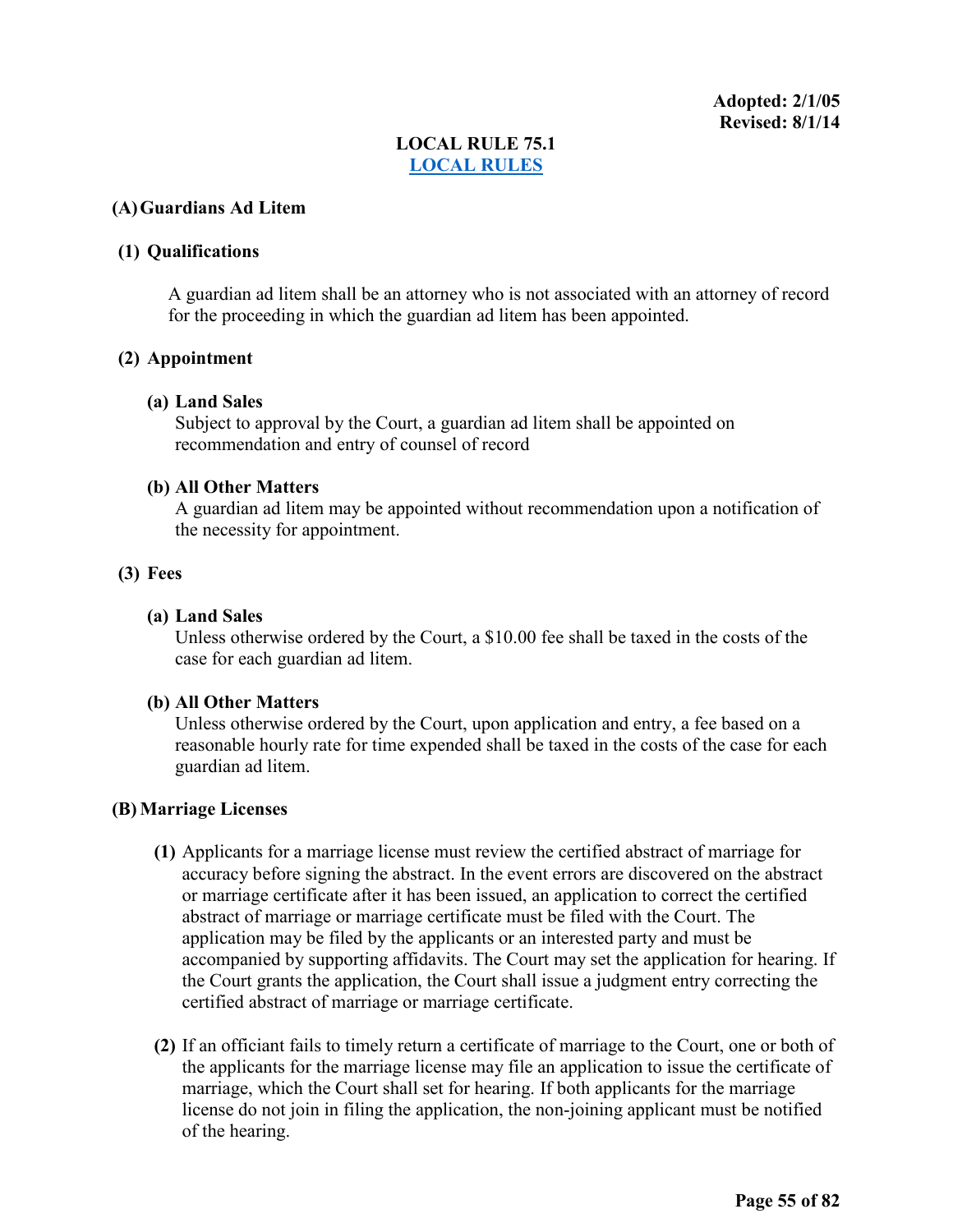# **(C)Inventories of Safe Deposit Boxes**

If keys are available, the Court shall appoint counsel for the fiduciary of the decedent's estate or a deputy clerk of the Court as a commissioner to list the contents of the box and retrieve the decedent's will and codicils from the decedent's safe deposit box for delivery to the Court.

# **(D)Compliance With Americans with Disabilities Act**

- **(1) Persons** with disabilities, special needs, or the need for an interpreter shall make requests to the Court Administrator for reasonable accommodations no later than seven (7) days prior to any scheduled hearing or proceeding.
- **(2)** If the interpreter service is no longer required or if the parties continue the hearing, the person making the request shall immediately notify the Court Administrator to cancel or reschedule the service. Failure to notify the Court may result in the person paying any cancellation fee for the interpreter service.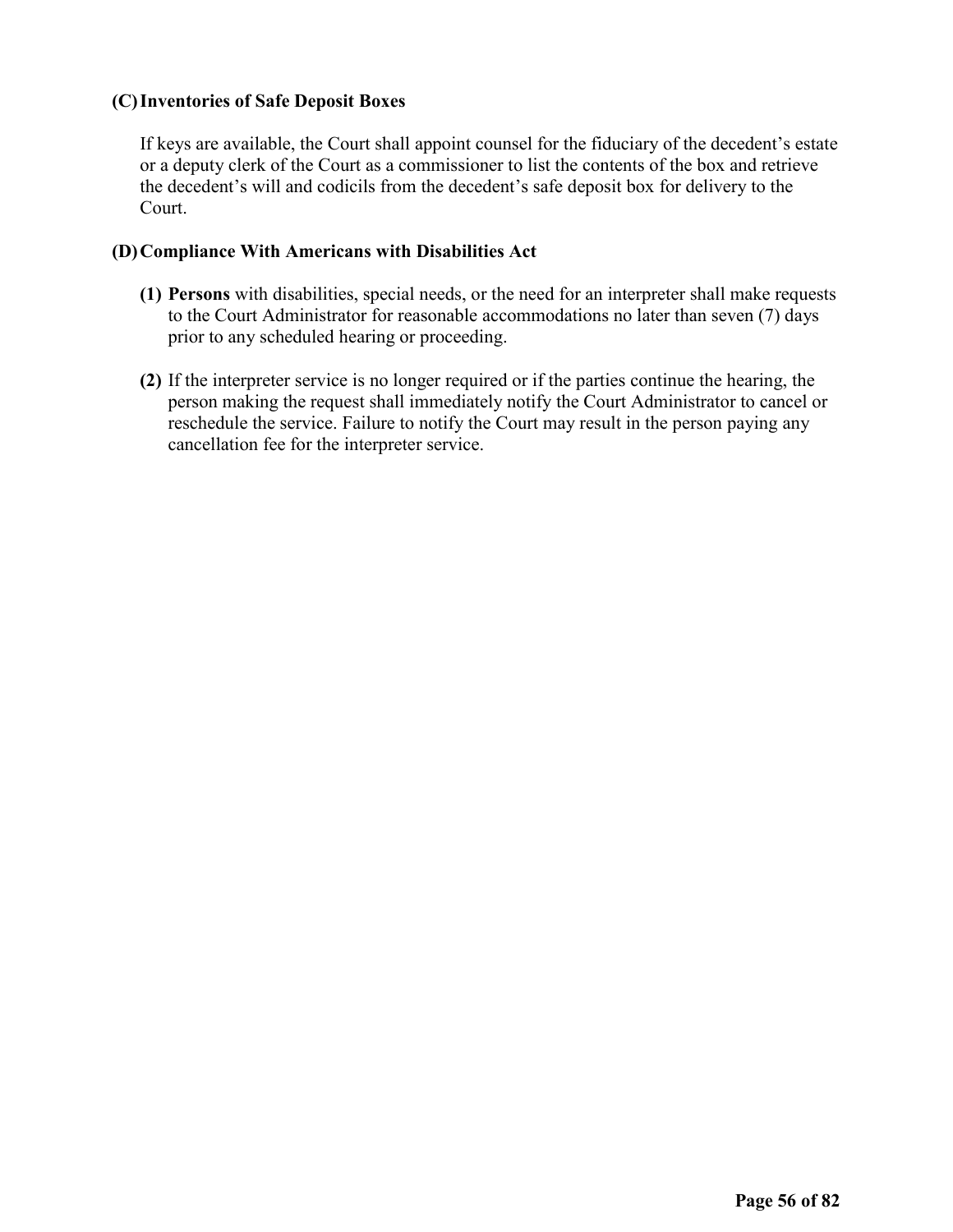#### **LOCAL RULE 78.1 [CASE MANAGEMENT](#page-1-0)**

This Rule governs case management of all proceedings in this Court that are not addressed elsewhere in these Local Rules.

#### **(A) Multiple Fiduciaries.**

- **(1)** In cases, in which more than one fiduciary is serving simultaneously, all documents requiring the fiduciary's signature shall be signed by all co-fiduciaries.
- **(2)** Unless specifically nominated in a last will, power of attorney or other controlling document, the Court will typically not appoint co-fiduciaries or multiple fiduciaries absent extraordinary circumstances.
- **(B) Preparation for Court Hearings.** In all matters, the applicant, fiduciary, movant, plaintiff or other party or their attorney, shall examine the docket and/or court records prior to every hearing or trial to ensure all requisite service has been perfected.
	- **(1)** The individual or individual's attorney responsible for service of notice shall notify the Court at least two (2) days prior to a court hearing if service of notice appears incomplete or deficient.
	- **(2)** If service is deficient, the individual or individual's attorney responsible for service shall contact all interested parties and notify the Court so that prompt action may be taken to remedy or address the service failure.

#### **(C) Fiduciary Bonds.**

- **(1)** Fiduciaries of decedent's estates shall be required to post a minimum bond, of no less than twenty thousand dollars (\$20,000.00), pursuant to R.C. 2109.04, unless bond is waived by the last will or excused by law.
	- **(a)** Unless otherwise ordered by the Court, bond shall be posted in an amount double the value of the estate's personal property and annual real property rentals, or if the estate has no personal property nor annual real property rentals, in an amount determined by the Court.
	- **(b)** The amount of the bond is subject to being adjusted upward or downward upon the filing of the inventory, a land sale, consent(s) power to sell real estate, partial accounts, disputes, and other matters that may involve a fiduciary's access to assets.
- **(2)** Guardians of the estate shall be required to post a minimum bond, of no less than twenty thousand dollars (\$20,000.00). Unless otherwise ordered by the Court, bond shall be posted in an amount double the value of the ward's personal property plus double the amount of the ward's annual income. The amount of the bond is subject to being adjusted upward or downward upon the filing of the inventory, a land sale, consents to sell real estate, partial accounts, disputes, and other matters that may involve a fiduciary's access to assets.
- **(3)** Trustees of testamentary trusts shall be required to post a minimum bond, unless bond is waived by the last will or excused by law. Unless otherwise ordered by the Court, bond shall be posted in an amount double the value of the trust's personal property plus double the amount of the trust's projected annual income. The amount of the bond is subject to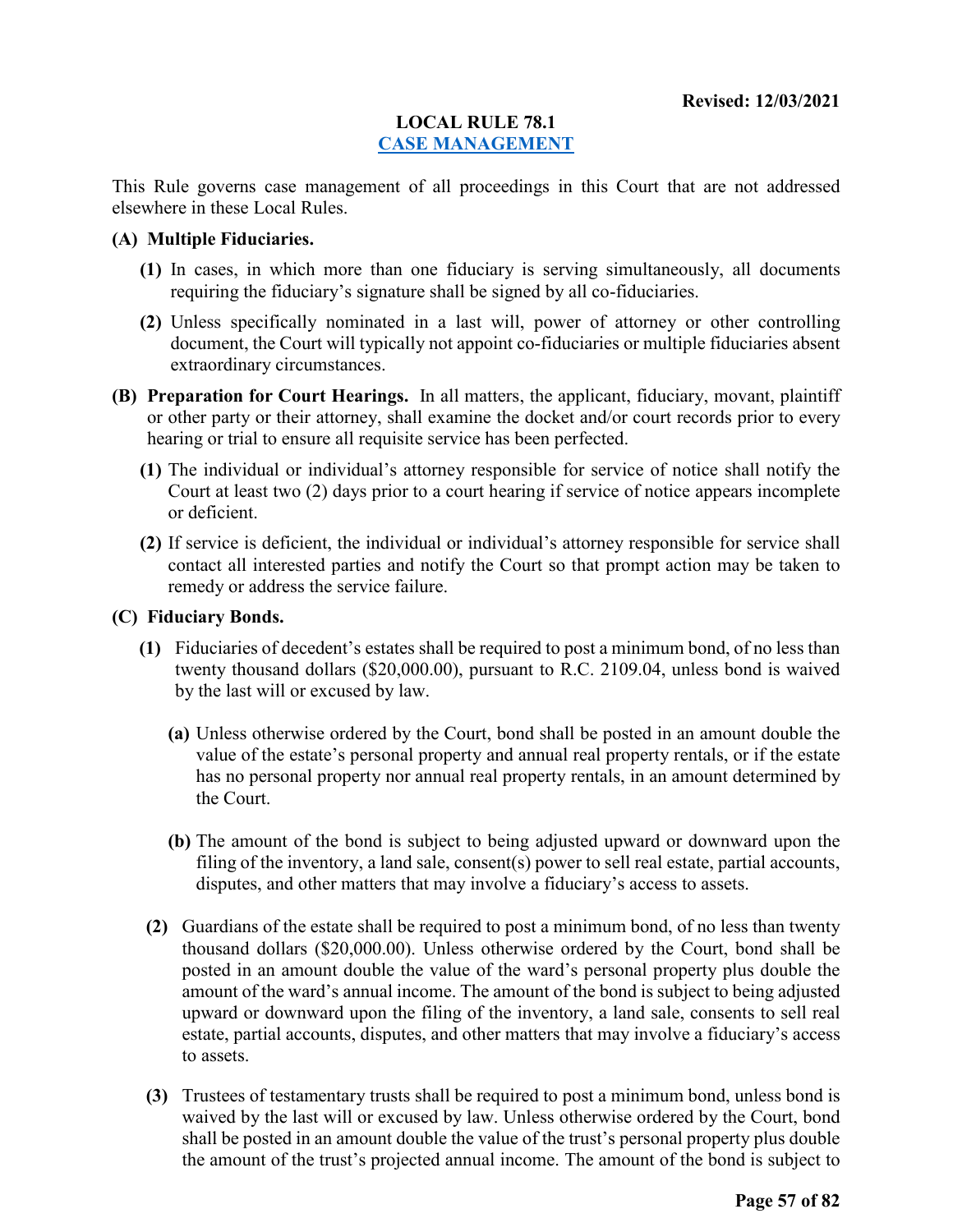being adjusted upward or downward upon the filing of the inventory, a land sale, consents to sell real estate, partial accounts, disputes, and other matters that may involve a fiduciary's access to assets.

**(4)** Fiduciary bond premiums must be paid when due. If the Court is notified that a fiduciary bond premium is delinquent, revoked or otherwise unsecured, the Court may take appropriate action, including removal.

# **(D) Original Documents.**

- **(1) Filing Original Last Will and Testament.** See Mont. Co. P.C.R. 57.2(H)(6)(a). Note the original is required to be filed.
- **(2) Filing Original Bond.** See Mont. Co. P.C.R. 57.2(H)(6)(b). Note an original is preferred, but not required. Also, subsequent additional bonds or riders may be eFiled rather than submitted in hard copy.
- **(E) Multiple or Related Cases.** In all matters, in which there are multiple case numbers and/or related matters, all case numbers to open cases shall be listed in the caption of any and all filings made and filed under all case numbers.
	- **(1)** A related case shall include, but not be limited to, any and all matters in which the same individual is a ward and/or decedent in an open case in this Court (e.g. ward expires and a decedent's estate is opened for administration).
	- **(2)** A related case shall also include, but not be limited to, any and all matters in which one matter may impact parties, assets, or other related proceedings (e.g. will contest and estate administration).
- **(F) Jury Management Plan.** The jury management plan for this Court shall be the same as the jury management plan set forth in the Local Rules of Practice and Procedure for the General Division of the Montgomery County Common Pleas Court.
- **(G) Withdrawal of Attorney.**
	- **(1)** An attorney who has entered an appearance in a case shall remain in the case until the case is concluded. The Court may permit an attorney to withdraw if all of the following apply:
		- **(a)** The attorney files a motion to withdraw demonstrating good cause, served on the client(s) within a reasonable time frame as not to cause hardship to the client in the underlying matter.
		- **(b)** The attorney lists in the motion all known filing deadlines and Court appearance dates; and
		- **(c)** The attorney serves notice to all client(s) pursuant to Civ.R. 73(E) and issues a certificate of service to all attorneys, unrepresented parties, and interested persons. Interested persons include, but are not limited to, next of kin, legatees, devisees, creditors, trust beneficiaries, and bonding agencies.
	- **(2)** The Court may schedule the motion to withdraw for hearing. If there is a pending hearing in the case, the motion to withdraw shall be set at that time.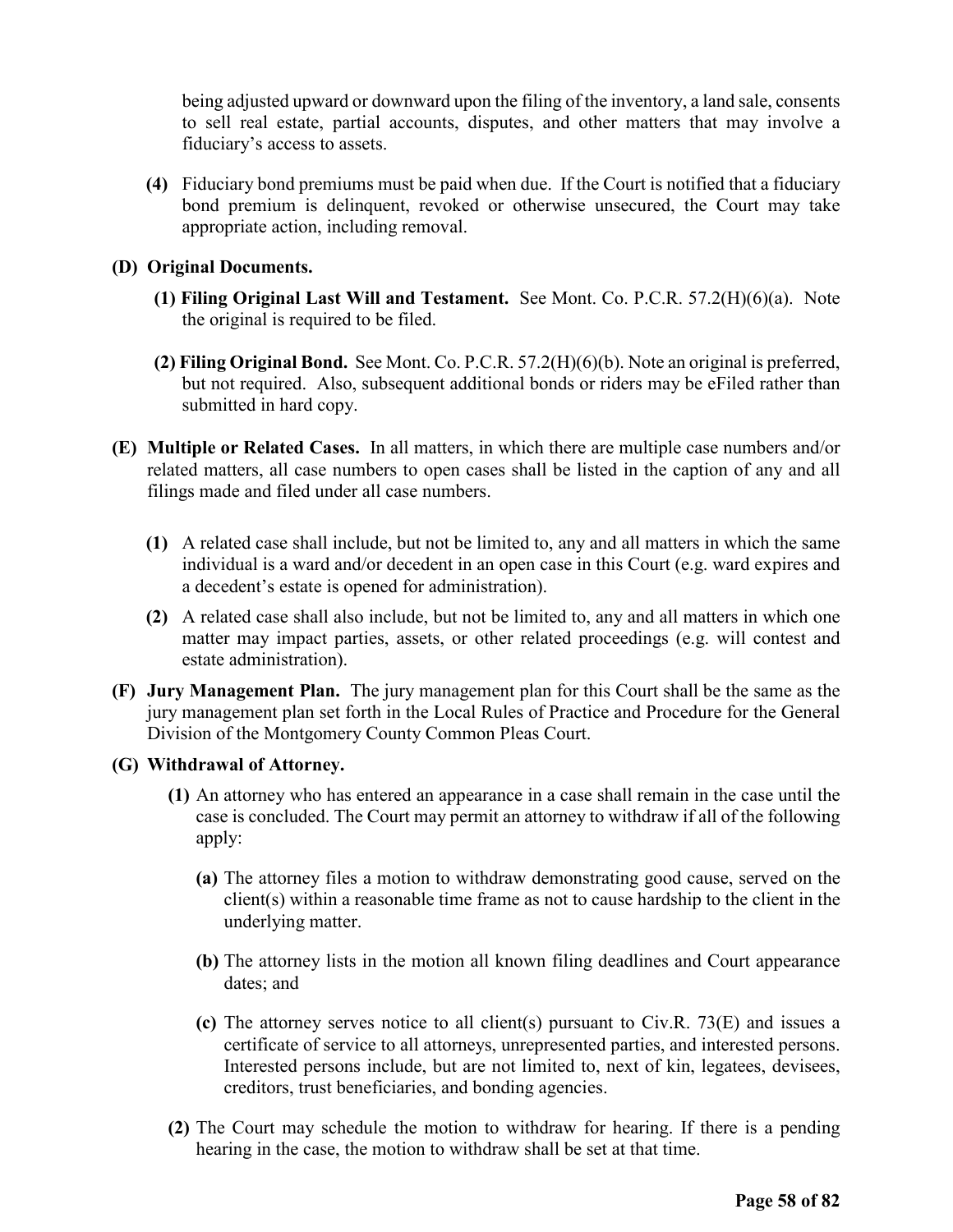**(3)** Substitution of attorney shall be in writing, signed by the withdrawing attorney or the fiduciary, and signed by the substituting attorney. The substitution shall contain a certificate of service providing notice to the fiduciary and notice shall be served on the fiduciary, all attorneys, bonding agencies, and interested persons of record.

# **(H) Citations to File Account, Inventory, Certificate of Notice of Probate of Will, or Report.**

**(1) Generally.** Each fiduciary and fiduciary's attorney shall adhere to the statutory or courtordered time period for filing the inventory, account, certificate of notice of probate of will, report of distribution, fiduciary's report, or other required filing pursuant to Sup.R. 78(A) and R.C. 2109.31. Failure to adhere to any deadline(s) subjects the fiduciary and the fiduciary's attorney of record to the citation process as set forth below.

# **(2) Process.**

- **(a)** Timing. The Court will issue a citation promptly after expiration of the required due date. The Court may not send any prior notice or reminders that the filing is overdue.
- **(b)** Content. The citation may contain the following:
	- **(i)** A statement that the particular account, inventory, certificate of notice of probate of will, report or other delinquent filing is overdue;
	- **(ii)** An order to the fiduciary to file the account, inventory, certificate of notice of probate of will, report, delinquent filing or otherwise to appear before the Court on a specified date for an in-person hearing, typically no less than thirty (30) days from the original deadline; and
	- **(iii)** A statement that, upon the issuance of the citation, an extension to file the account, inventory, certificate of notice of probate of will, report or other delinquent filing may be obtained from the Court only on or after the date specified date for an in-person hearing.
- **(c)** Response. The fiduciary and counsel, if represented, shall remedy any and all defects noted in the citation at least ten (10) days prior to the hearing date specified in the citation. If the defect(s) are remedied, the Court will issue an order to that effect in writing—otherwise, the citation shall progress to hearing.

# **(3) Citation Hearing**.

- **(a)** The fiduciary and the fiduciary's attorney (if represented) shall appear in-person at all citation hearings, unless expressly excused by the Court.
- **(b)** The fiduciary's attorney has no authority to excuse the attendance of any fiduciary.
- **(c)** This in-person appearance requirement applies to all fiduciaries and attorneys of fiduciaries, regardless of where they reside.
- **(d)** The fiduciary's attorney may not send any other attorney in his or her place, unless a suitable and well-informed substitute enters an appearance prior to the hearing.
- **(e)** Failure to appear by the fiduciary or the fiduciary's attorney constitutes contempt of the Court.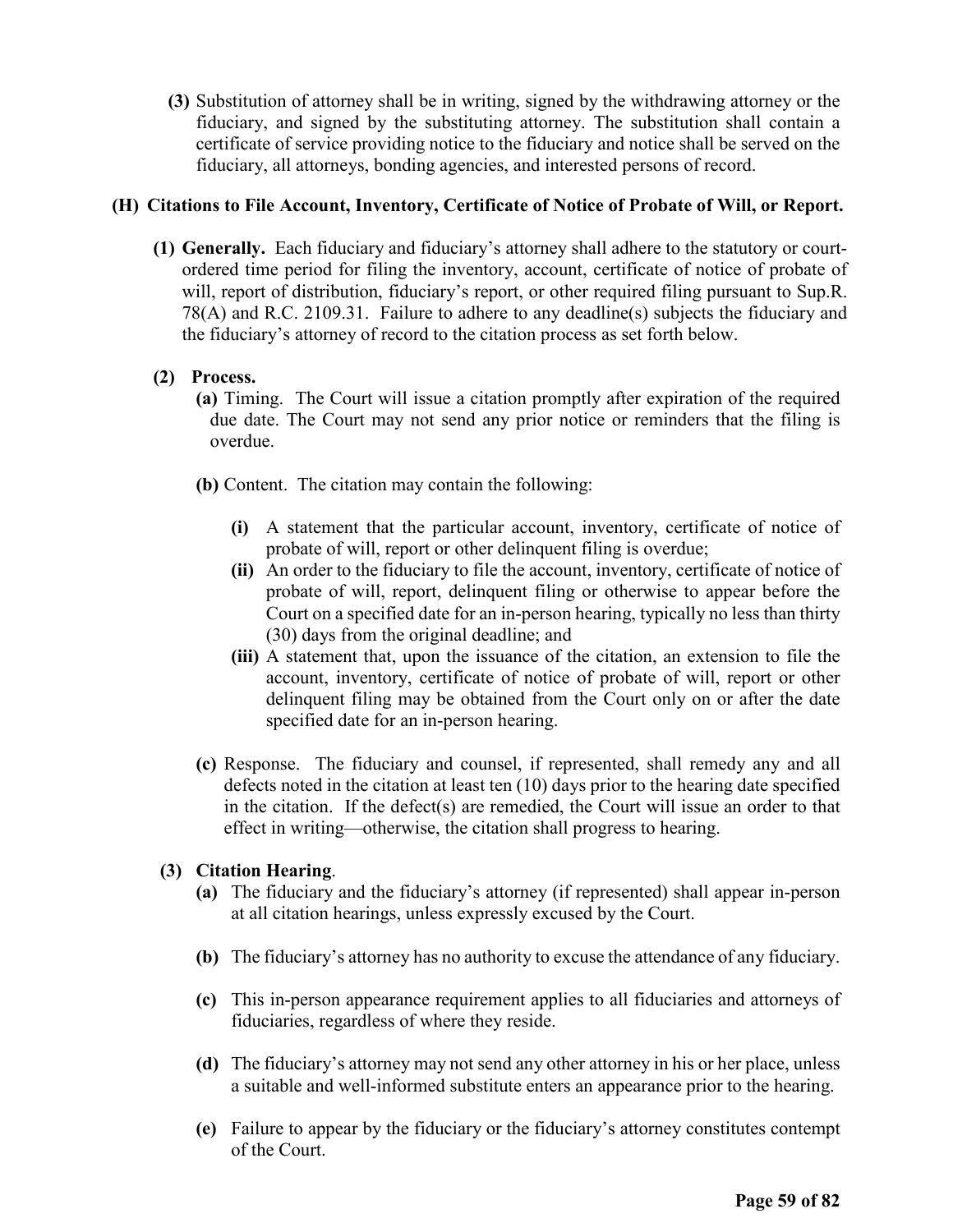- **(f)** The Court will only grant a continuance of the citation hearing upon a showing of exceptional circumstances.
	- **(i)** A request for a continuance of the citation hearing shall be filed at least seven (7) days prior to the scheduled citation hearing; and
	- **(ii)** Any request for a continuance of the citation hearing shall be in writing, and a proposed order granting the continuance shall accompany the written request. The Court must approve the request for a continuance in writing, otherwise, the citation will progress to hearing.
- **(g)** At the conclusion of the citation hearing, the Court will issue an order imposing sanctions as set forth below in Mont. Co. P.C.R. 78.1(H)(4). The order will also set a deadline by which the fiduciary must file all delinquent documents.
- **(h)** The Court may also issue further orders as the Court deems necessary under the circumstances.
- **(4) Fiduciary Sanctions.** Pursuant to R.C. 2109.31(C), if a citation is issued to a fiduciary or fiduciary's attorney, and if the fiduciary fails to file the account, inventory, certificate of notice of probate of will, report, or other delinquent filing prior to the date specified in the citation, the Court may order, on that date, one or more of the following:
	- **(a)** The removal of the fiduciary;
	- **(b)** A denial of all or part of the fees to which the fiduciary otherwise would be entitled;
	- **(c)** A continuance of the time for filing the account, inventory, certificate of notice of probate of will, report, or other delinquent filing;
	- **(d)** A continuance or continuance in progress of the hearing;
	- **(e)** An assessment against the fiduciary of a penalty of one hundred dollars (\$100.00) and costs of twenty-five dollars (\$25.00) for the hearing, or a suspension of all or part of the penalty and costs;
	- **(f)** That the fiduciary is in contempt of the Court for the failure to comply with the citation and that a specified daily fine, imprisonment, or daily fine and imprisonment may be imposed against the fiduciary, beginning with the appearance date, until such time as the account, inventory, certificate of notice of probate of will, report, or other delinquent filing is filed with the Court;
	- **(g)** If the fiduciary does not appear before the Court on the specified appearance date, that the fiduciary is in contempt of the Court for the failure to comply with the citation, and that one of the following may occur:
		- **(i)** The fiduciary shall be taken into custody by the sheriff or a deputy sheriff and brought before the Court.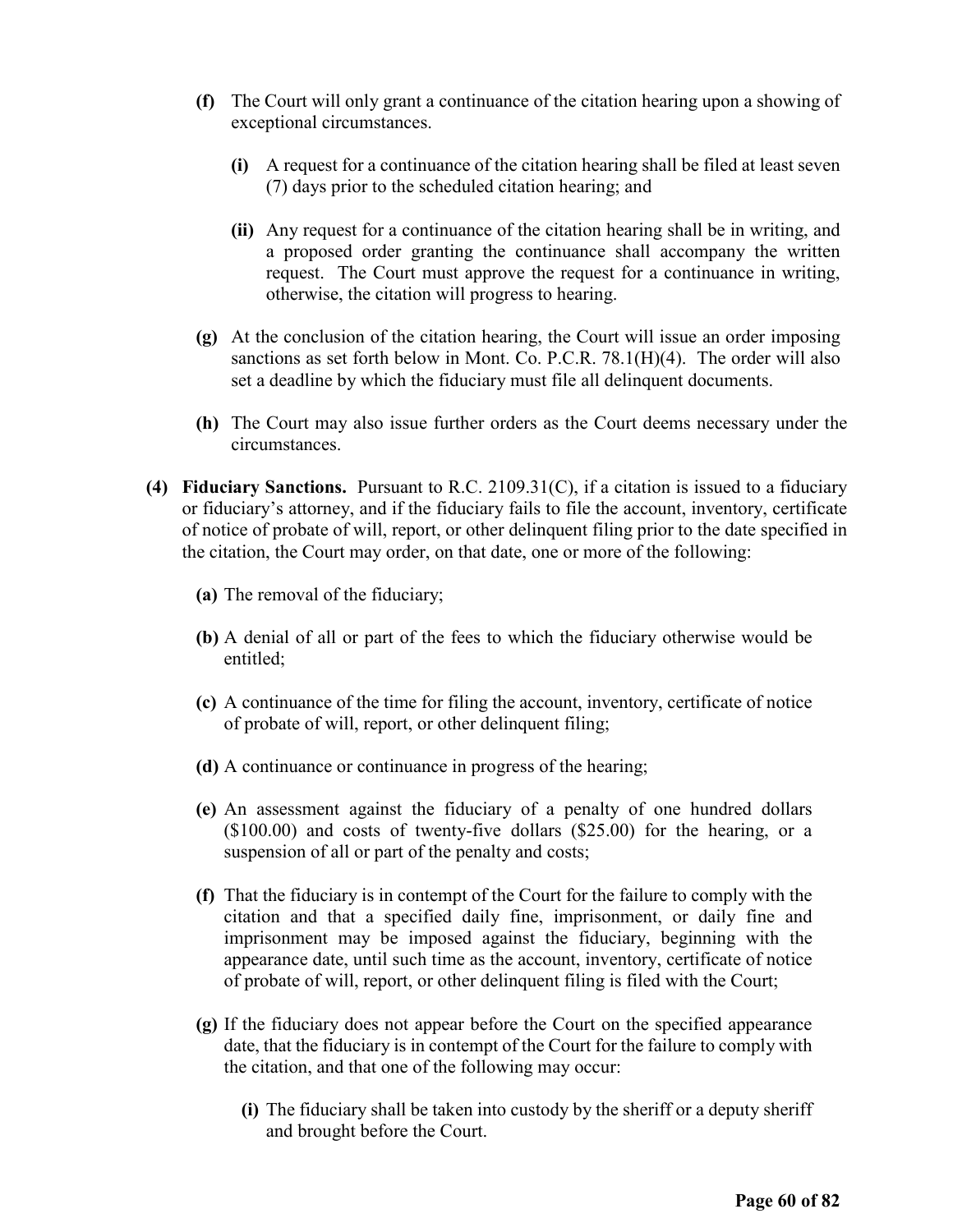- **(ii)** The fiduciary shall appear before the Court on a specified date or otherwise be taken into custody by the sheriff or a deputy sheriff and brought before the Court.
- **(5) Attorney Sanctions.** Pursuant to Sup.R. 71, 77 and 78, in addition to any sanction listed above under Mont. Co. P.C.R. 78.1(H)(4) set forth above, the fiduciary's attorney may face reduced or denied attorney fees and/or additional penalties. The fiduciary's attorney may also be denied appointments in other cases in this Court, as well as barred from being appointed in any new proceeding before the Court or serving as attorney of record in any new estate, guardianship, or trust case, until all of the delinquent pleadings are filed.
- **(I) Unknown Addresses.** In all matters, whenever a fiduciary, applicant, or other party, who maintains the burden of notice and/or service under the law, claims that addresses for interested parties, entitled to notice, are unknown, then an Affidavit for Search of Address (Mont. Co. P.C.F. 110) shall be filed with the Court.
- **(J) Trusts.** A memorandum or certification of trust shall be filed in all matters in which a trustee is receiving a distribution or disbursement from an estate (e.g. pour-over last will). The Court may require the filing of a memorandum or certification of trust in any other type of matter involving a trust.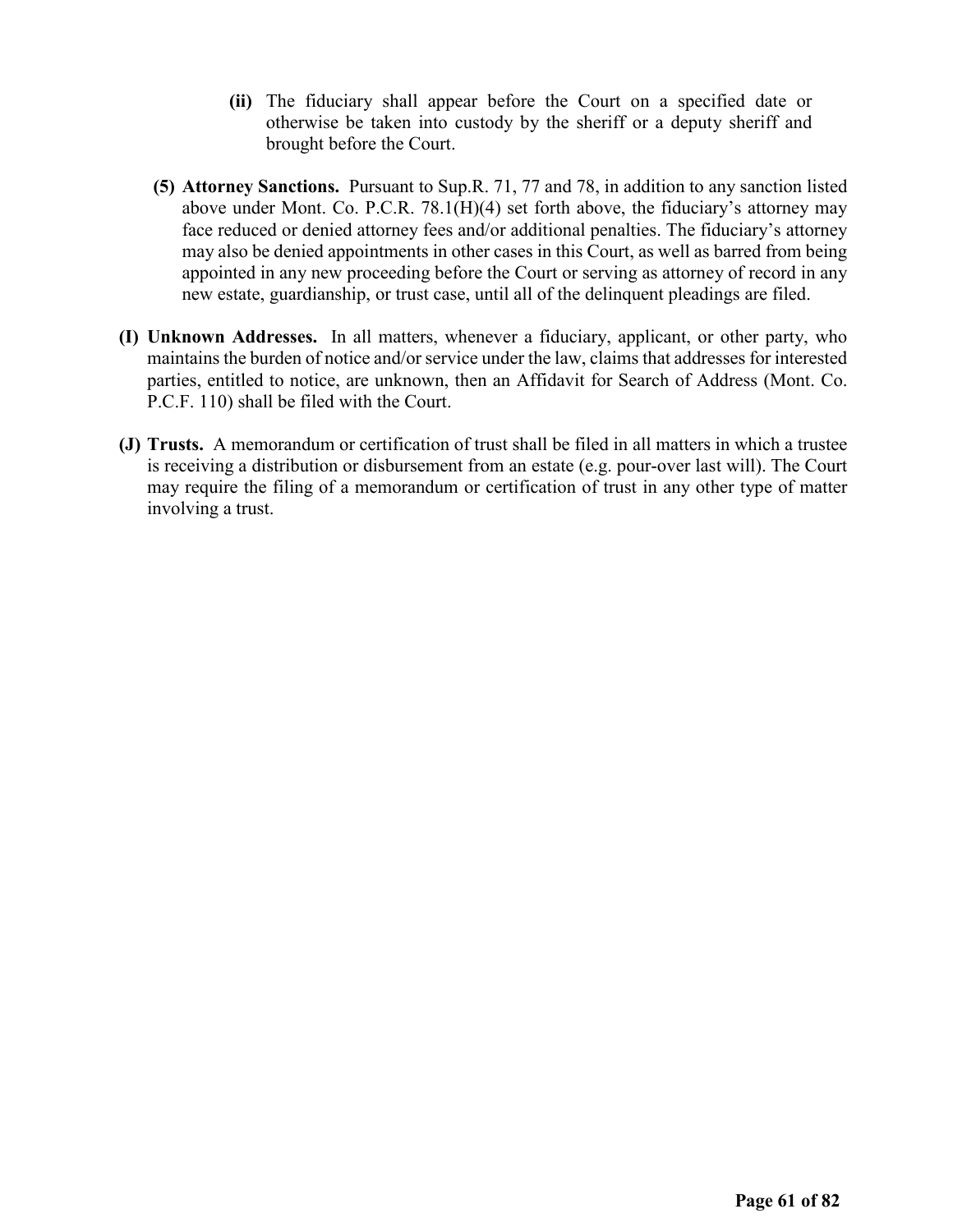#### **LOCAL RULE 78.2 [DECEDENT'S ESTATES](#page-1-0)**

This Rule addresses case management issues in decedent's estate cases. **(A)All Types.**

- **(1) Last Will and Testament.** Before any filings are made, the applicant or the applicant's attorney shall investigate the matter to determine whether a decedent's last will is on deposit with the Court.
- **(2) Death Certificate.** A copy of the decedent's death certificate shall be filed when opening every decedent's estate matter.
	- **(a)** The applicant shall redact the decedent's social security number and date of birth from the death certificate before it is filed.
	- **(b)** If the county of residence on the death certificate is other than Montgomery County, Ohio, the applicant shall file an affidavit setting forth the additional facts known to the applicant that has caused the applicant to determine that the decedent was domiciled in Montgomery County, Ohio at the time of the decedent's death.
- **(3) Deceased Heir or Beneficiary.** If a person, who is the decedent's next of kin or a vested beneficiary under the decedent's last will, is deceased, the name and date of death of that individual shall be provided on the form titled Surviving Spouse, Children, Next of Kin, Legatees and Devisees (Mont. Co. P.C.F. 1.0). The applicant should consult R.C. 2105.06 to determine the level of consanguinity to include on Mont. Co. P.C.F. 1.0. For example, deceased parents should be shown on Mont. Co. P.C.F. 1.0, anytime siblings or more distant relationships of consanguinity are the next of kin.
- **(4) Alternate Appraisal Methods.** Certain assets may be valued without the appointment of appraisers.
	- **(a)** Real Property. The fiduciary may use the total valuation of any real property by the county tax auditor pursuant to R.C. 2115.06.
		- **i.** A copy of the Auditor's property record summary, which should include basic information such as total valuation for tax purposes, owner(s), square footage, year built, legal description, etc. shall accompany any inventory or appraisal filing with the Court.
		- **ii.** If the decedent owned less than the entire interest in a particular asset, the asset description must reveal the fractional interest the decedent owned and the value of that fractional interest.
	- **(b)** Motor Vehicles. The fiduciary may use the average trade-in value as shown on generally recognized valuation resources for motor vehicles (i.e. N.A.D.A. or Kelly Blue Book) as the fair market value of the motor vehicles. A copy of the valuation must accompany any inventory or appraisal filing with the Court. If the condition of the vehicle warrants a deviation to the "high" or "low" trade-in value, then sufficient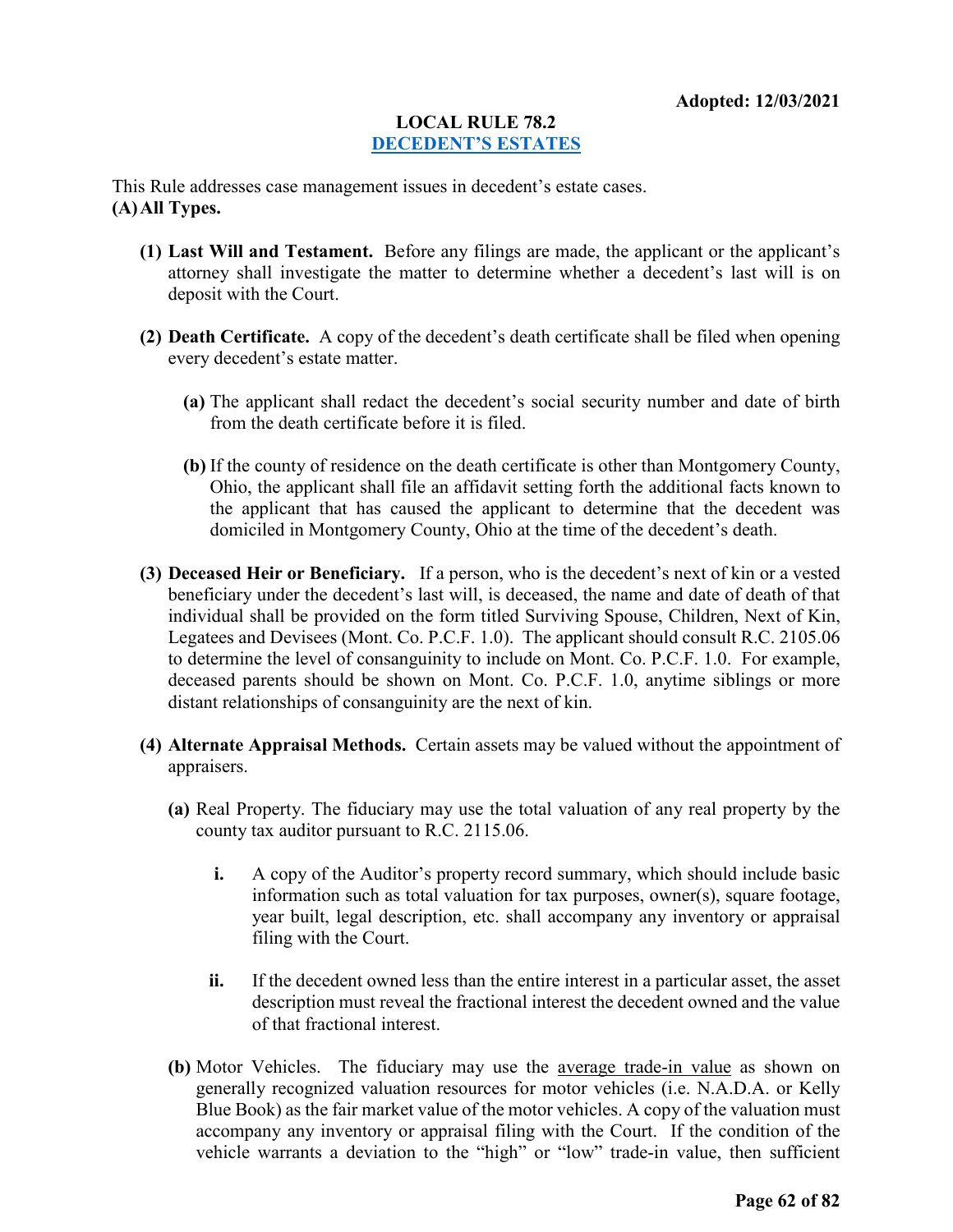explanation should be provided on the inventory or appraisal to justify the deviation from average trade-in value.

- **(c)** Businesses. In situations where the decedent was the sole owner of an entity, and the only asset(s) of the entity are readily ascertainable, the entity may be appraised at the readily ascertainable amount (e.g. decedent died as sole member and manager of a limited liability company that consists of a single operating bank account). A copy of the valuations supporting the readily ascertainable value must accompany any inventory or appraisal filing with the Court. Ongoing or complicated businesses with accounts receivable, good will, stock interests, and/or payroll, etc., should utilize an appropriate professional(s), such as a certified public accounts, to value the business pursuant to Mont. Co. P.C.R. 61.1(B)(2) above.
- **(d)** Tangible personal property worth less than or equal to a total aggregate value of \$5,000. The fiduciary may provide an estimate of the fair market value of household goods, trade tools, and similar items if the total value of all tangible personal property does not exceed \$5,000. Collectibles such as jewelry, stamp collections, artwork, antiques, and similar items shall be appraised.
- **(e)** All inventory valuations shall reflect the value of the asset as of the date of death.
- **(5) Automobile Transfers.** The appropriate Montgomery County prescribed forms shall be used for all automobile transfers. All portions of the forms shall be completed upon filing. An Executor with the power of sale under a last will may, but is not required to, file automobile transfer forms to transfer automobiles that are subject to probate administration. See Application and Entry for Sale/Transfer (Mont. Co. P.C.F. 9.0A).
- **(6) Inventories.** Upon the filing of an inventory, the Court shall set a date and time for a paper hearing on the approval of the inventory no more than one month after the day the inventory was filed. R.C. 2115.16
	- **(a)** Notice must be served on the surviving spouse by the fiduciary pursuant to R.C. 2115.04.
	- **(b)** The contents of the inventory shall be pursuant to R.C. 2115.09.
	- **(c)** It is recommended, but not required, to serve a copy of the inventory on all of the heirs at law in an intestate estate or vested beneficiaries in a testate estate.
	- **(d)** Transfers of real property (e.g. certificates of transfer) and automobile transfers shall not receive court approval until an inventory is filed with the Court.

#### **(7) Exceptions to Inventories and Accounts.**

- **(a)** When exceptions to the inventory or account are filed, the Court may set the matter for a pretrial conference within thirty (30) days after the exceptions are filed, unless otherwise ordered by the Court.
- **(b)** If an interested party files exceptions to an account, the fiduciary shall file all vouchers relating to the exceptions with the Court at least five (5) days prior to the hearing on the exceptions or provide all vouchers to all interested parties.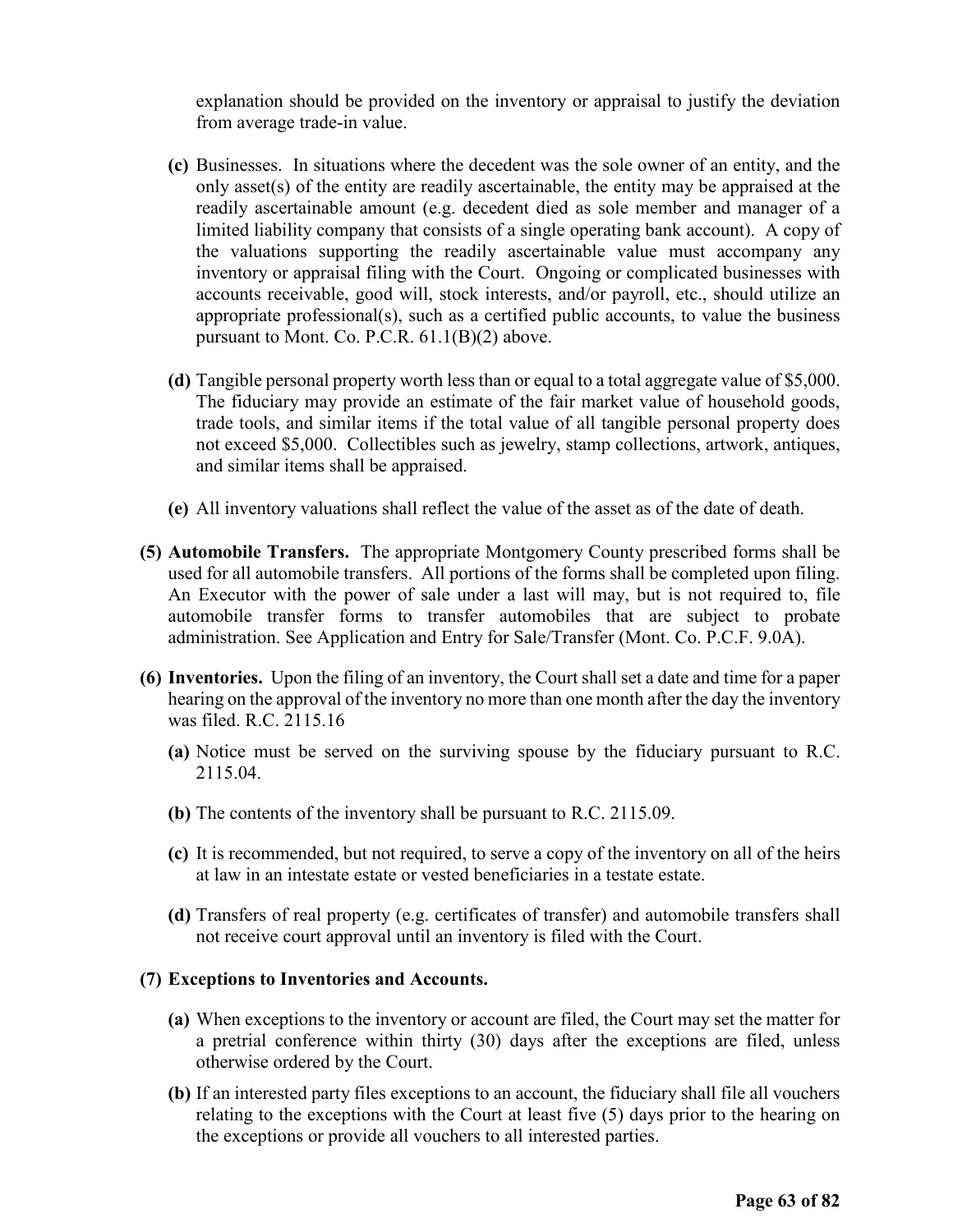- **(c)** If a party files exceptions to the account after the time permitted in R.C. 2109.33, the Court may allow further time for filing the exceptions and will consider the exceptions, unless the fiduciary proves that the person filing the exceptions received notice of the hearing on said account.
- **(8) Certificates of Transfer.** All proposed Certificates of Transfer (Mont. Co. P.C.F. 12.1) submitted to the Court for approval shall be typed. Before filing a Certificate of Transfer with the Court, the person filing the Certificate of Transfer must verify that the filing is in compliance with all appropriate county offices and rules.
- **(9) Consent to Power to Sell Real Estate.** All Consents to Power to Sell Real Estate (Mont. Co. P.C.F. 11.0) pertaining to a parcel of real property shall be filed at once.
- **(10) Consent of Parties to Alternate Distribution of Personal Property.** Heirs or vested beneficiaries may consent to an alternate distribution of personal property in an estate proceeding.
	- **(a)** The consent of all parties with an interest in that property is necessary to approve any distribution different than stated in a decedent's last will, or under the laws of intestate succession.
	- **(b)** If any interested party fails to agree to an alternate distribution, or if there is a disagreement regarding personal property that is not otherwise bequeathed, the fiduciary may file an Application to Distribute in Kind (Mont. Co. P.C.F. 10.0) for the Court's determination.
	- **(c)** All parties consenting to an alternate distribution assume any risks as to tax, creditor and other liabilities that may result from such consent.
- **(11) Notice of Intent to File Disclaimers.** The following rules apply to disclaimers filed pursuant to R.C. 5815.36. The purpose of this section is to avoid the unintended consequences that flow from the mistaken view that using a disclaimer has the same effect as an assignment.
	- **(a)** Prior to filing a disclaimer, a notice of intent to file the disclaimer shall be filed with the Court, served on the fiduciary, and served, pursuant to Civ.R. 73(E), on all next of kin of the disclaimant or vested beneficiaries under the decedent's last will, who may be affected by the filing of the disclaimer.
		- i. The notice of intent shall include an unsigned copy of the proposed disclaimer as an attachment.
		- ii. The notice of intent shall state with particularity the intended result of the execution of the disclaimer and specify the names of the heir(s) or vested beneficiaries, who may inherit as a result of the disclaimer.
	- **(b)** The Court shall set a paper hearing within thirty (30) days of the filing of the notice of intent to file disclaimer.
	- **(c)** The Court may, but is not required to, make a finding as to the implication of the proposed disclaimer, which may change the person or persons entitled to receive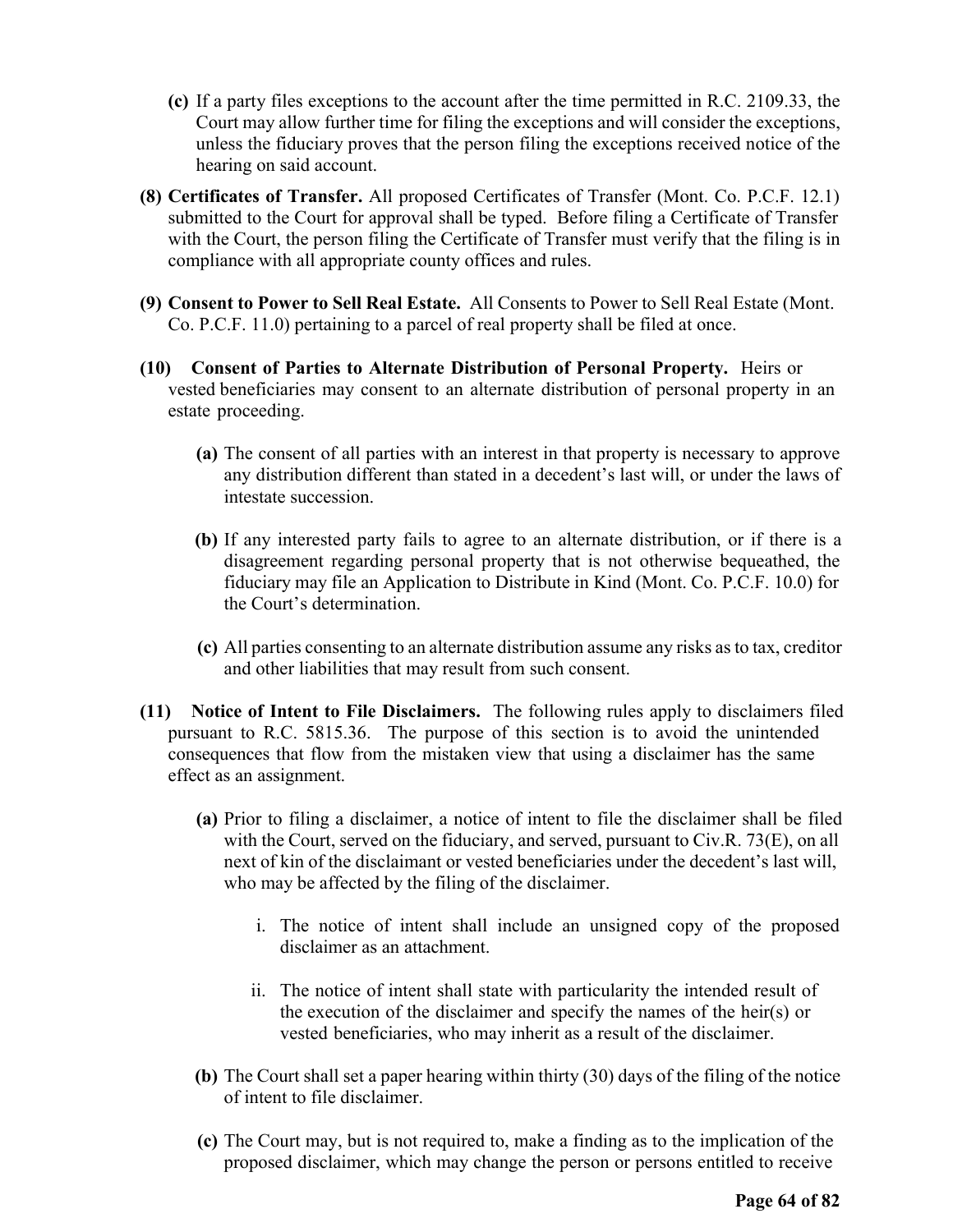assets in the decedent's estate. If there is no objection by an interested party nor finding by the Court, then after the paper hearing, the disclaimant may file the executed disclaimer.

- **(d)** Upon the filing of any disclaimer, the fiduciary or fiduciary's attorney shall review the disclaimer to determine if the filing of the disclaimer changes the next of kin, legatees and/or devisees of the estate as to any assets of the estate. If necessary, the fiduciary shall amend the form titled Surviving Spouse, Children, Next of Kin, Legatees and Devisees (Mont. Co. P.C.F. 1.0) to properly reflect the lawful beneficiaries of the decedent's estate.
- **(12) Contingent Trust as a Beneficiary**. If the decedent's last will provides that the interest of a vested beneficiary shall be held in trust if said beneficiary is under a certain age, then the date of birth or age of said beneficiary shall be indicated on Mont. Co. P.C.F. 1.0.
- **(B) Summary Release from Administration.** In addition to the requirements in subparagraph (A) of this Rule, the following requirements apply to all summary releases from administration cases pursuant to R.C. 2113.031.
	- **(1)** Funeral Bill. A copy of the funeral bill with proof that it has been paid, or if not yet paid, a copy of the signed funeral services contract showing the person responsible for payment, must be filed with the application for summary release.
	- **(2)** Last Will and Testament. The original last will, if any, shall be filed for record only.
	- **(3)** No bond is required unless the Court orders otherwise.
	- **(4)** Asset Value Verification. The value of all assets included in a summary release must be established/proven by appropriate documentation.
- **(C)Release of Estate from Administration.** In addition to the requirements in subparagraph (A) of this Rule, the following requirements apply to all release from administration cases pursuant to R.C. 2113.03.
	- **(1)** Eligibility to Serve as Commissioner. The Court shall appoint a commissioner based upon the following:
		- **(a)** The commissioner shall be a resident of Ohio, unless at least one of the following apply:
			- **(i)** The commissioner is named as executor in the decedent's last will and is related to the decedent by blood or marriage;
			- **(ii)** The commissioner is the sole next of kin, or legatee and devisee, of the estate;
		- **(b)** The commissioner shall be bonded, unless at least one of the following applies:
			- **(i)** The commissioner is named as executor, to serve without bond, in the decedent's last will;
			- **(ii)** The commissioner is the sole next of kin or legatee and devisee of the estate;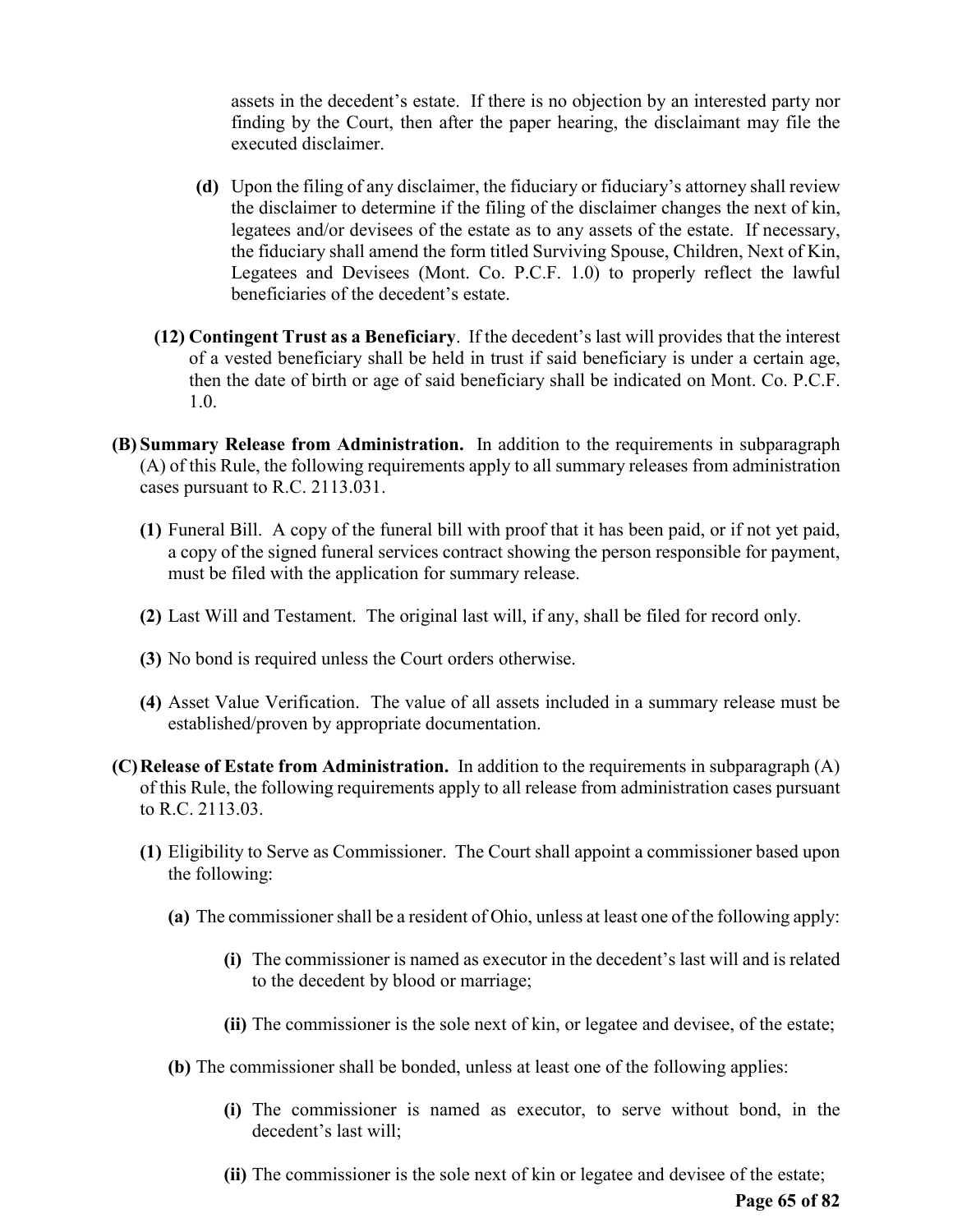- **(iii)** The commissioner is an attorney licensed in Ohio and in good standing with the Supreme Court of Ohio; or
- **(iv)** All of the next of kin, legatees and devisees of the estate waive said bond.

**(2)** Last Will and Testament.

- **(a)** The original last will, if any, shall be filed with the Court.
- **(b)** If there is a last will, within two weeks of the admission of the last will to probate, the applicant shall serve notice as described in R.C.  $2107.19(A)(1)$ and Civ.R. 73(E).
- **(c)** Additionally, if there is a last will, the commissioner shall file a Certificate of Service of Notice of Probate of Will (Mont Co. P.C.F. 2.4) and all supporting documents within two (2) months after the appointment of said commissioner.
- **(3)** Bond. For bond requirements, see Mont. Co. P.C.R. 78.1(C).
- **(4)** Publication. Publication of notice to creditors and interested parties shall be made in all cases, unless otherwise ordered by the Court.
- **(5)** Distributions of property. There shall be no distributions of property including, without limitation, certificates of transfer, until the Certificate of Service of Notice of Probate of Will (Mont Co. P.C.F. 2.4), if required, has been filed with the Court.
- **(6)** Report of Distribution. The commissioner shall file a Report of Distribution (Mont. Co. P.C.F. 5.7A), reporting the sale, if any, and distribution of any asset(s), in all release from administration cases within sixty (60) days of the date of the entry relieving the estate from administration, unless the Court directs otherwise.
- **(7)** Insolvent Estate. An Application to Relieve Estate from Administration (Mont. Co. P.C.F. 5.0) will not be accepted for filing if the estate is insolvent or will not be approved if the estate is determined to be insolvent after the action is filed.
- **(D)Special Administration.** In addition to the requirements in subparagraph (A) of this Rule, the following requirements apply to all special administrator cases pursuant to R.C. 2113.15 and R.C. 2113.16.
	- **(1)** An applicant shall disclose the express purpose for which the applicant is seeking to be appointed special administrator (e.g. service of creditor claim, last will search, etc.). Failure to adequately disclose the purpose of appointment may result in dismissal of the matter or rejection of the attempted filing.
	- **(2)** Notwithstanding the scope of authority a special administrator maintains under R.C. 2113.15, any authority beyond those powers and duties must be expressly requested by the applicant, inserted into the proposed letters of authority, and then approved by this Court.
	- **(3)** Any costs, fiduciary fees, or attorney fees charged to the special administration will be reviewed by the Court upon proper application for costs and fees.
	- **(4)** Procedure. An applicant for appointment as a special administrator shall initiate the process by completing the following: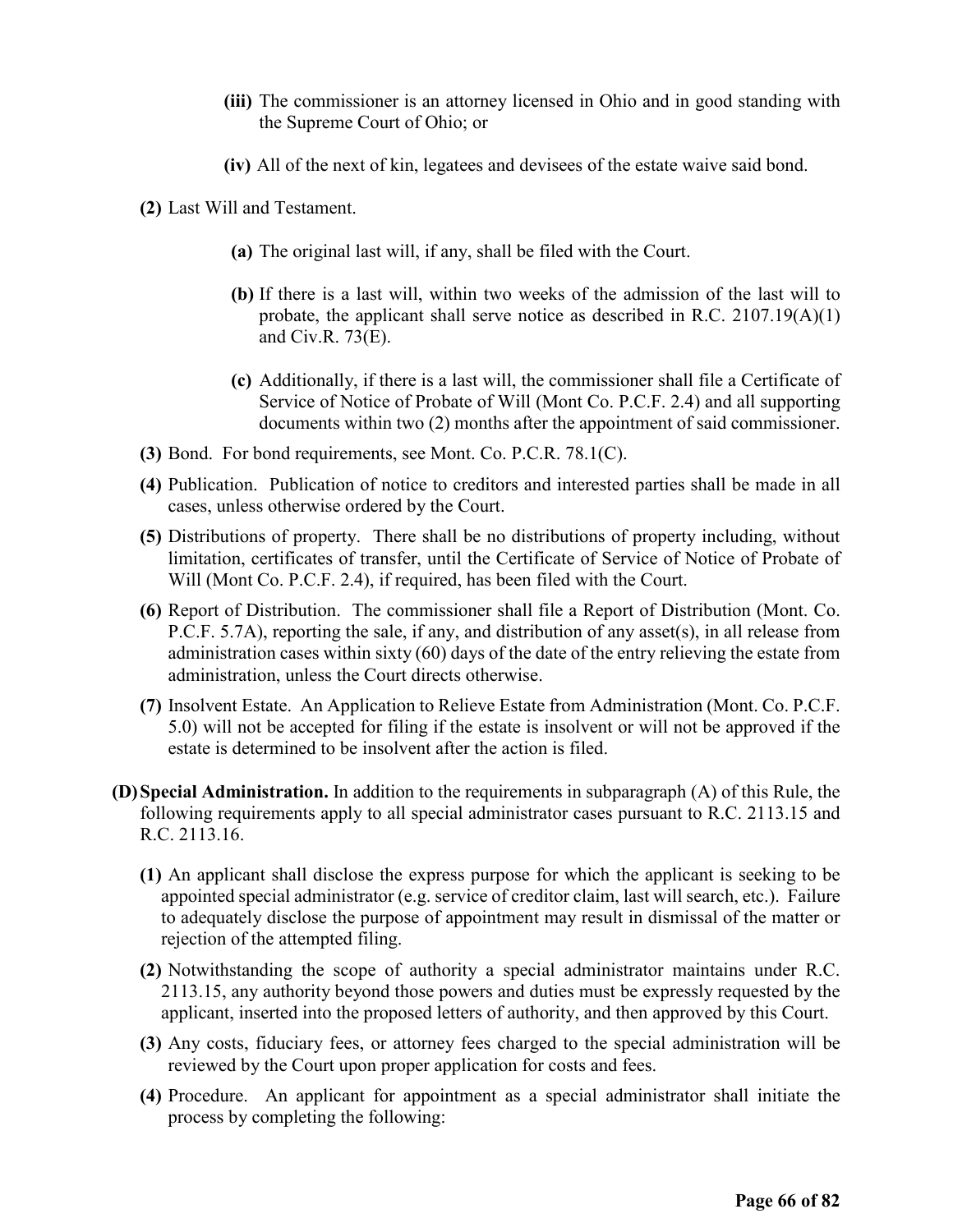- **(a)** Filing an Application for Authority to Administer Estate (Mont. Co. P.C.F. 4.0) modified to indicate that the applicant is seeking appointment as a special administrator and expressly stating the purpose for seeking the appointment;
- **(b)** Filing a completed Surviving Spouse, Children, Next of Kin, Legatees and Devisees (Mont. Co. P.C.F. 1.0); and
- **(c)** Filing a copy of the decedent's death certificate with the decedent's social security number redacted.
- **(5)** All special administrators shall comply with the fiduciary bond requirements in Mont. Co. P.C.R. 78.1(C).
- **(6)** Notice/Hearing.
	- **(a)** Notice of an application for appointment of special administrator shall be consistent with Mont. Co. P.C.R. 60.1.
	- **(b)** The Court may dispense with a hearing on the application upon the applicant's request and for good cause shown.
- **(7)** Inventory and Account. A special administrator shall file a complete inventory and complete fiduciary's account, and serve all parties at those stages, in a similar manner to full administration estates.
- **(E) Certificate of Transfer of Real Property Only.** An Application for Certificate of Transfer (Mont. Co. P.C.F. 12.0) may be approved pursuant to R.C. 2113.61 subject to the following:
	- **(1) Decedent Died with a Last Will**. If a decedent died with a valid last will, a certificate of transfer only action under R.C. 2113.61(D) is not permissible, unless the last will has been admitted to probate in this Court or another jurisdiction.
		- **(a) Last Will Admitted in another Jurisdiction.** If the last will is admitted to probate in another jurisdiction, certified copies of the last will and court documents proving the admission of said last will to probate in that jurisdiction shall accompany the Application for Certificate of Transfer (Mont. Co. P.C.F. 12.0) filed in this Court.
		- **(b) Certificate of Notice of Probate of Will.** Additionally, if there is a last will, a Certificate of Service of Notice of Probate of Will (Mont. Co. P.C.R. 2.4) and all supporting documents shall be filed within two (2) months after the Application to Probate Will (Mont. Co. P.C.F. 2.0) is filed with the Court**.**
	- **(2) Required Documentation.** The following shall be included when filing a Certificate of Transfer of Real Property Only:
		- **(a)** A copy of the Auditor's property record summary pursuant to Mont. Co. P.C.R.  $78.2(A)(4)(a)$ ;
		- **(b)** The form titled Surviving Spouse, Children, Next of Kin, Legatees and Devisees Mont. Co. P.C.R. 1.0); and
		- **(c)** Copy of the decedent's death certificate pursuant to Mont. Co. P.C.R. 78.2(A)(2).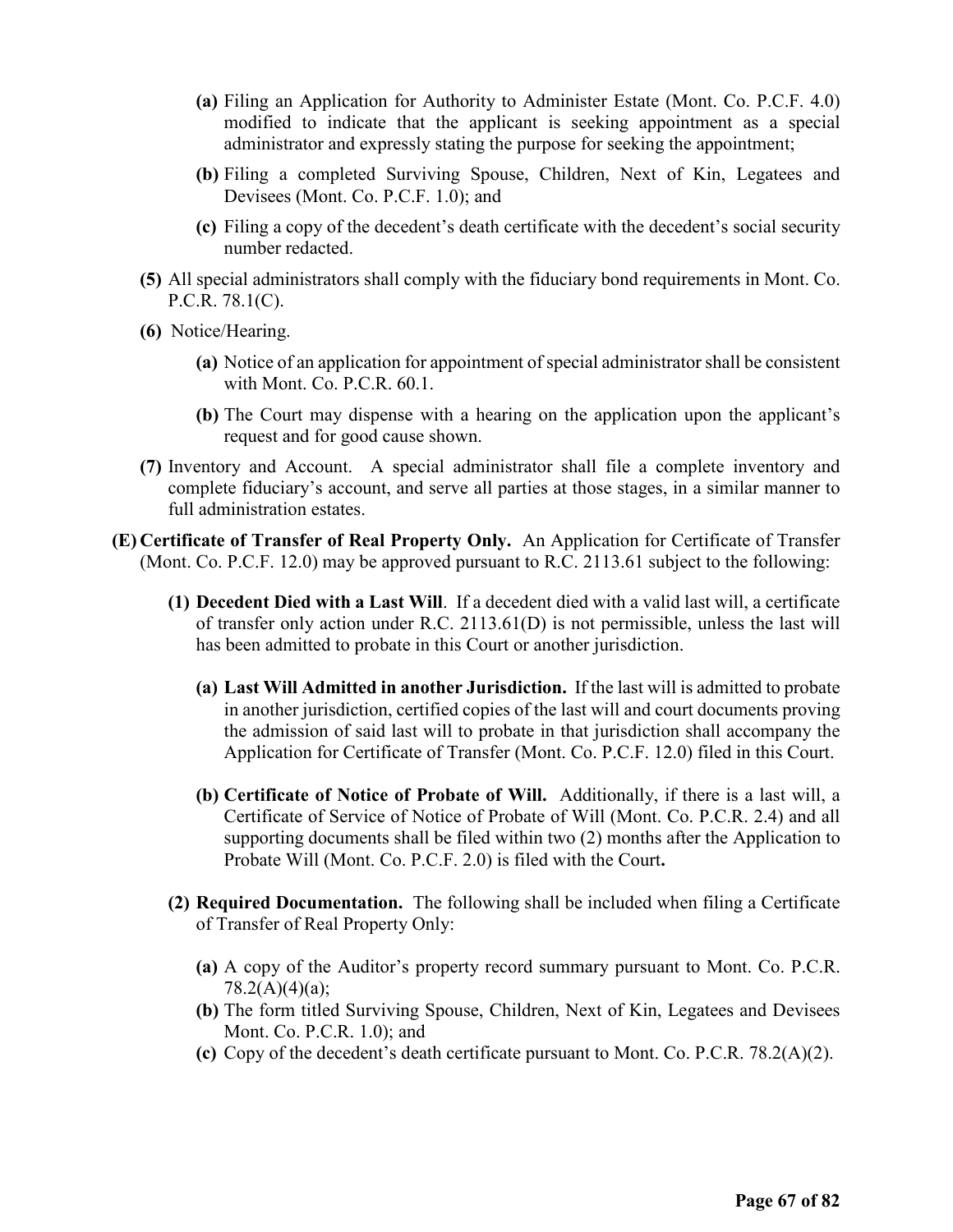#### **LOCAL RULE 78.3**

# **[CASE MANAGEMENT IN PROBATE LITIGATION MATTERS](#page-1-0)**

#### **(A) Civil and Adversarial Actions.**

- **(1)** All civil and/or adversarial matters shall be subject to the following Rules unless otherwise directed by the Court or other authority.
- **(2)** A matter before this Court may be subject to this Rule when the matter becomes contested or adversarial, regardless of case type.
- **(B) Special Statutory Proceedings.** The following special statutory proceedings shall be filed separately, and with no other causes of action accompanying the pleading or initiating filings, including, but not limited to:
	- **(1)** R.C. 2109.50 (concealment of assets);
	- **(2)** R.C. 2121 (presumption of death);
	- **(3)** R.C. 2123 (determination of heirship);
	- **(4)** R.C. 517.24 (application for disinternment); and
	- **(5)** R.C. 2127 (land sales).
- **(C) Dismissal.** Failure to file separate civil actions for each special statutory proceeding may result in a dismissal of the special statutory proceeding.
- **(D) Consolidation.** Civil matters may be consolidated with special statutory proceedings only upon motion and approval by the Court.
- **(E) Service of Summons.** Civ.R. 4 through 4.7 shall apply in all probate proceedings requiring service of summons, unless otherwise provided by law. See Civ.R. 73(D).
	- **(1)** Instructions for service shall be filed as a separate document in the following circumstances:
		- **(a)** When a party files a document that requires service by the clerk, or when a party files a document for which the party is requesting that service be initiated or made by the clerk;
		- **(b)** When a party files a document subject to a special statutory proceeding expressly instructing the clerk as to the method of service to be made by the clerk; and/or
		- **(c)** If service is to be made by any method other than service by FedEx Corporation, the instructions for service to the clerk must so specify.
	- **(2)** The default method of service by the clerk is by FedEx Corporation.
- **(F) Service of Notice.** In any proceeding where any type of notice other than service of summons is required by law or deemed necessary by the Court, and the statute providing for notice neither directs nor authorizes the Court to direct the manner of its service, notice shall be given in writing and served pursuant to Civ.R. 73(E).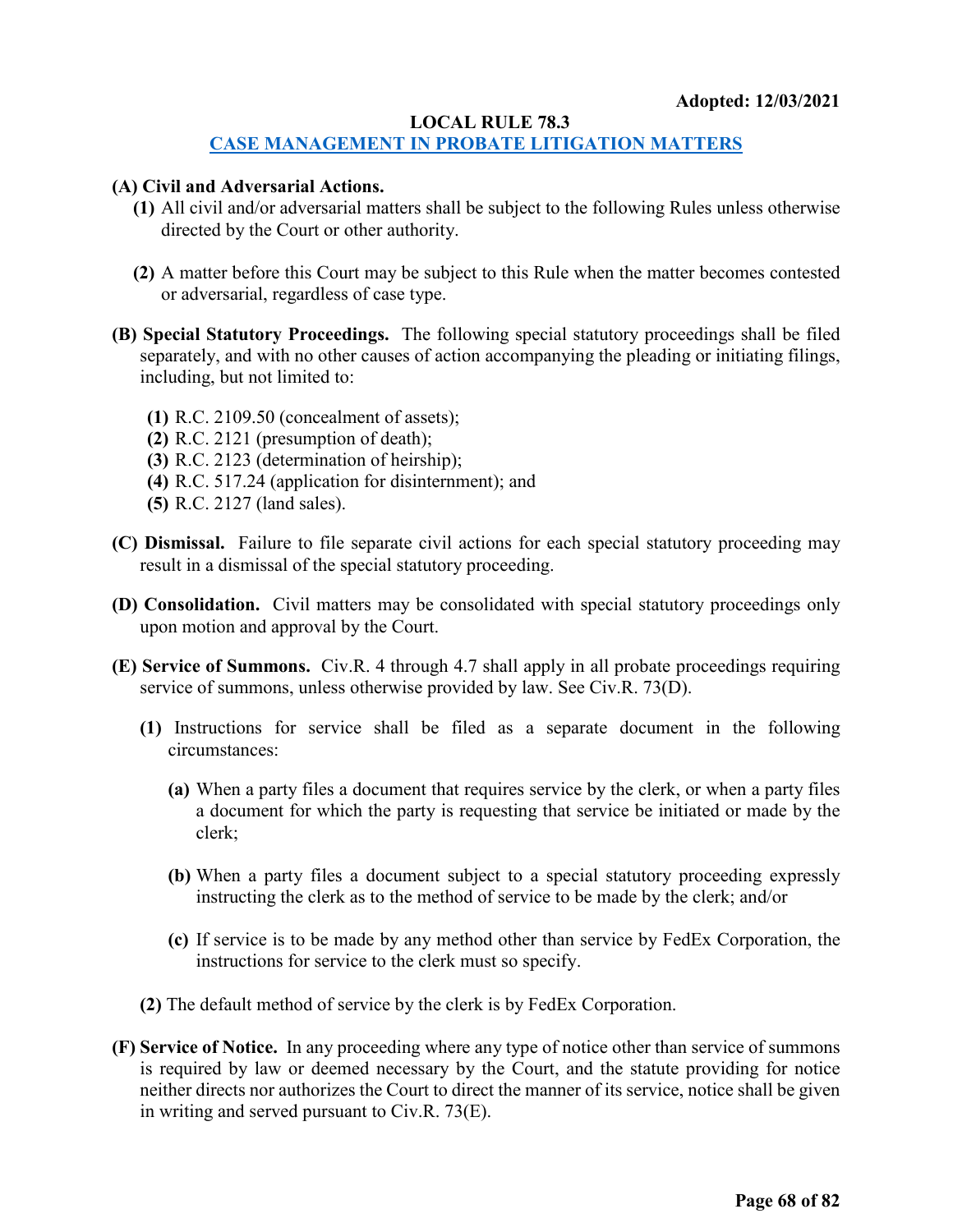- **(1)** In accordance with Civ.R. 5, unless the Filer requests service by the clerk and files the Instructions for Service, the Filer, not the clerk, shall be responsible for serving all documents filed subsequent to the original complaint on all parties or their attorneys.
- **(2)** When a submission is deemed filed pursuant to the eFile System, the eFile System shall generate a Notification of Electronic Filing to the Filer and any other party, who is a Registered User of the eFile System. The Notification of Electronic Filing shall constitute service under Civ.R. 5.
- **(3)** The Filer shall serve a hard copy of the document on all pro se and other parties, who are not Registered Users of the Court's eFile System, in accordance with Civ.R. 5.
- **(4)** All documents filed shall contain a certificate of service evidencing proof of service pursuant to Civ.R. 5(B)(4).
- **(G) Pleadings**. All pleadings filed subsequent to the initial pleading shall:
	- **(1)** Specify the case number and any and all open related case number(s);
	- **(2)** Specify the name of the assigned judge or the name of the judge who heard the case, and the magistrate (if applicable);
	- **(3)** Exhibit the signature of the attorney who is making the filing; and
	- **(4)** All pleadings must contain a certificate of service.

#### **(H) Motions.**

- **(1)** Moving Parties. All moving parties shall file and serve their motions with the following:
	- **(a)** A brief written memorandum that shall:
		- **1.** State with particularity the grounds in support of the motion;
		- **2.** Set forth the relief or order sought; and
		- **3.** Specify the citations of the authorities upon which the motion is based.
	- **(b)** Copies of all photographs or documentary evidence that will be used in support of the motion, if the motion requires the consideration of facts that do not appear in the record.
	- **(c)** A proposed order or entry. Substantive motions (e.g. motions for summary judgment in cases) do not require a proposed order or entry to be filed, unless otherwise ordered by the Court.
	- **(d)** If a memorandum in opposition is filed, a moving party may file a reply memorandum within seven (7) days from the date on which the memorandum in opposition is filed.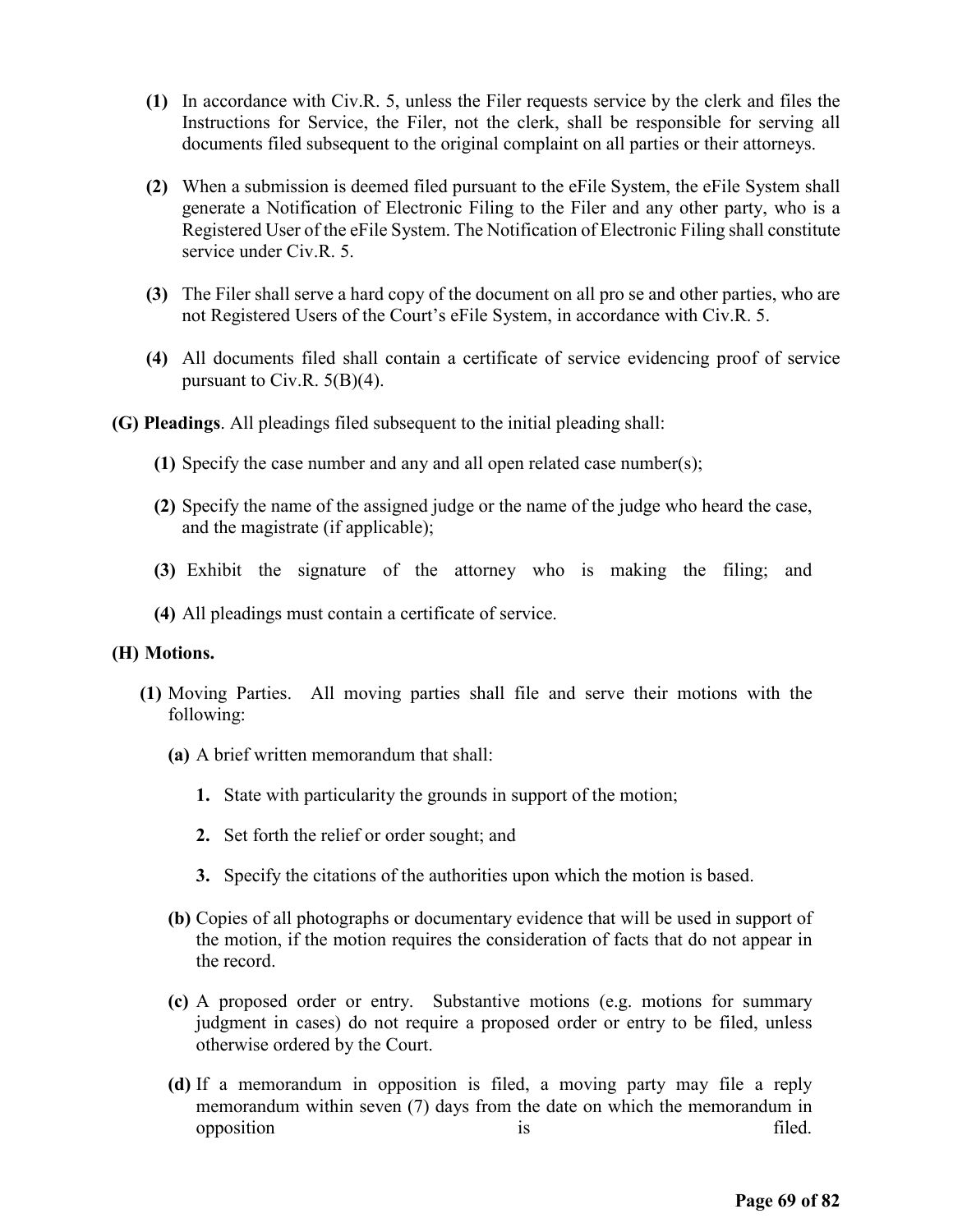- **(2)** Opposing Parties. All parties opposing motions shall file and serve a memorandum in opposition to the motion that has been filed and served against them. All memoranda in opposition shall be:
	- **(a)** Accompanied by copies of all photographs or documentary evidence that will be used in opposition to the motion, if the opposition requires the consideration of facts that do not appear in the record; and
	- **(b)** Filed and served within fourteen (14) days from the date on which the initial motion was served, for all motions other than motions for summary judgment, or as otherwise directed by the Court. Memoranda in opposition to motions for summary judgment shall be filed and served within 28 days from the date on which the motion for summary judgment was served, pursuant to Civ.R.  $6(C)(1)$ . If no memorandum is filed within this time limit, the motion may be decided forthwith.
- **(3)** Memoranda in support or in opposition to any motion or application to the Court shall not exceed twenty (20) pages. Reply memoranda shall not exceed ten (10) pages. These page limitations may be modified by the Court for good cause shown and upon such conditions as set by the Court.
- **(I) Pretrial Conference.** After service has been perfected on all parties and responses have been filed or otherwise parties are in default for failure to answer, the Court may set a pretrial conference for the case.
	- **(1)** Notice of the pretrial conference shall be given to all attorneys of record and pro se parties by mail, facsimile, e-mail and/or by telephone by the Court not less than fourteen (l4) days prior to the conference. Any application for continuance of the pretrial conference shall be in writing and filed with the Court in a timely manner.
	- **(2)** The following matters may be addressed at the pretrial conference and ordered by the Court including, but not limited to:
		- **(a)** The possibility of settlement or mediation;
		- **(b)** Necessary parties, jurisdiction, and venue;
		- **(c)** Discovery exchange including, but not limited to, expert witness and report disclosure;
		- **(d)** Deadlines for the filing of all motions, pretrial statements, and exhibit exchange, which date shall not be later than seven (7) days before the trial;
		- **(e)** Any jury demand;
		- **(f)** Final pre-trial conference date, if applicable; and
		- **(g)** Trial date.

**(3)** After the scheduling conference, the Court will issue a final pretrial order.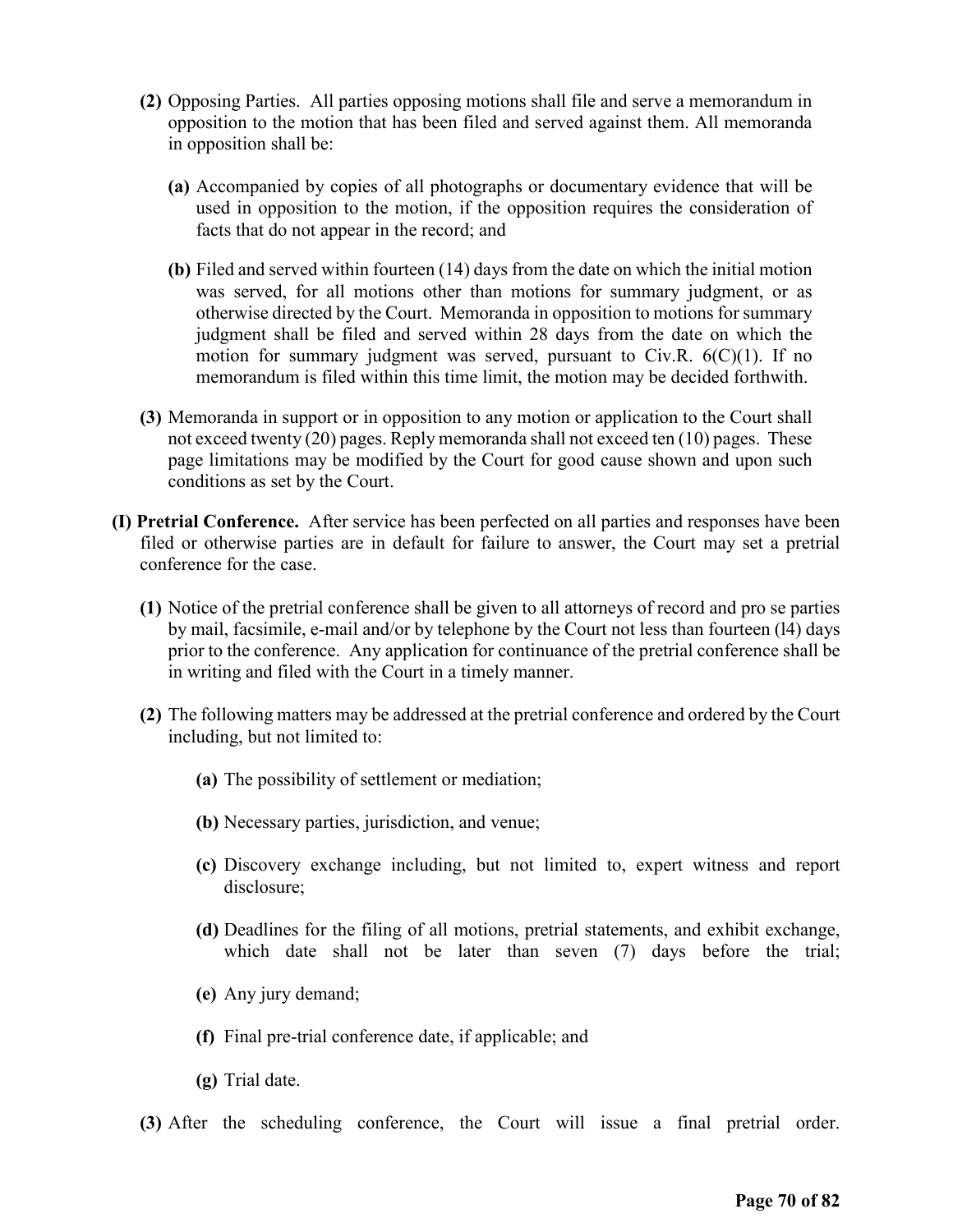- **(J) Status Conferences.** The Court may order conferences as appropriate upon the motion of a party, attorney, and/or sua sponte, with reasonable notice to all parties and/or attorneys.
- **(K) Final Pretrial Conference.** If a final pretrial conference is ordered:
	- **(1)** All attorneys and parties shall be present or available, and shall be prepared to make decisions with full lawful authority.
	- **(2)** The following matters may be addressed at the final pretrial conference including, but not limited to:
		- **(a)** The possibility of settlement;
		- **(b)** If there is a jury demand, proposed jury instructions and interrogatory deadlines;
		- **(c)** Pending motions; and
		- **(d)** Any other matters related to trial.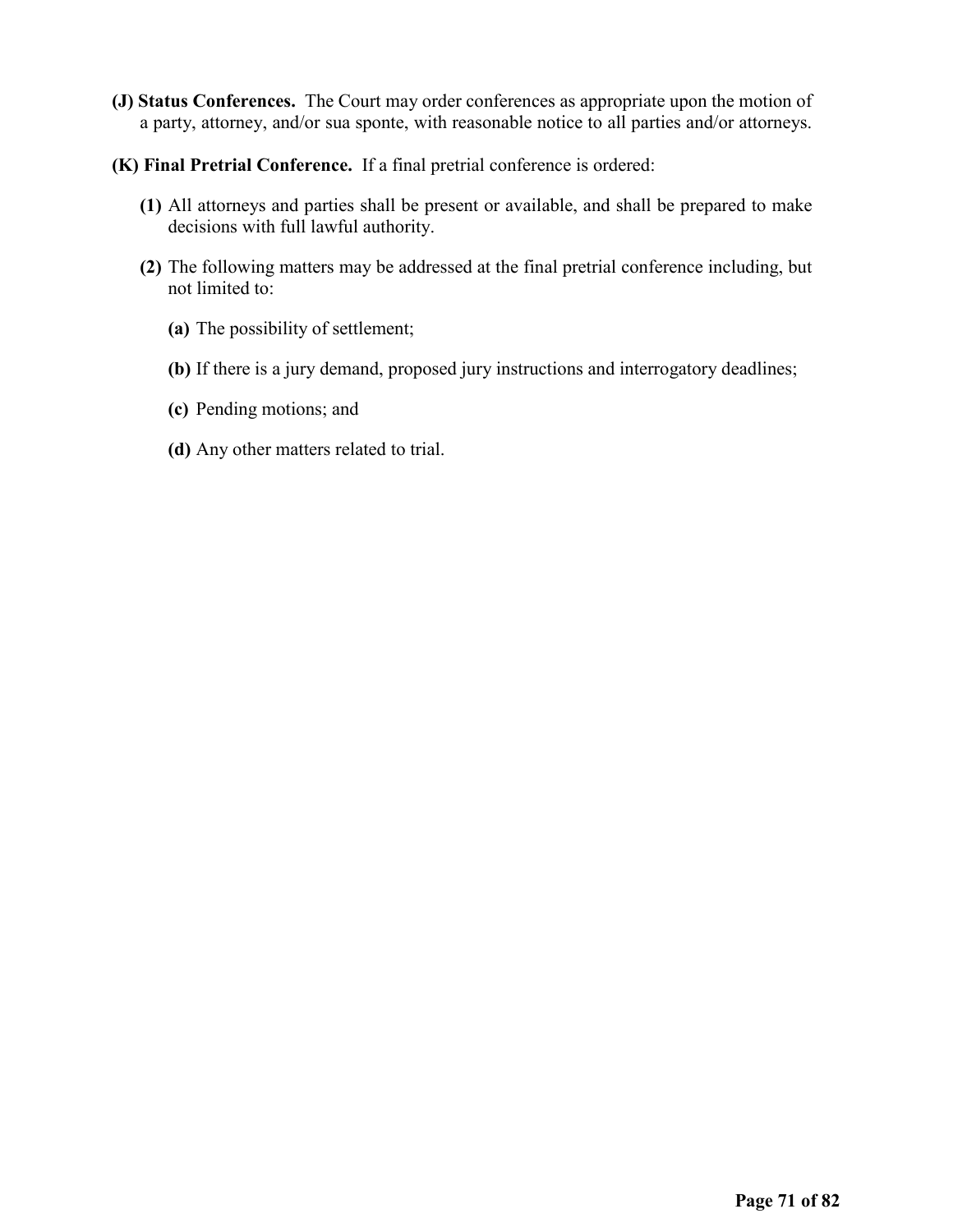# **LOCAL RULE 78.4**

# **[NAME CHANGE, NAME CONFORMITY AND BIRTH CERTICATE](#page-1-0)  [CORRECTION PROCEEDINGS](#page-1-0)**

This Rule governs name change and name conformity proceedings under R.C. Chapter 2717 and Birth Record Corrections under R.C. Chapter 3705.

#### **(A) Choosing the Correct Proceeding.**

- **(1)** A name change proceeding seeks to change all or part of a person's name to a different name going forward.
- **(2)** A name conformity proceeding is solely to correct misspellings, inconsistencies, or other errors on one or more official identity documents evidencing a person's current legal name. A name conformity corrects errors that occurred in the past. It does not change a person's name but identifies conflicting problems in their official identity documents and corrects those problems by a court order so that all of the person's official identity documents are consistent and conformed to prove the applicant's chain of identity and reflect the person's already-correct, existing legal name.
- **(3)** A birth record correction proceeding only corrects clerical errors in the birth record of a person, who was born in Ohio. A birth record correction proceeding may not be substituted for a name change proceeding or name conformity proceeding.

#### **(B) Residency Required for Name Change or Name Conformity**.

An applicant for name change or name conformity must set forth that the applicant has been a bona fide resident of the county for at least sixty (60) days prior to the filing of the application, and the reason for which the change of name is sought or an explanation of the misspelling, inconsistency, or other error in name.

- **(C) Affidavit.** An application for name change or name conformity shall be supported by an affidavit verifying all of the following:
	- **(1)** The applicant's residency in the county for a period of at least (60) sixty days;
	- **(2)** That the application is not made for the purpose of evading any creditors or other obligations;
	- **(3)** That the applicant is not a debtor in any currently pending bankruptcy proceeding;
	- **(4)** That all of the documentary evidence submitted under section R.C. 2717.07 with the application is true, accurate, and complete;
	- **(5)** That the applicant has not been convicted of, pleaded guilty to, or been adjudicated a delinquent child for identity fraud or does not have a duty to comply with R.C. 2950.04 or R.C. 2950.041 because the applicant was convicted of, pleaded guilty to, or was adjudicated a delinquent child for having committed a sexually oriented offense or a childvictim oriented offense; and
	- **(6)** Any other information the Court may require.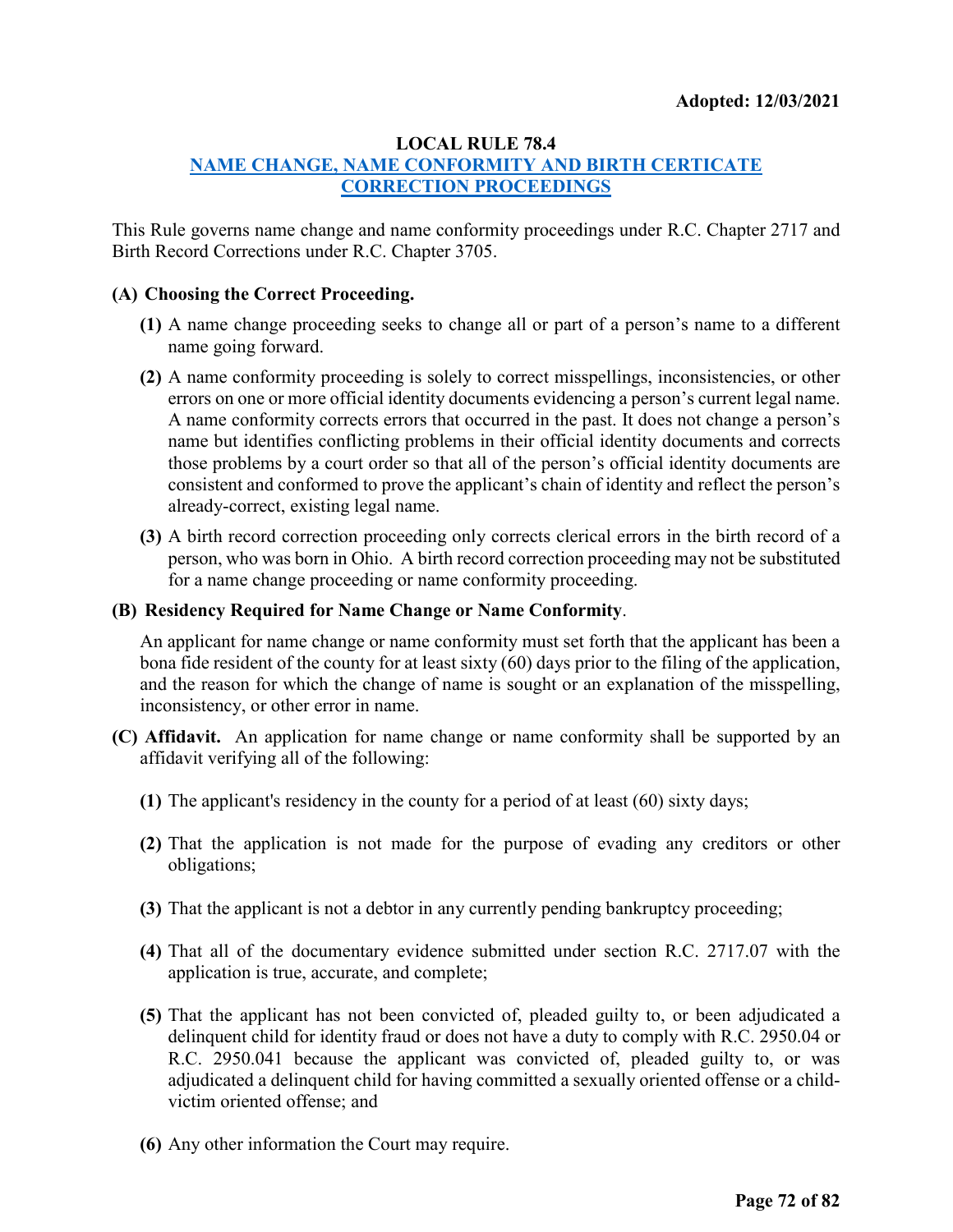### **(D) Name Change Proceedings.**

**(1)** Documentation Requirements on Name Change Proceedings.

An applicant seeking a name change must provide photocopies of the following documents relating to the adult applicant or minor with the application:

- Certified copy of the birth certificate (most recent and/or updated certified copy) and
- Driver's license or state issued photo identification card, if any.

Upon review of the application, the Court may order the submission of other documents the Court deems relevant to the application.

The applicant must redact (black out) social security numbers, driver's license numbers, and driver's license issuance and expiration dates on all documents submitted to protect the personally identifiable information of the applicant or minor.

**(2)** For notice and hearing requirements, see Mont. Co. P.C.R 78.4 (H) and (I)

#### **(E) Name Conformity Proceedings.**

- **(1)** Documentation Requirements on Name Conformity Proceedings. An applicant seeking to conform a legal name must provide photocopies of all official identity documents relating to the applicant or minor with the application, including:
	- Certified copy of the birth certificate;
	- Driver's license or state issued identification card, if any;
	- Marriage record, if any;
	- Divorce decree, if any; and
	- Passport, if any.
- **(2)** Upon review of the application, the Court may order the submission of other documents the Court deems relevant to the application.
- **(3)** The applicant must redact (black out) social security numbers, driver's license numbers, and driver's license issuance and expiration dates on all documents submitted to protect the personally identifiable information of the applicant or minor.

## **(F) Birth Record (Birth Certificate) Corrections.**

- **(1)** Pursuant to R.C. 3705.15, a person born in the state of Ohio may file an application to correct a birth record with the probate court for the county in which the person was born, or in which the person's mother resided at the time of the person's birth, or in the county where the person currently resides. Errors might include time, place, or date of birth, one or more misspellings on the birth certificate, parents' places of birth or the like.
- **(2)** Documentation Requirements on Birth Certificate Correction Proceedings.

An applicant seeking to correct a birth certificate must provide photocopies of all official identity documents relating to the applicant or minor with the application, including:

• Certified copy of the birth certificate;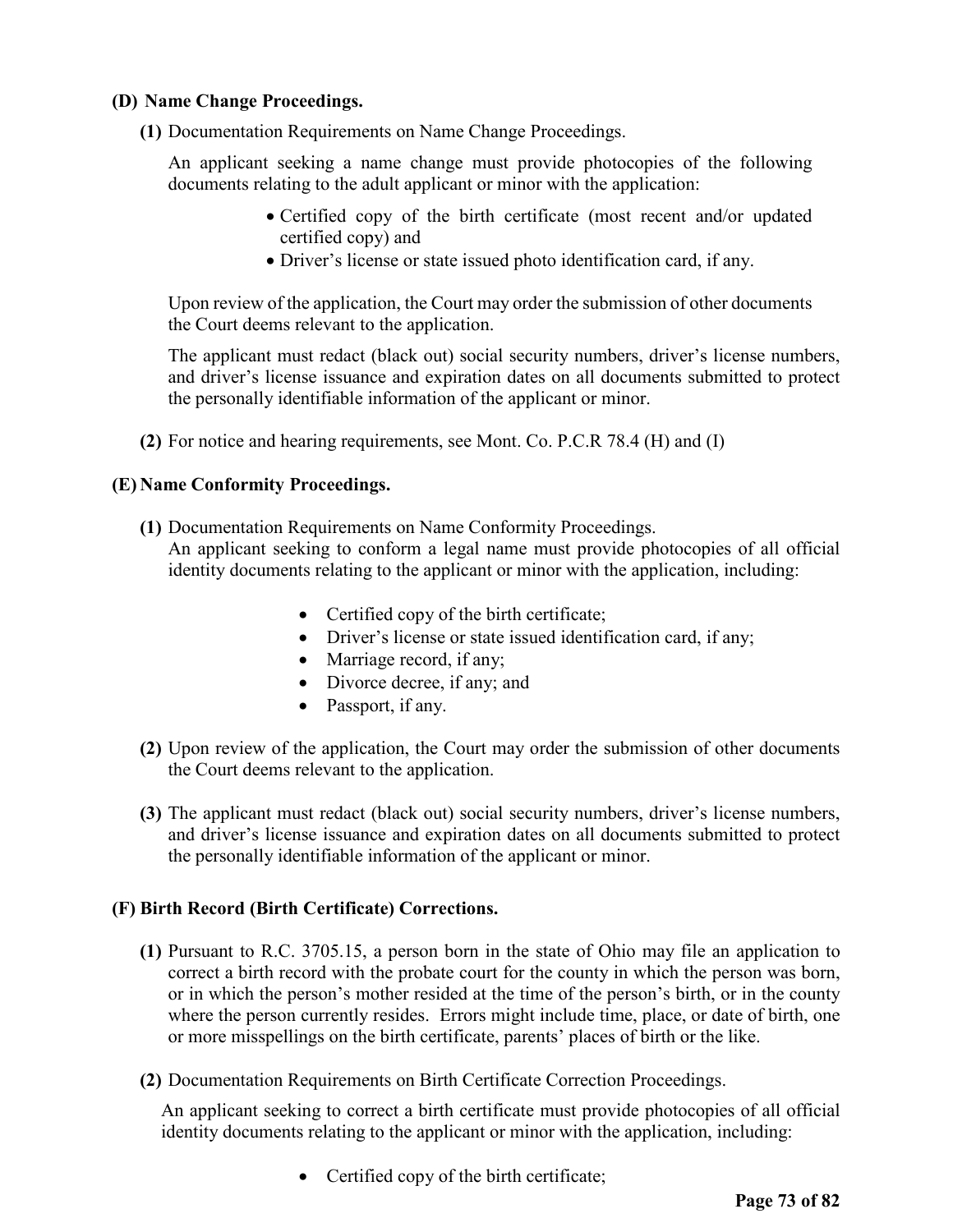- Social security card;
- Driver's license or state issued identification card, if any;
- Marriage record, if any;
- Divorce decree, if any; and
- Passport, if any.
- **(3)** Upon review of the application, the Court may order the submission of other documents the Court deems relevant to the application.
- **(4)** The applicant must redact (black out) social security numbers, driver's license numbers, and driver's license issuance and expiration dates on all documents submitted to protect the personally identifiable information of the applicant or minor.
- **(5)** Upon the filing of the application the Court may fix a date for a hearing, which shall not be less than seven days after the filing date. The Court may require one publication of notice of the hearing in a newspaper of general circulation in the county at least seven days prior to the date of the hearing. The application shall be supported by an affidavit of the physician or certified nurse-midwife in attendance. If an affidavit is not available, the application shall be supported by the affidavits of at least two persons having knowledge of the facts stated in the application, by documentary evidence, or by other evidence the Court deems sufficient.
- **(6)** The probate judge, if satisfied that the facts are as stated, shall make an order correcting the birth record, except that in the case of an application to correct the date of birth, the judge shall make the order only if any date shown as the date the attending physician or certified nurse-midwife signed the birth record or the date the local registrar filed the record is consistent with the corrected date of birth. If supported by sufficient evidence, the judge may include in an order correcting the date of birth, an order correcting the date the attending physician or certified nurse-midwife signed the birth record, or the date the local registrar filed the record.
- **(G) Gender Identity Designation Corrections to Birth Records.** An adult may file to correct (or change) the gender identity designation on the adult's or minor's birth certificate.
	- **(1)** The process and requirements are the same as those for correcting birth records above, except that for gender marker corrections, the applicant is required to file a Licensed Professional Statement Regarding Birth Record Change in lieu of including an affidavit of a physician or certified nurse-midwife in attendance or affidavits of at least two persons having knowledge of the facts stated in the application.
	- **(2)** Documentation Requirements on Gender Identity Designation Correction to Birth Record Proceedings.

An applicant seeking to change gender identity on a birth record must provide photocopies of all official identity documents relating to the applicant or minor with the application, including:

- Certified copy of birth certificate;
- Social security card;
- Driver's license or state issued identification card, if any;
- Passport, if any;
- Affidavit of Correct Gender Marker in Birth Record, if an adult;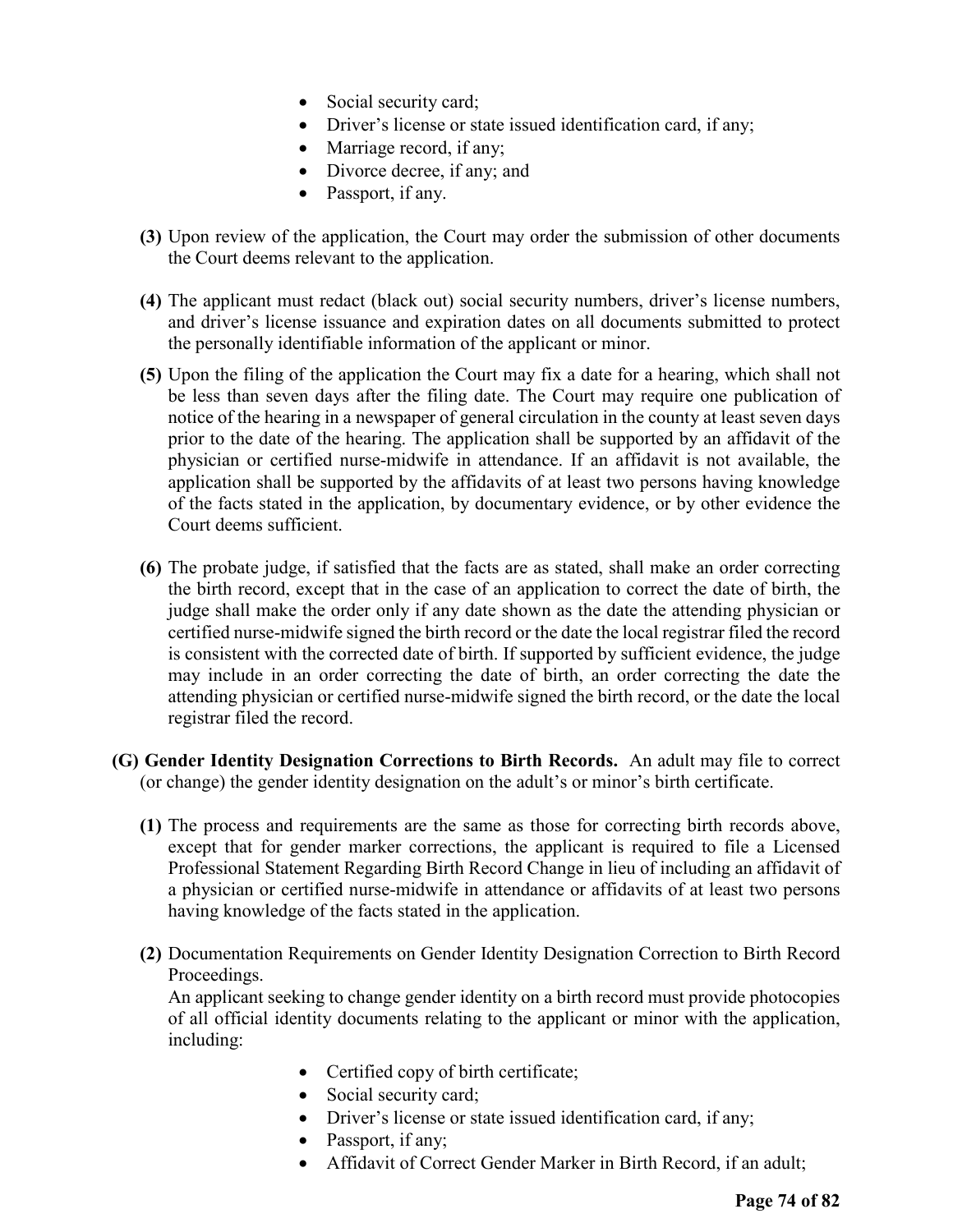- Affidavit to Correct Gender Marker in Birth Record for a Minor, if a minor;
- Proof of the applicant's legal relationship to the minor, if a minor; and
- Certified copy of the court order appointing applicant as the minor's legal guardian or custodian, if any.
- **(3)** Applications to change gender identity designation will not be placed online and will have restricted access pursuant to Sup.R. 45(E).

## **(H) Service of Notice.**

**(1)** Service of Notice on Minor Name Changes and Minor Name Conformity Proceedings.

Any legal parent or alleged father who has not consented to a minor's name change or name conformity shall be served by the Court with notice of the hearing pursuant to Civ.R. 73.

If a parent's or alleged father's whereabouts are unknown, the applicant must state "unknown" in the Application. The Court will then publish notice of the hearing, at the applicant's expense, in a newspaper of general circulation in Montgomery County, Ohio one time at least 30 days before the hearing pursuant to R.C. 2717.14. The Court will file proof of publication of the notice with the Court no later than five calendar days before the date of hearing on the application.

**(2)** Service of Notice on Adult Name Changes and Adult Name Conformity Proceedings.

Generally, for adult name changes, the Court dispenses with notice requirements and will not require notice of an adult name change or an adult name conformity proceeding. The Court may require notice if the Court determines that the application presents any irregularities or issues or if the Court determines that the legal interests of another party may be affected by the proceeding. If the Court requires a hearing notice, the Court will determine the manner, scope, and content of the hearing notice. The applicant is responsible for serving the hearing notice.

## **(I) Hearings.**

- **(1)** Hearings on Adult Name Change and Adult Name Conformity Proceedings. Generally, the Court will not require a hearing on an adult name change or an adult name conformity proceeding. The Court may require a hearing if the Court determines that the application presents any irregularities or issues, or if the Court determines that the legal interests of another party may be affected by the proceeding. If the Court requires a hearing, the Court will determine the manner, scope, and content of the hearing.
- **(2)** Hearings on Minor Name Change and Minor Name Conformity Proceedings. In uncontested name change proceedings and name conformity proceedings for a minor, in which the consent of all natural or adoptive parents, guardians, and custodians of the minor is filed with the application, the Court generally will not require a hearing and will dispense with notice pursuant to R.C. 2717.14.
- **(3)** If an application for name change of a minor or application to conform name of a minor is filed without the written consent of all natural or adoptive parents, guardians, and custodians of the minor or if the Court determines that the application presents any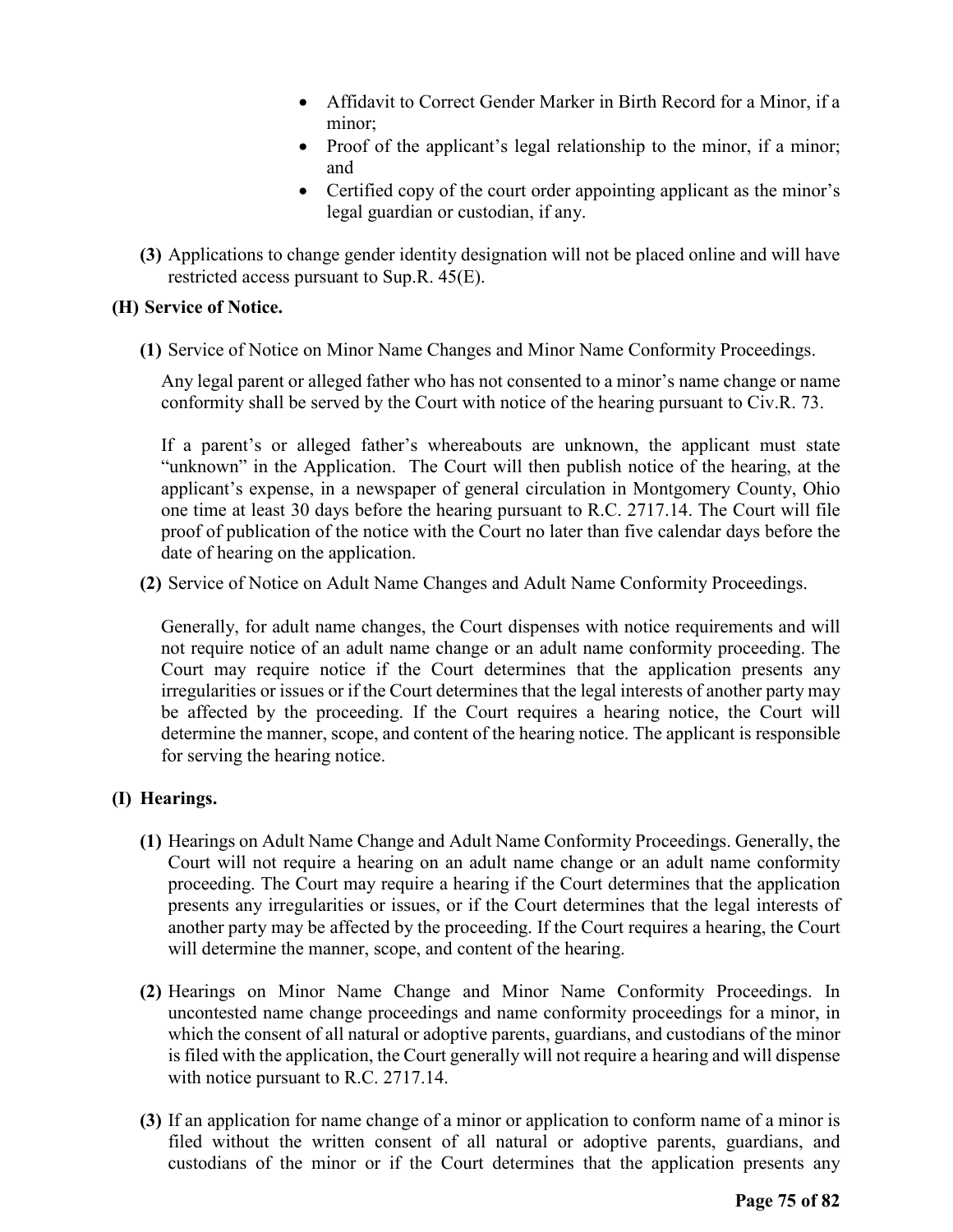irregularities or issues, the Court will schedule the application for a hearing. Notice of the hearing will comply with paragraph (H)(1) of this Rule. The applicant must appear at the hearing. The minor should attend the hearing and must attend the hearing if the minor's age is greater than ten (10) years of age, unless the Court orders otherwise.

### **(J) Contested Proceedings.**

If any name change, name conformity, or gender identity designation proceeding becomes contested, the Court will convert the scheduled hearing date to a pretrial conference, during which the Court will set a new hearing date. At the pretrial conference, the Court will determine whether to excuse a minor, who is the subject of the action, if any, from appearing at the hearing and whether the Court will conduct an in-camera interview of the minor, if any. The applicant and the person contesting the application must attend the pretrial conference personally or through their attorneys, if any.

- **(K) Application to File Under Seal.** The Court may seal an application for name change or name conformity upon request or in extraordinary circumstances.
	- **(1)** To request that a name change application proceed without notice of the hearing, the applicant must first file an Application to File Under Seal explaining why the notice of the hearing would jeopardize the applicant's safety. The Court will then schedule a hearing on the Application at a later date. At the hearing, the applicant must present sufficient evidence to prove that keeping the filings and proceedings public will jeopardize the applicant's personal safety, including any official or certified copies of police reports, court orders, protection or stalking orders, or other relevant documents or evidence.
	- **(2)** When an applicant seeks to seal an application for name change of a minor, notice of the application must still be given to the minor's parents pursuant to R.C. 2717.11(B), although if granted, the applicant may then omit address information. Applications that are granted shall be restricted from public access pursuant to Sup.R. 45(E).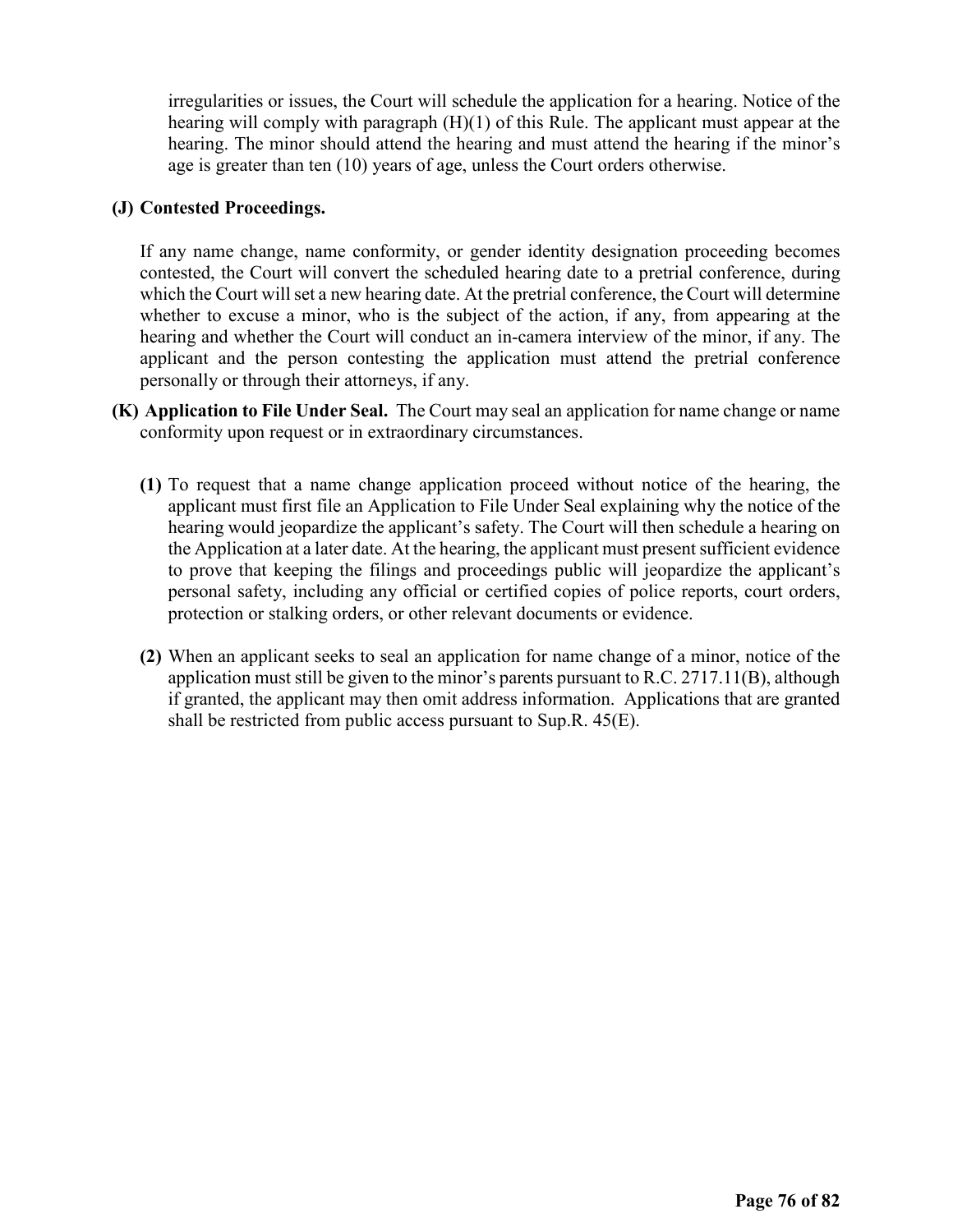#### **APPENDIX A**

#### **[ATTORNEY FEES](#page-1-0)**

The following schedule is merely a guide for determining attorney fees in an ordinary estate and shall not be considered to be a minimum or maximum fee schedule. The law requires that attorney fees be reasonable in each case. Acceptance of an account for filing that reflects payment of attorney fees equal to or less than an amount computed upon the following basis does not constitute approval of the reasonableness of the fees taken. The Court may review the attorney fees on the Court's own motion or upon exceptions to the account as provided by law.

It is the responsibility of each fiduciary to review all attorney fee requests to determine if the requested fees are reasonable and based upon necessary services for the estate. The fiduciary and beneficiaries have the right to object to any attorney fees that are not reasonable or necessary. If an objection to attorney fees is filed with this Court, the attorney must produce hourly time records of services provided to the estate. Any finding that attorney fees exceed reasonable and necessary fees will be a finding against the fiduciary if the fiduciary has paid the fees.<br>Transfer of real estate:  $\frac{20}{6}$  of annual contracts  $Traner \text{ or } a$  real estate:

| Transier of real estate:           | 270 OI appraised<br>value |
|------------------------------------|---------------------------|
| Proceeds from the sale of real     | 12\% of first \$1,000     |
| estate sold in land sale:          | 9% of first \$3,500       |
|                                    | 7% of next \$6,000        |
|                                    | 5% of next \$5,000        |
|                                    | 3% of balance             |
|                                    |                           |
| Personal property, including       | 8% of first \$1000        |
| gross proceeds from sale of real   | 6% of next \$4000         |
| estate sold with consent or        | 4\% of next \$20,000      |
| pursuant to power to sell in will: | $3\%$ of next             |
|                                    | \$125,000                 |
|                                    | 2% of balance             |
|                                    |                           |

Fees for determination of non-probate property:

- **(a)** 1% on all other non-probate property, excluding joint and survivorship property between spouses. This percentage fee should only be taken if services on non-probate property were rendered during the administration of the estate.
- **(b)** In release of estate from administration cases, attorney fees are computed only on the basis of the assets of the probate estate. No fees are allowed on non-probate property.
- **(c)** No fees are allowed on funds advanced to the estate.

**NOTE:** By having a fee guideline for attorney fees for non-probate property, the Court is **NOT**  establishing that such fees are payable from the probate estate in all cases.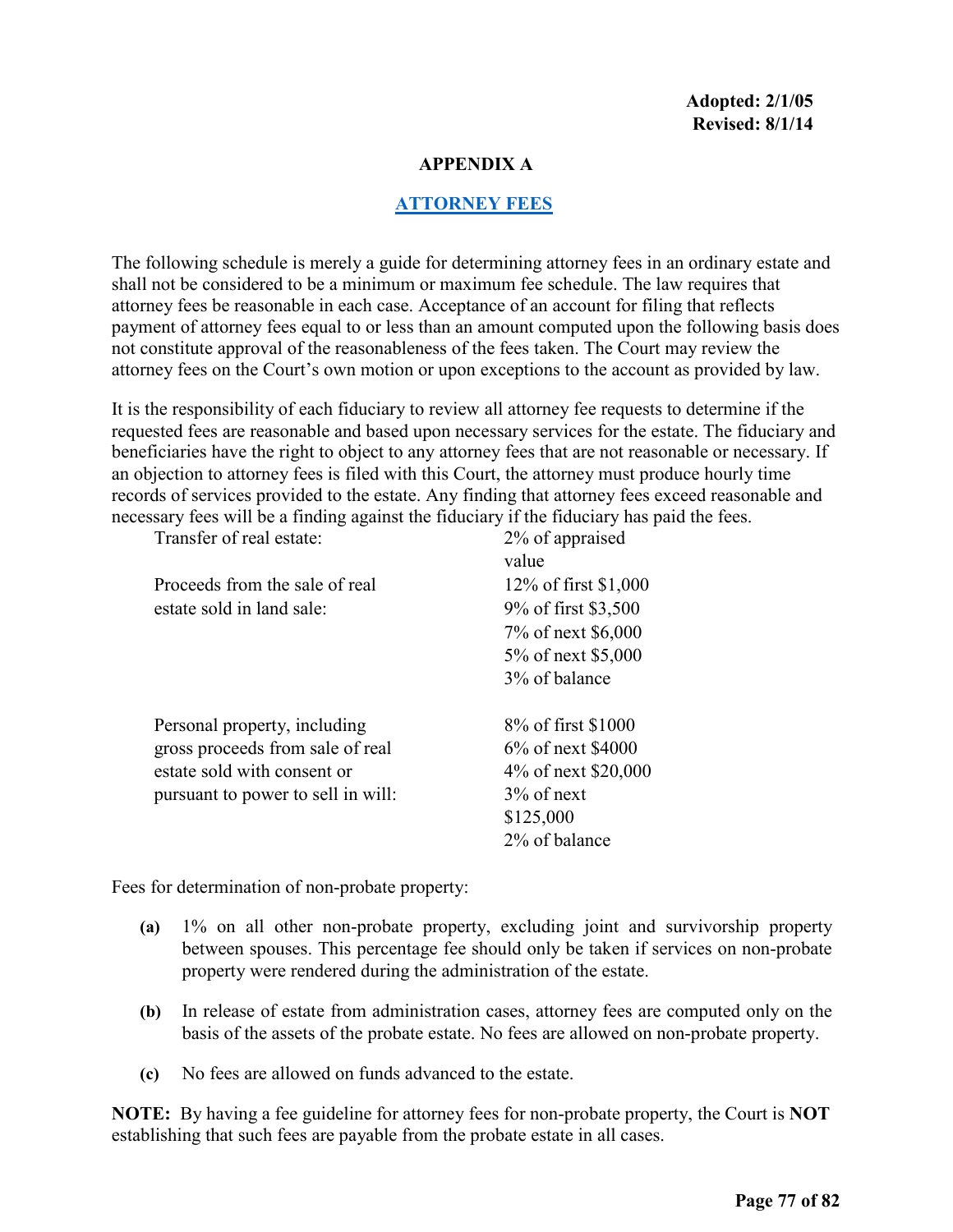**Adopted: 2/1/05 Revised: 8/1/14** 

**APPENDIX B**

**[COMPUTATION OF ATTORNEY FEES](#page-1-0)**

# **PURSUANT TO APPENDIX A**

| ESTATE OF                                                                                                                                                                                                                               |        |                                                                      |                             |
|-----------------------------------------------------------------------------------------------------------------------------------------------------------------------------------------------------------------------------------------|--------|----------------------------------------------------------------------|-----------------------------|
| CASE NO.                                                                                                                                                                                                                                |        |                                                                      |                             |
| Real estate transferred (not sold):                                                                                                                                                                                                     |        |                                                                      |                             |
| Total value:                                                                                                                                                                                                                            |        | \$ $X 2\% (.02) =$                                                   | $\mathbb{S}$                |
| Proceeds from the sale of real estate in land sale:                                                                                                                                                                                     |        |                                                                      |                             |
| Total proceeds:                                                                                                                                                                                                                         | \$     |                                                                      |                             |
| $12\%$ (.12) of first \$1,000 of total proceeds:<br>9% (.09) of next \$3,500 of total proceeds:<br>7% (.07) of next \$6,000 of total proceeds:<br>5% (.05) of next \$5,000 of total proceeds:<br>3% (.03) of balance of total proceeds: |        |                                                                      |                             |
| Personal property, including gross proceeds from the sale of real estate sold with consent<br>or pursuant to power to sell in will:                                                                                                     |        |                                                                      |                             |
| Personal property:                                                                                                                                                                                                                      | \$     |                                                                      |                             |
| Proceeds:<br>Total value:                                                                                                                                                                                                               | $\sim$ |                                                                      |                             |
| 8% (.08) of first \$1,000 of total value:<br>6% (.06) of next \$4,000 of total value:<br>4% (.04) of next \$20,000 of total value:<br>3% (.03) of next \$125,000 of total value:<br>2% (.02) of balance of total value:                 |        |                                                                      | \$<br>\$                    |
| Non-probate property, excluding joint and survivorship property between spouses:                                                                                                                                                        |        |                                                                      |                             |
| Total value:                                                                                                                                                                                                                            |        | $\frac{\text{S}_{\text{2}}}{\text{S}_{\text{2}}}\times 1\% (0.01) =$ | $\frac{\text{S}}{\text{S}}$ |
| <b>TOTAL FEE:</b>                                                                                                                                                                                                                       |        |                                                                      | $\mathbb{S}$                |

DISCOUNT: (\$)<br> **TOTAL FEE TAKEN:** \$ **TOTAL FEE TAKEN:**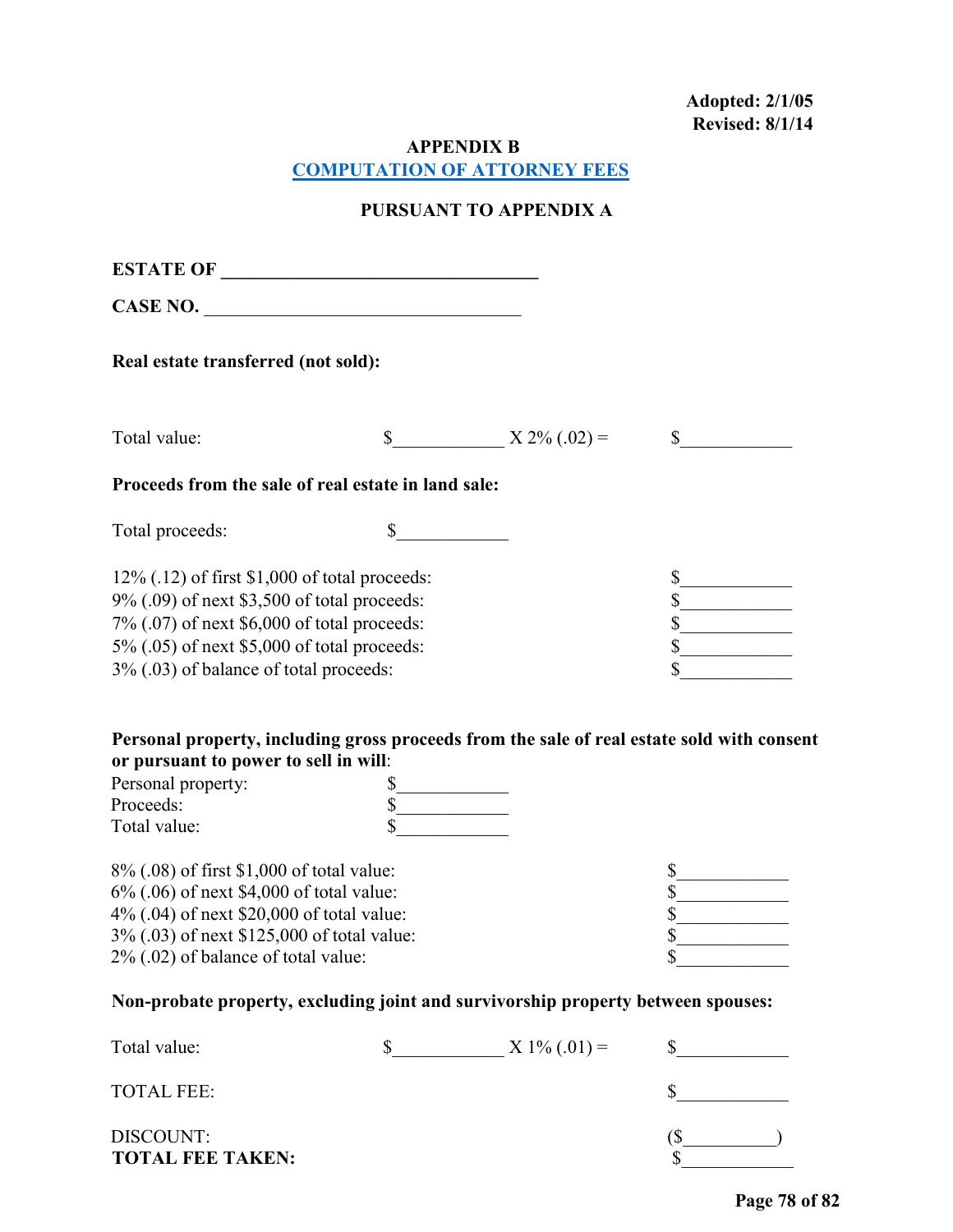### **APPENDIX C**

# **[CONSENT TO PAYMENT OF ATTORNEY FEES ON PARTIAL ACCOUNT](#page-1-0)**

**ESTATE OF \_\_\_\_\_\_\_\_\_\_\_\_\_\_\_\_\_\_\_\_\_\_\_\_\_\_\_\_\_\_\_\_\_\_**

CASE NO.

The undersigned, being an heir, devisee, or legatee of the estate has been advised by the attorney for the fiduciary of the estate that the attorney is requesting the payment of \$\_\_\_\_\_\_\_\_\_\_\_\_\_\_\_\_\_\_ in attorney fees on a partial account.

The undersigned has been advised that the above attorney fees represent payment for approximately  $\%$  of total attorney work that will need to be performed in the estate. The undersigned acknowledges that he/she is aware that additional fees will be or  $\sim$  will not be requested at a later date.

The undersigned has been further advised that the Rules of Superintendence for the Courts of Ohio do not allow for the payment of attorney fees on a partial account unless the attorney obtains the approval of the probate court. In order to obtain the approval of the probate court, the attorney must file an itemized application for attorney fees. The application must set forth cause for the payment of the fees on a partial, rather than a final, account.

The undersigned consents to the payment of attorney fees in the sum of \$ and waives any requirement of a written application and approval of the probate court.

Date: Signature: Signature:

Witness: \_\_\_\_\_\_\_\_\_\_\_\_\_\_\_\_\_\_\_\_\_\_\_\_\_\_\_\_\_\_\_\_\_\_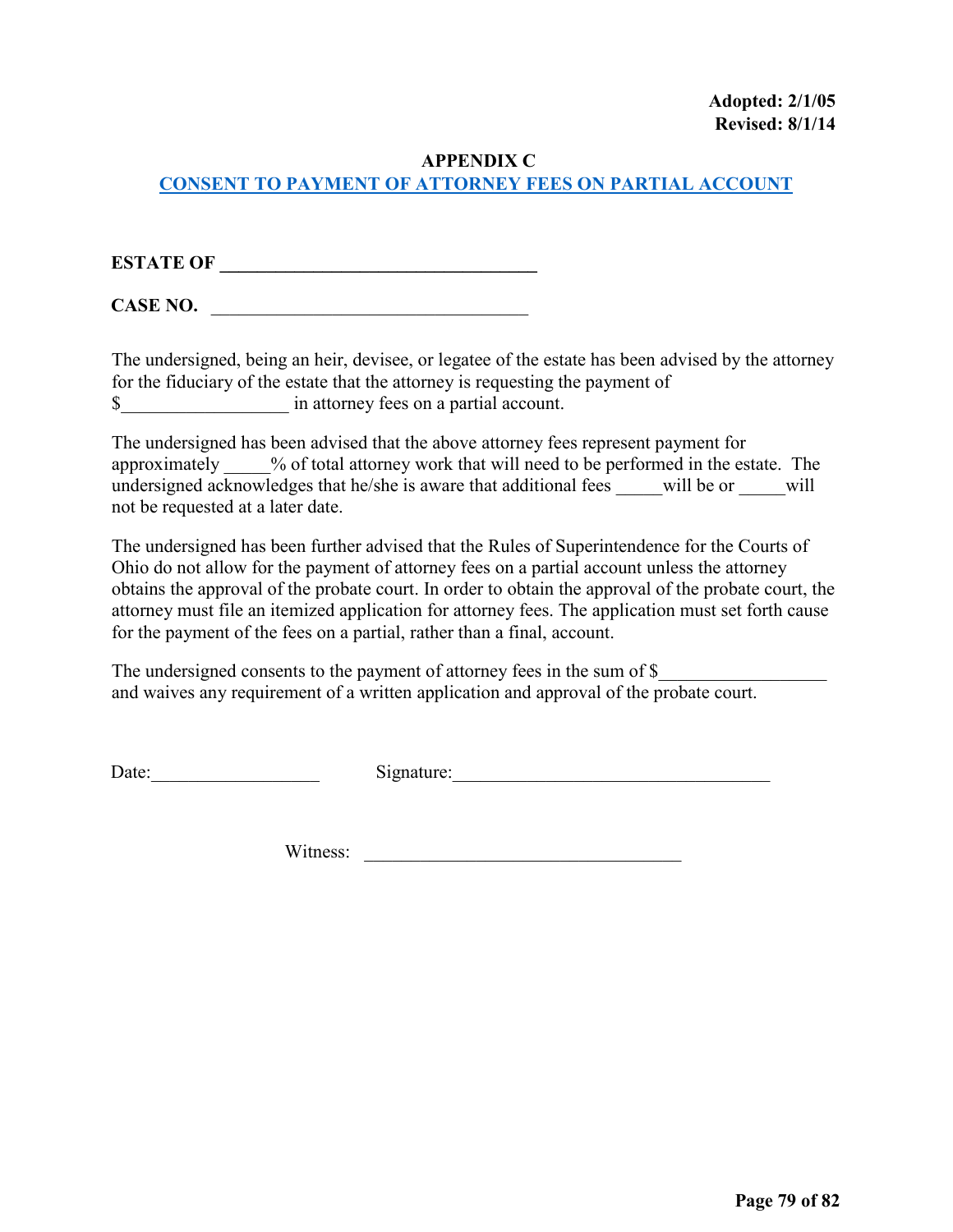# **Adopted: 2/1/05**

**Revised: 5/26/17**

## **APPENDIX D [COMPUTATION OF EXECUTOR AND ADMINISTRATOR FEES](#page-1-0) R.C. 2113.35**

**ESTATE OF \_\_\_\_\_\_\_\_\_\_\_\_\_\_\_\_\_\_\_\_\_\_\_\_\_\_\_\_\_\_\_\_\_\_**

**CASE NO.** \_\_\_\_\_\_\_\_\_\_\_\_\_\_\_\_\_\_\_\_\_\_\_\_\_\_\_\_\_\_\_\_\_\_

**Real estate transferred (not sold):** 

 $S_$  X 1% (.01) =  $S_$ 

**Personal property and income, including gross proceeds from the sale of real estate sold with consent or pursuant to power to sell in will:** 

| Personal property: |  |
|--------------------|--|
| Income:            |  |
| Total value:       |  |

4% (.04) of first \$100,000 of total value:  $\frac{\$}{\$}$ 3% (.03) of next \$300,000 of total value:  $2\%$  (.02) of balance of total value:

**Property not subject to administration, but subject to Ohio estate tax as of December 31, 2012, excluding joint and survivorship property:** 

| Total value:                            | $X 1\% (0.01) =$ |  |
|-----------------------------------------|------------------|--|
| <b>TOTAL ALLOWABLE FEE:</b>             |                  |  |
| TOTAL FEE TAKEN ON PRIOR ACCOUNTS:      |                  |  |
| <b>TOTAL FEE TAKEN ON THIS ACCOUNT:</b> |                  |  |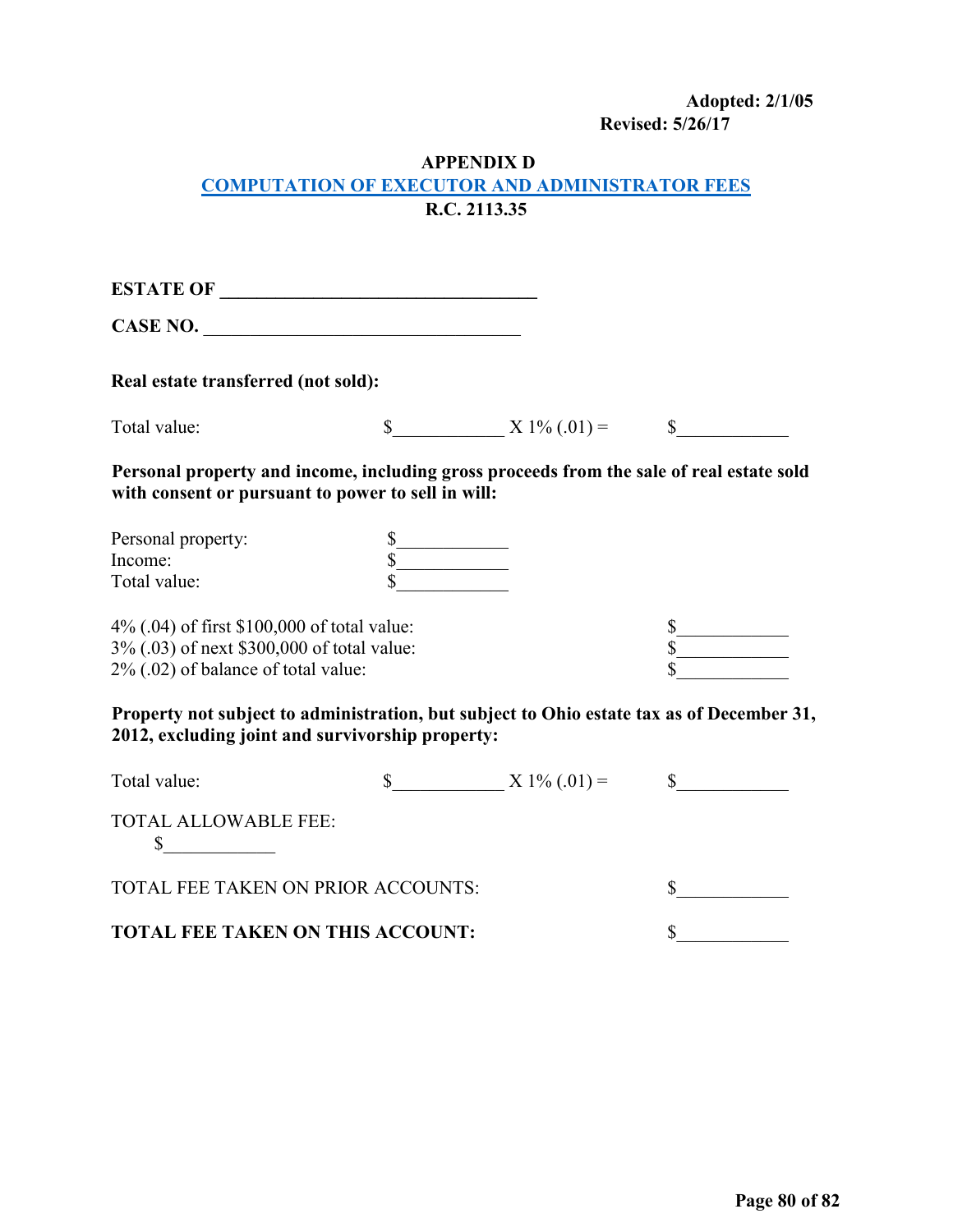#### **Adopted: 2/1/05 Revised: 8/1/14**

#### **APPENDIX E [COMPUTATION OF GUARDIAN FEES](#page-1-0) LOCAL RULE 73.1**

**GUARDIANSHIP OF \_\_\_\_\_\_\_\_\_\_\_\_\_\_\_\_\_\_\_\_\_\_\_\_\_\_\_\_\_\_\_\_\_\_ CASE NO.** \_\_\_\_\_\_\_\_\_\_\_\_\_\_\_\_\_\_\_\_\_\_\_\_\_\_\_\_\_\_\_\_\_\_

# **Income from investments and installment receipts:**

| Investments:<br>Installment receipts:<br>Total value:  | S<br>\$<br>\$ | $X 5\% (.05) =$   | S  |
|--------------------------------------------------------|---------------|-------------------|----|
| <b>Rentals from real estate:</b><br>Total value:       | \$            | $X 10\%$ (.10) =  | \$ |
| Intangible personal property invested:<br>Total value: |               | $X.25\%(.0025) =$ |    |
| <b>Final distributions:</b><br>Total value:            | \$            | $X 1\% (0.10) =$  |    |
| <b>TAL ALLOWED GUARDIAN FEES:</b>                      |               |                   |    |